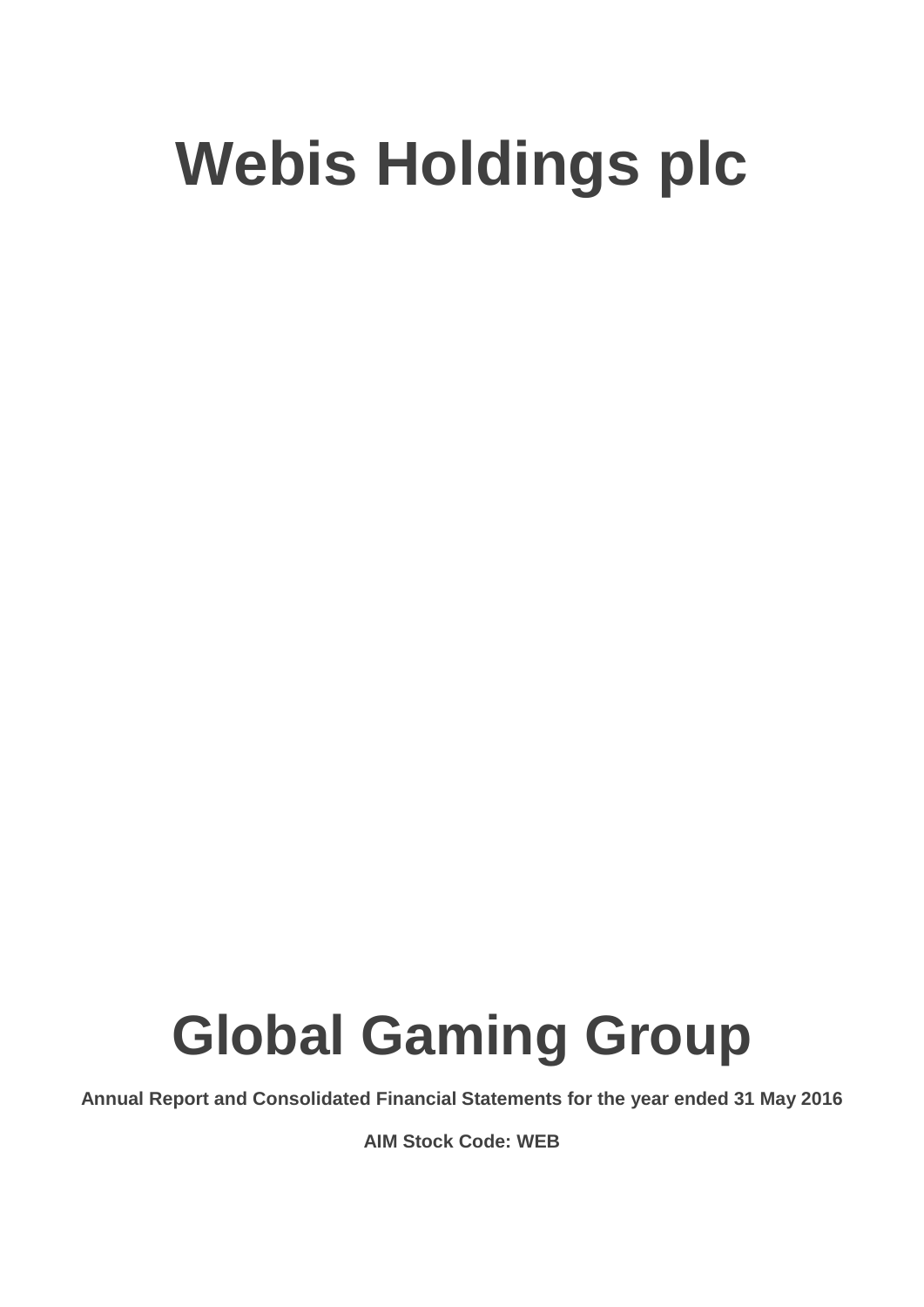### **Contents**

### **Our Performance**

- **2** Group at a Glance<br>**3** Chairman's Statem
- **3** Chairman's Statement

### **Our Governance**

- **6** The Board of Directors
- **7** Directors' Report
- **9** Corporate Governance
- **11** Statement of Directors' Responsibilities
- **12** Report of the Remuneration Committee

### **Our Financials**

- 14 Report of the Independent Auditors<br>**15** Consolidated Statement of Comprel
- 15 Consolidated Statement of Comprehensive Income<br>16 Statements of Financial Position
- **Statements of Financial Position**
- **17** Statements of Changes in Equity
- **18** Consolidated Statement of Cash Flows
- **19** Notes to the Financial Statements
- **36** Notice of Meeting
- **38** Company Information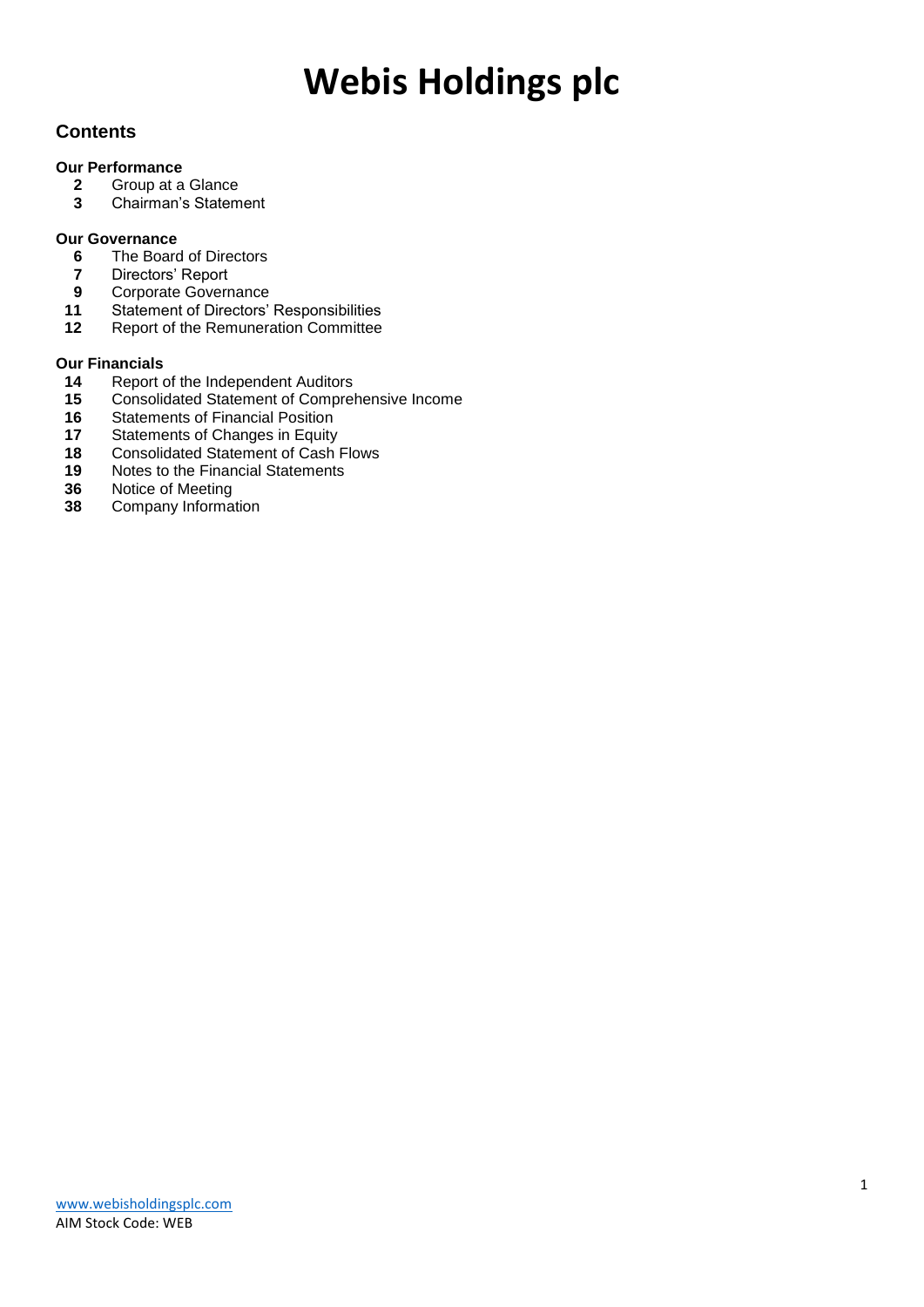### **Group at a Glance**

Webis Holdings plc operates two primary segments within its Group structure:

**WatchandWager.com Ltd and WatchandWager.com LLC – Advanced Deposit Wagering ("ADW") WatchandWager.com LLC - Cal Expo Harness Racetrack**

WatchandWager.com Ltd is regulated in the Isle of Man and operates a totalisator wagering hub through its United States Tote supplier, which enables it to conduct its ADW business by passing wagers directly into global racetrack betting pools in real time.

WatchandWager.com LLC has its operational base in Lexington, Kentucky, with its head office in Larkspur, California, and provides pari-mutuel, or pool-betting, wagering services through a number of distribution channels to a global client base. The company holds United States pari-mutuel licences for its ADW business in the US, issued by North Dakota, California, Maryland and Colorado. The business provides wagering opportunities predominantly on horse and greyhound racing and has contracted with a significant number of prestigious racetrack partners within the United States, Hong Kong, France, Canada, United Kingdom, Ireland, and Australia amongst others. It provides wagering facilities to customers through its website, *watchandwager.com*, as well as offering a business-to-business wagering product and a telephone call centre.

WatchandWager.com LLC also operates Cal Expo Harness Racetrack in Sacramento, California, under a licence issued by the California Horse Racing Board. This 'bricks and mortar' presence in the largest state economy in the US continues to provide leverage for our related global pari-mutuel operations.

As part of the requirements for Webis Holdings plc's Isle of Man licence, client funds for the Isle of Man licensed Group companies are held in fully protected client accounts within an Isle of Man regulated bank.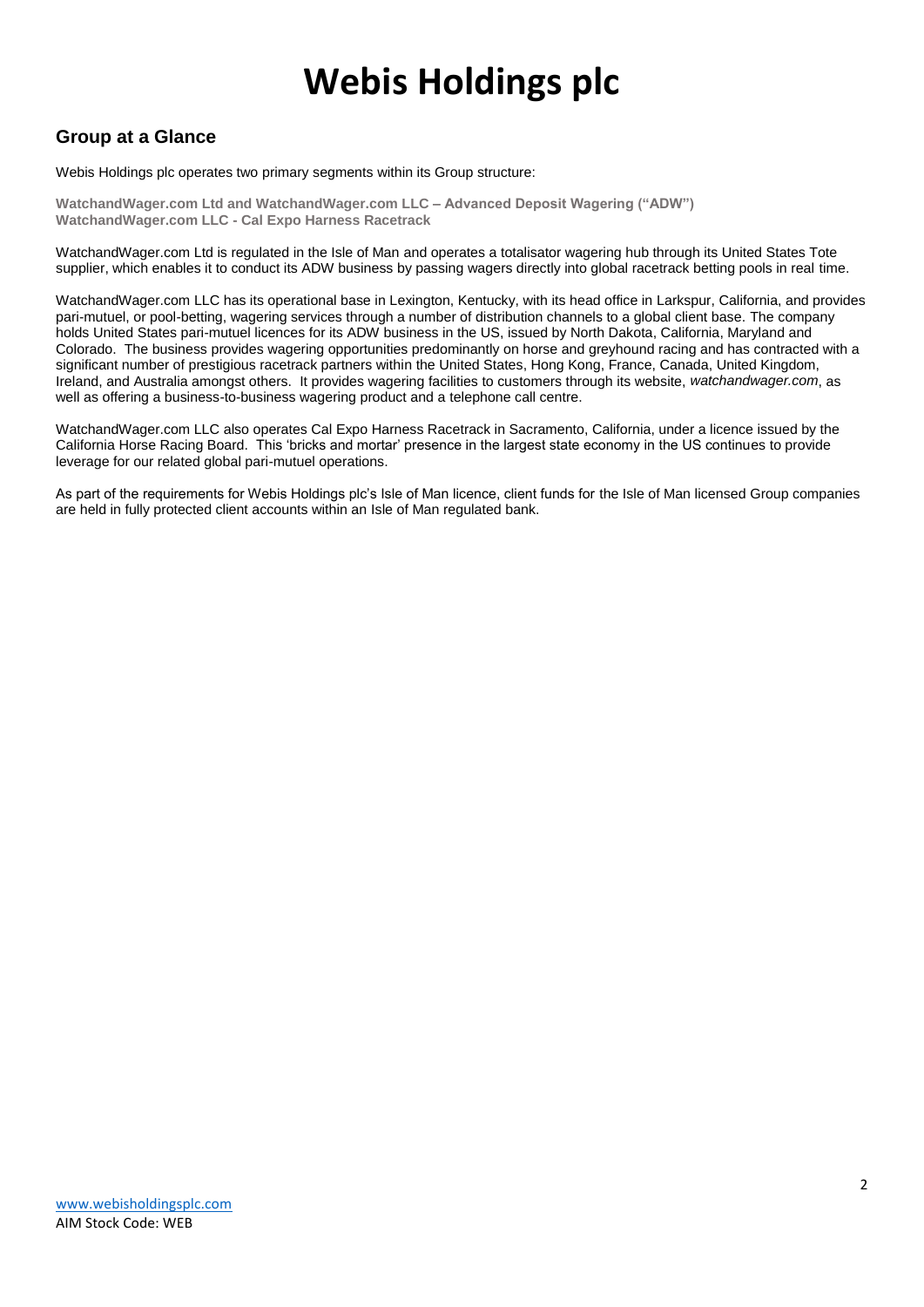### **Chairman's Statement**

#### **Introduction**

This report is the first trading year that the Group reports solely on our core USA based business subsidiary of WatchandWager.com ("WatchandWager"), head-quartered in the San Francisco Bay area, with an operations hub in Lexington, Kentucky, and the race track management business – Cal Expo, based in Sacramento, California. As shareholders are aware, we closed our sportsbook operation in March 2015 (see note 7). As a result of this, financial comparisons in the report are restated and based on continuing operations only.

Despite an overall loss on the year, I am pleased to report a further improved trading performance from WatchandWager. In particular, we saw a significant increase in turnover across the operation through the year, but most especially in the second half. This has continued into the new financial year as reported below. The operation has made good progress in key areas of the business, namely the Business Trading arm and our consumer website/mobile product. In addition, our racetrack at Cal Expo had another solid year, assisting with many strategic projects during the year and for the future.

Most importantly, WatchandWager has achieved a size and credibility within the USA to be a significant player in the USA horseracing and e-gaming space, which is widely still considered to be a jurisdiction of opportunity as European markets consolidate. The company has a solid operational presence and multiple licences in key States. In addition, its global reach continues, particularly in key Racing jurisdictions such as the USA, Hong Kong, France, UK and Ireland, amongst others.

#### **Year End Results Review**

Group turnover for the year ended 31 May 2016 was US\$ 224.3 million (2015: US\$154.4 million) – a growth of over 45% on continuing operations. Gross Profit decreased by 3.3% to US\$ 4.1 million (2015: US\$4.2 million), reflecting the cost of remaining competitive. This trend led to a reduction in overall gross margin to 1.8% (2015: 2.7%).

Operating costs were US\$5.04 million: almost identical to 2015 (2015: US\$ 5.03 million). There were some cost savings during the year as we become more established within the USA. Against that, the scope of business has grown significantly and the costs savings have levelled against further investment in new staff, particularly in Lexington, as well as the costs of meeting global compliance and regulatory requirements.

As a result, our loss from continuing operations was US\$1.2 million (2015: loss of US\$1.6 million), including reorganisational costs, impairments and one-off costs. This provided a basic and diluted loss per share for continuing operations of 31 cents (2015: loss of 40 cents).

Shareholder equity has decreased to US\$1.9 million (2015: US\$3.2 million). Total cash stands at US\$ 6.4 million (2015: US\$6.1 million), which includes a ring-fenced amount of US\$0.9 million (2015: US\$1.4 million) held as protection against our player liability as required under Isle of Man

gambling legislation. A further amount of US\$2.6 million (2015: US\$2.6 million) is held as bonds and deposits with other regulatory authorities on behalf of players.

#### **WatchandWager Business to Business ("Business Trading")**

WatchandWager has recently rebranded the BTOB sector of its operations to Business Trading to more accurately reflect its operations, namely the provision of pari-mutuel wagering to high-roller clients, many of whom specialise in algorithmic or computer assisted trading on a wide range of global racetracks.

The turnover for the full year was boosted by significant high volume player activity through its access into the Hong Kong Jockey Club pools and the French PMU in particular, and other markets in the USA, Canada, Australia, UK, Ireland and several others.

It has been very much a game of two halves in this sector. The first six months of the year reflected a slower than anticipated turnover and less content availability. Importantly, the second half showed a marked improvement in turnover to May 2016, a trend that has continued into the new financial year. The reason for this is an increase in the number of active players and further improvements in content availability.

Against these positive developments, the Business Trading high volume wagering sector has become increasingly competitive over the year, with other operators and player agents providing third-party services, and increased racetrack fees being charged in return for access to racetrack wagering and video streaming rights. This has made the sector become increasingly high volume, but low margin in nature, as is reflected in the overall decline in the company's gross margin.

The division also remains relatively high maintenance as content providers, in particular, are concerned with high volume winners impacting their local markets. In order to grow, and in some instances maintain existing relationships, we incurred some additional regulatory and legal costs, as well as increased travel expenses, to service content providers, clients and conferences in what is primarily a global relationship business.

Despite this, WatchandWager has now achieved a vital critical mass and level of expertise to become a significant player in this market. The Board remains very positive for further growth in the Business Trading sector in the future, especially in core reputable horseracing jurisdictions.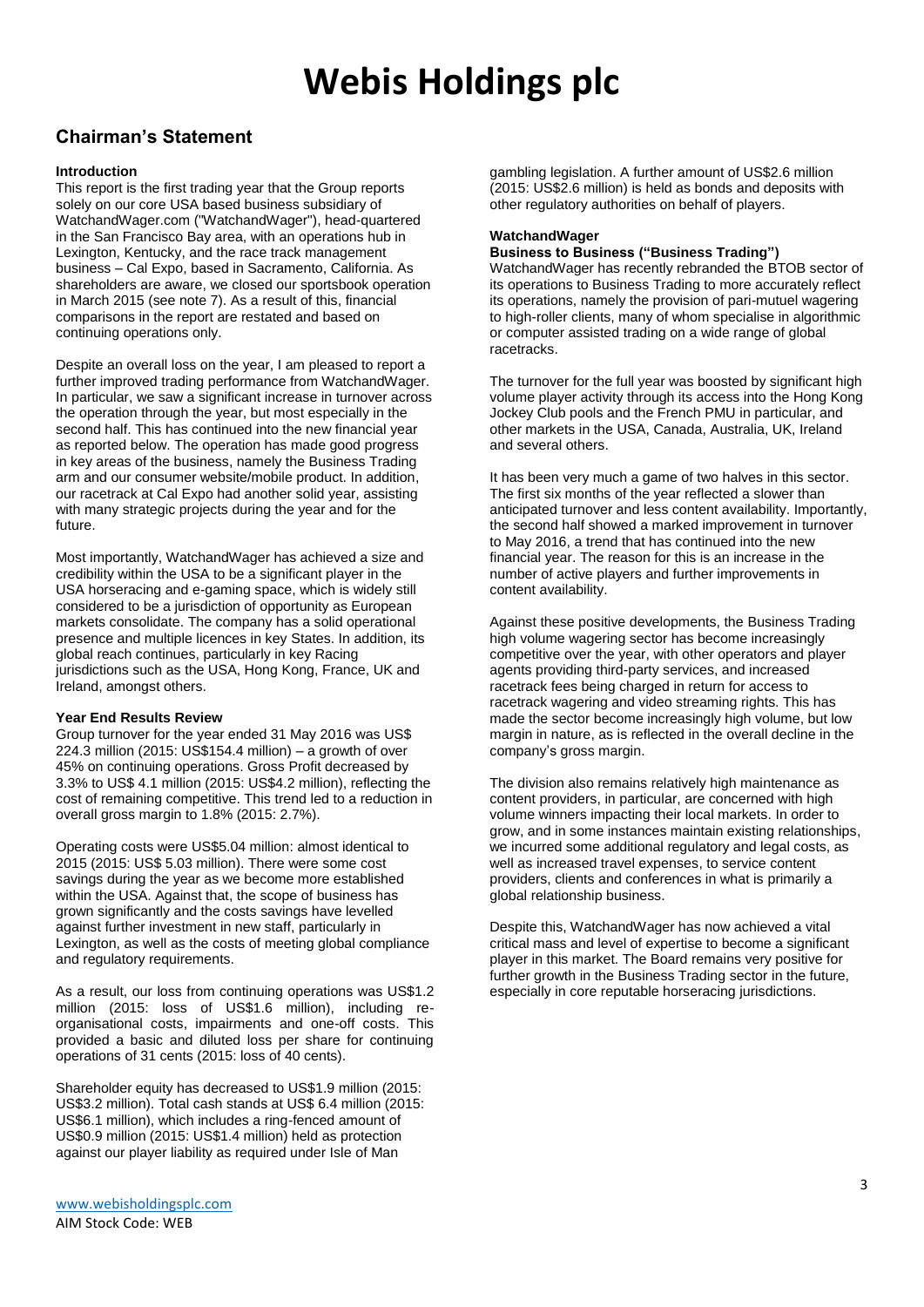### **Chairman's Statement continued**

## **Business to Consumer**

*www.watchandwager.com***/mobile**

We have made good progress in this area, although, at present, only allocating a relatively modest marketing budget. This resulted in active player numbers peaking at almost double than the prior year around Triple Crown time (May to June 2016). Positively, the successful opening of our Lexington operations hub has assisted growth in this sector. The recruitment of dedicated marketing, social media and customer services teams has given this activity momentum.

In addition, we also successfully launched several new and improved payment processors during the year, something the team has worked on tirelessly for several years. Most importantly, these methods, which are both direct card/ACH deposit, wallet solutions and voucher schemes, are primarily based in the USA and have assisted successful acceptance rates and credibility with our clients: something that has been challenging for all operators in the USA e-gaming space. The investment in compliance in gaining these contracts will be important to the company long term.

We have also launched aggressive bonusing and promotional offers to our clients, utilising SMS, mail and social media outlets, with a content focus on daily cash back and bonuses to clients. Whilst always monitoring the impact this can have on the bottom line, it is clear this more aggressive strategy has improved player numbers and reactivation and retention rates.

During the period, we also opened our new telephone Call Centre in Lexington. Take up has been relatively slow to date but this gives another outlet for wagering for our customers at low cost, with operators working on customer service and social media during downtime.

#### **Cal Expo Racetrack**

Cal Expo, our Sacramento based harness racetrack operation, again performed well in its fourth year of operation under our control.

In conjunction with our management team at Sacramento, we have run the operation in a pragmatic but efficient manner by controlling costs to achieve the best return for all stakeholders and by keeping a very close control on Health and Safety issues. In this regard, it is especially pleasing that there were no significant health and safety issues at the track during the period. We continue to focus on a policy of less is more, with a slight reduction in race days, but with a focus on competitive field sizes and providing a good betting medium for our clients both on and off track. As operators of the track, we have also been successful in attracting Business Trading clients to our pools, which helps liquidity building and,therefore, confidence in the betting product.

#### **Post Year, Strategy and Regulatory Developments**

I am pleased to report a further improved performance into the new financial year, with good turnover levels and EBITDA profitability in the first four months.

Our Business Trading sector has continued the positive momentum generated with good staking levels across our core markets in France, U.K., Ireland, USA, and Australia. This is especially encouraging as HKJC was not racing during the summer period, but restarted in September thus helping trading in the last two months. France, in particular, has also shown significant growth in the last few months.

With regard to the website/mobile product, it is encouraging that we have continued the momentum since the Triple Crown in May/June throughout the summer. Our recipe of focusing on the improved wagering platform plus preferred USA payment methods, range of content and an enhanced advantage program, do appear to be working.

On the back of these encouraging signs, we have recently signed heads of agreement for a significantly upgraded wagering platform contract with our software suppliers, i-neda, based in Farnborough, UK. This was after an exhaustive Request for Proposal program across multiple suppliers. This is an important project, with a launch date of 1<sup>st</sup> April 2017, coupled with a supporting marketing spend.

#### **Licenses/Regulation**

I am pleased to report that on 17<sup>th</sup> November 2016 we successfully renewed our two core USA licenses, namely the North Dakota Racing Commission multi-jurisdictional license and California Horse Racing Board license for 2017. The California license comes with a caveat of two outstanding items, due to be presented in January 2017, and we are confident we will be able to comply with these items. We continue to pursue other licenses on a cost/benefit basis to the company, in particular in Kentucky and New York, and at time of writing we expect these license applications to be held in December 2016, and if approved to be live for 2017 operations.

Our Isle of Man Gambling Supervision Commission license continues in good status. This license occupies a small section of our business, but does give us strategic advantages and opportunities outside the USA.

#### **Cal Expo**

Cal Expo resumed racing on 22nd October as planned. Also, as previously reported, we have renewed our leasehold contract with the State owned landlord at the track, to show our commitment to the operation. We launched a specific horse recruitment process during the summer which has proven successful, and have a record number of horse population of over 450 at present. The racetrack has been instrumental in many of the deals and growth we have seen in the business. As a result, we are currently examining other racetrack or race related contracts, to evaluate whether they have strategic benefits in key US States, most probably outside California.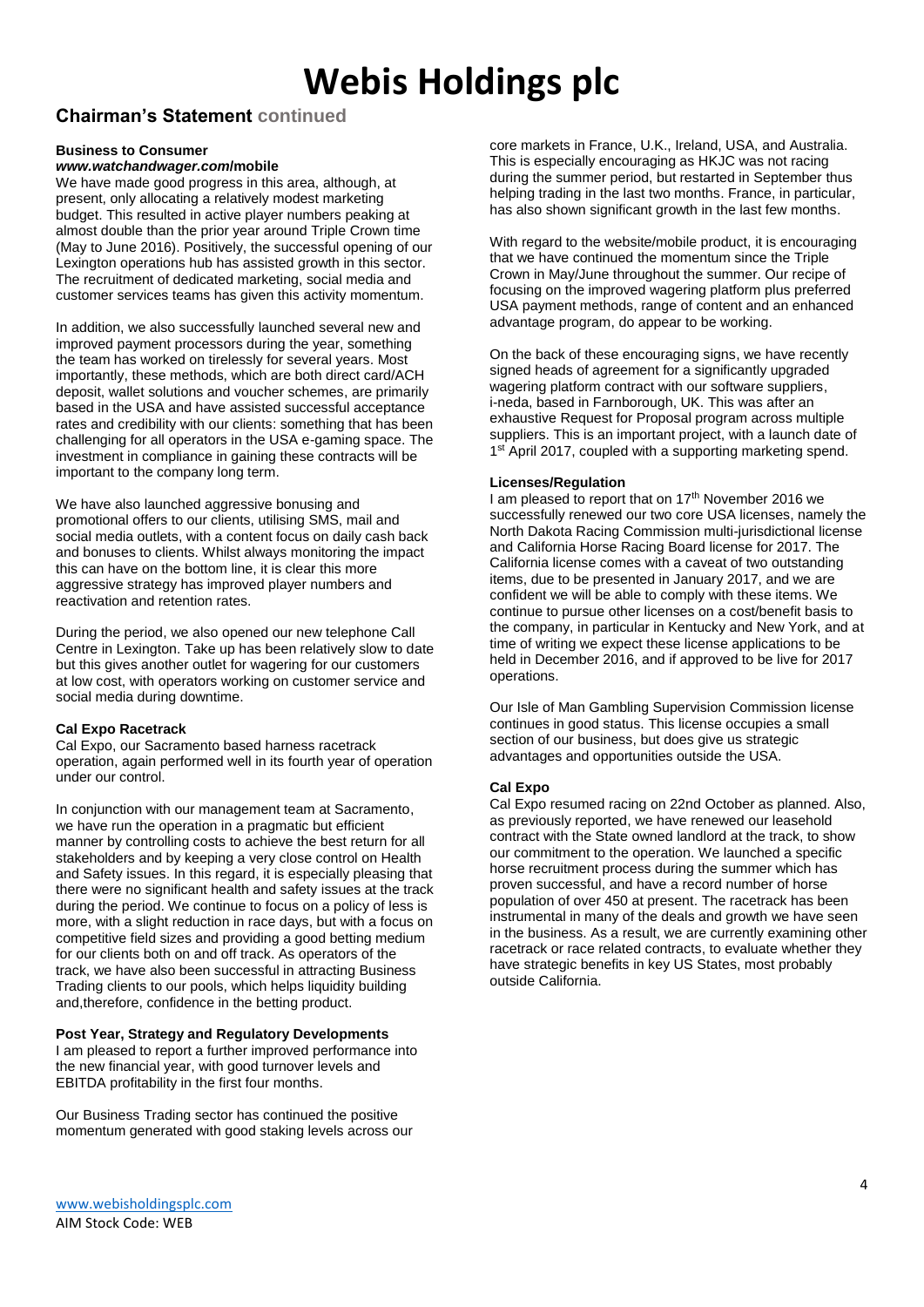## **Chairman's Statement continued**

#### **USA on-line gaming**

Progress has been slow in this area, especially during a Federal election year, and has largely vindicated the Board's decision to monitor it rather than spend significant sums on lobbying. That said, 2017 will be a fresh year, and we support any new on-line poker bills in California that provide a subsidy to active racetracks, such as our operation at Cal Expo. We also continue to look at new forms of e-gaming such as Fantasy and Virtual Sports, although mindful of not impacting daily operations.

#### **Summary Outlook**

In summary, despite an overall loss reported on the year, the Board are very encouraged by the growth in the business, especially in the second half of the year and the first quarter of the new financial year. There is clear evidence of achieving a critical mass in turnover which is vital to achieve profitability in the market. Equally importantly, the Board remains confident that the strategies adopted are regulatory compliant, correctly aligned and focussed to ensure the best prospects for future growth and a return to profitability.

I would like to thank all of our staff, our customers and our shareholders for their continued support throughout the year.

**Denham Eke Non-executive Chairman 28 November 2016**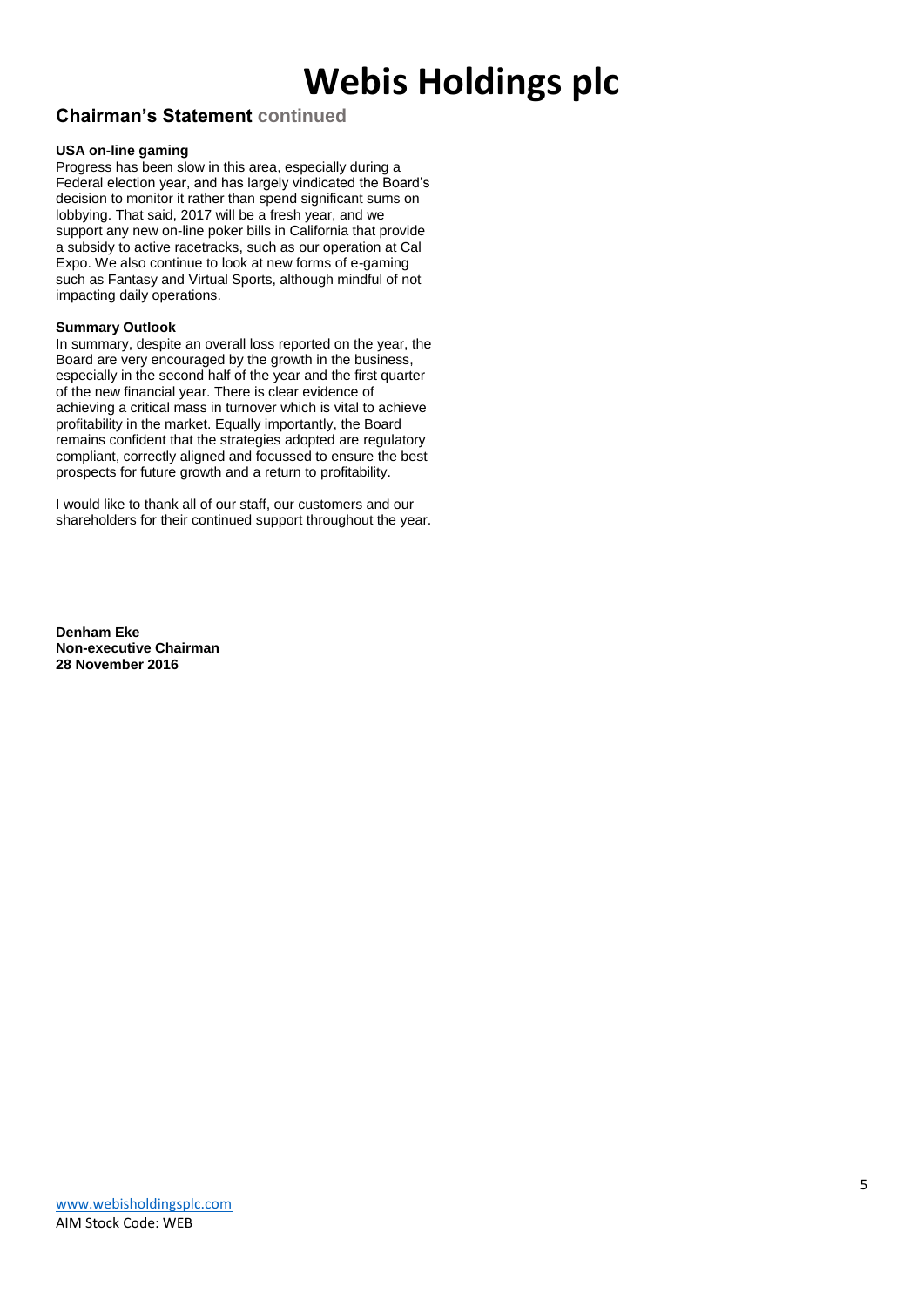### **The Board of Directors**

#### **Denham Eke, aged 65**

**Non-executive Chairman** Denham Eke began his career in stockbroking before moving into corporate planning for a major UK insurance broker. He is a director of many years' standing of both public and private companies involved in the retail, manufacturing and financial services sectors.

Denham Eke was appointed Nonexecutive Chairman in April 2003.

#### **Ed Comins, aged 47**

**Managing Director** Ed Comins has 22 years' experience in the betting and gaming industry with Coral, Ladbroke Casinos, the Tote and GameAccount. At the Tote he had overall responsibility for developing Totepool's pari-mutuel business as General Manager of Tote Direct and Development Director for Totepool. He was Commercial Director for GameAccount, a provider of online skill games, where he managed betting partner relationships with key sportsbooks.

Ed Comins joined the Board in May 2010.

#### **Nigel Caine, aged 46**

**Non-executive Director** Nigel Caine is currently the Chief Financial Officer for Burnbrae Group Limited. He is a Fellow of the Association of Chartered Certified Accountants and a Member of both the Chartered Institute of Securities and Investments and the Institute of Chartered Secretaries and Administrators. He also holds an MBA from the University of Wales. Nigel began his career in audit and transaction services with KPMG and Deloitte. Before joining Burnbrae Group Limited in 2014, Nigel was the Chief Financial Officer for Speymill Deutsche Immobilien Company Plc.

Nigel Caine joined the Board in June 2015.

#### **Sir James Mellon, aged 87**

**Non-executive Director** Sir James Mellon is a former diplomat who began his career with the Department of Agriculture for Scotland before moving on to several varied roles including Head of Trade Relations and Export Dept (TRED); FCO; UK Ambassador to Denmark; Director-General for Trade and Investment, United States; and Consul-General, New York. He has many years of corporate experience having been a director of both public and private companies.

Sir James Mellon joined the Board in January 2012.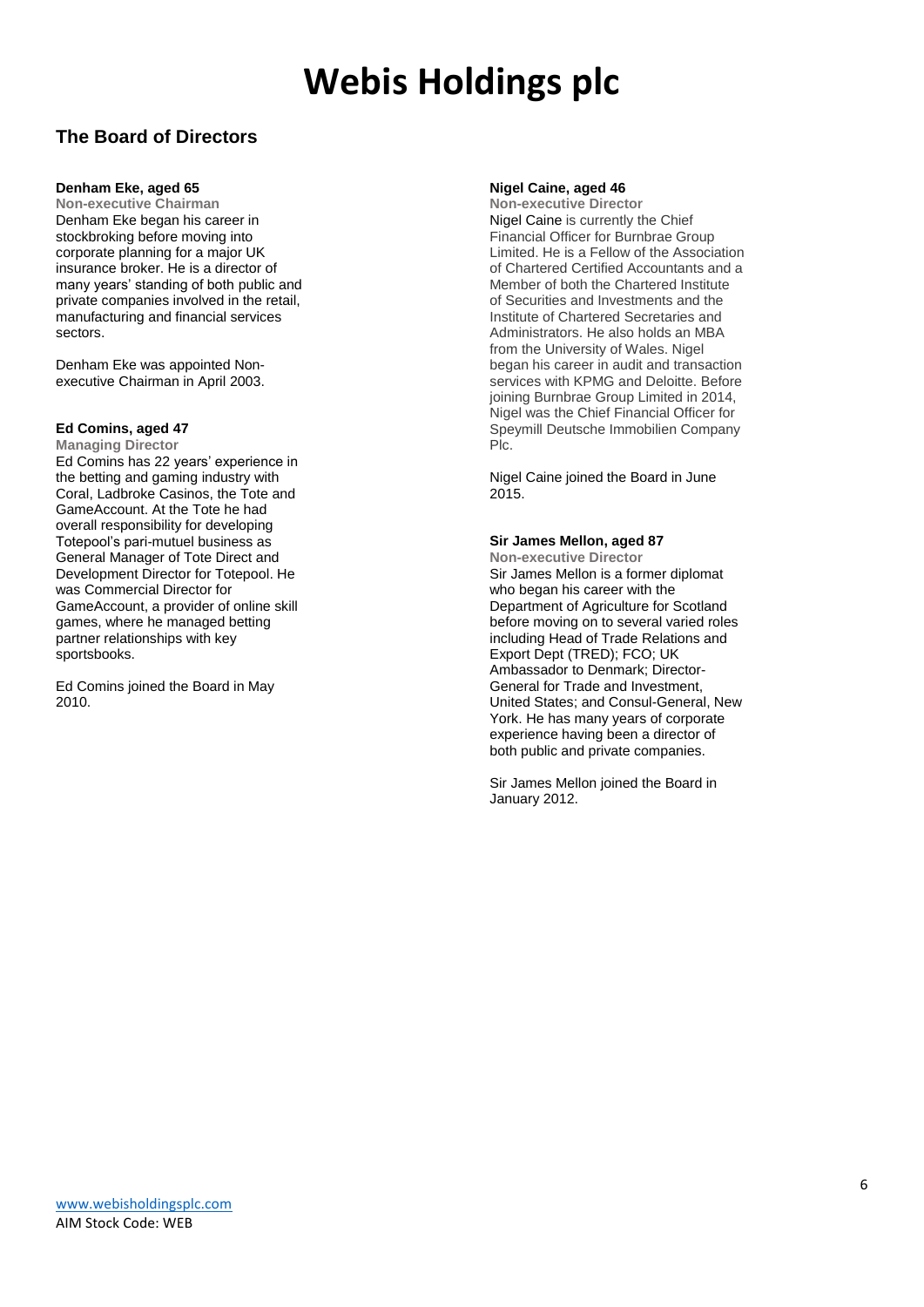### **Directors' Report**

The directors present their annual report and the audited financial statements for the year ended 31 May 2016.

#### **Principal activities**

#### The Group operates:

- a pari-mutuel service to individual and business customers; and
- a racetrack under a licence issued in California, USA.

#### **Business review**

The Group operates on a worldwide basis and provides online and offline facilities in respect of a wide variety of pari-mutuel events.

A more detailed review of the business, its results and future developments is given in the Chairman's Statement on page 3.

#### **Proposed dividend**

The directors do not propose the payment of a dividend (2015: \$Nil).

#### **Policy and practice on payment of creditors**

It is the policy of the Group to agree appropriate terms and conditions for its transactions with suppliers by means of standard written terms to individually negotiated contracts. The Group seeks to ensure that payments are always made in accordance with these terms and conditions.

At the year end there were 9 days (2015: 6 days) of purchases in trade creditors.

#### **Financial risks**

Details relating to financial risk management are shown in note 21 to the financial statements.

#### **Directors and directors' interests**

The directors who held office during the year and to date were as follows:

| Denham Eke       | Non-executive Chairman   |
|------------------|--------------------------|
| Ed Comins        | <b>Managing Director</b> |
| Nigel Caine      | Non-executive Director   |
| Sir James Mellon | Non-executive Director   |

The director retiring by rotation is Denham Eke who, being eligible, offers himself for re-election.

The directors who held office at the end of the year had the following interests in the ordinary shares of the Company and options to purchase such shares arising from incentive schemes:

#### **Directors' interests**

|                  |                                              | Ordinary shares                         |                                              | Options                                 |  |
|------------------|----------------------------------------------|-----------------------------------------|----------------------------------------------|-----------------------------------------|--|
|                  | <b>Interest</b><br>at end of<br>year<br>2016 | Interest at<br>start of<br>year<br>2015 | <b>Interest</b><br>at end of<br>year<br>2016 | Interest at<br>start of<br>year<br>2015 |  |
| Denham Eke       |                                              |                                         |                                              |                                         |  |
| Ed Comins        |                                              |                                         | 14,000,000                                   |                                         |  |
| Nigel Caine      |                                              |                                         |                                              |                                         |  |
| Sir James Mellon |                                              |                                         |                                              |                                         |  |

Denham Eke is Managing Director of Burnbrae Limited which holds 248,204,442 ordinary shares representing 63.10% of the issued capital of the Company.

Further details of the options issued to the executive directors are contained in the Report of the Remuneration Committee on pages 12 and 13.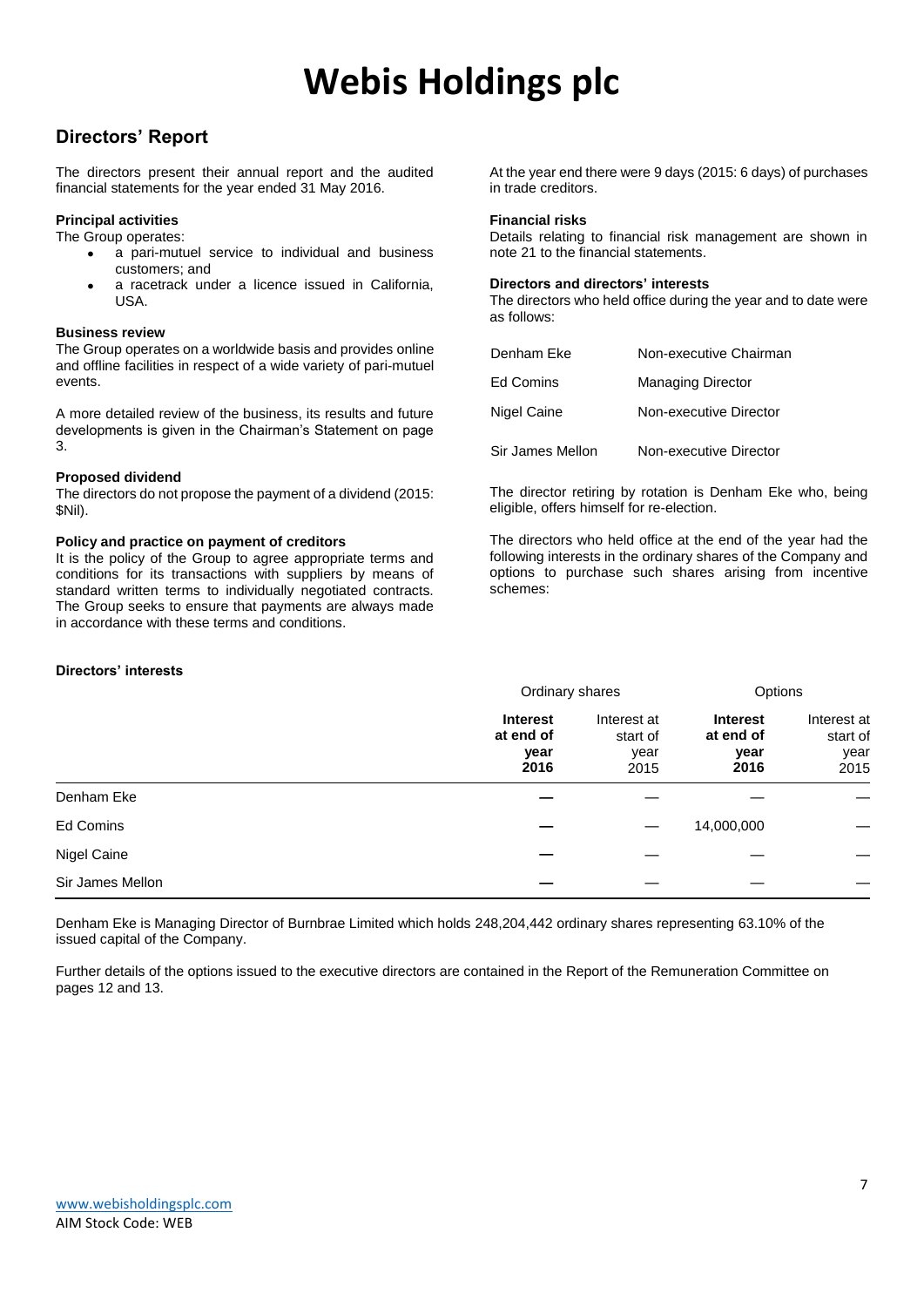### **Directors' Report continued**

#### **Substantial interests**

On 1 August 2016, the following interests in 3% or more of the Company's ordinary share capital had been reported:

|                            | %     | <b>Number of</b><br>ordinary<br>shares |
|----------------------------|-------|----------------------------------------|
| <b>Burnbrae Limited</b>    | 63.10 | 248,204,442                            |
| <b>BBHISL Nominees Ltd</b> | 7.54  | 29,651,666                             |
| Vidacos Nominees Limited   | 5.08  | 20,000,000                             |

#### **Annual General Meeting**

Shareholders will be asked to approve at the Annual General Meeting certain resolutions as special business. Some of these resolutions have become routine business at the Annual General Meetings of most public companies, including your Company, and relate to the renewal of the authority for the directors to allot relevant securities and the renewal of the powers for the directors to allot equity securities for cash.

#### **Employees**

The Group is committed to a policy of equal opportunity in matters relating to employment, training and career development of employees, and is opposed to any form of less favourable treatment afforded on the grounds of disability, sex, race or religion.

The Group recognises the importance of ensuring employees are kept informed of the Group's performance, activities and future plans.

#### **Political and charitable contributions**

The Group made no political contributions during the year.

As part of the obligations of the pari-mutuel business in the United States, the Group made charitable contributions of \$29,899 during the year (2015: \$37,179).

#### **Auditors**

KPMG Audit LLC, being eligible, have expressed their willingness to continue in office in accordance with Section 12(2) of the Isle of Man Companies Act 1982.

On behalf of the Board

**Ed Comins Managing Director 28 November 2016**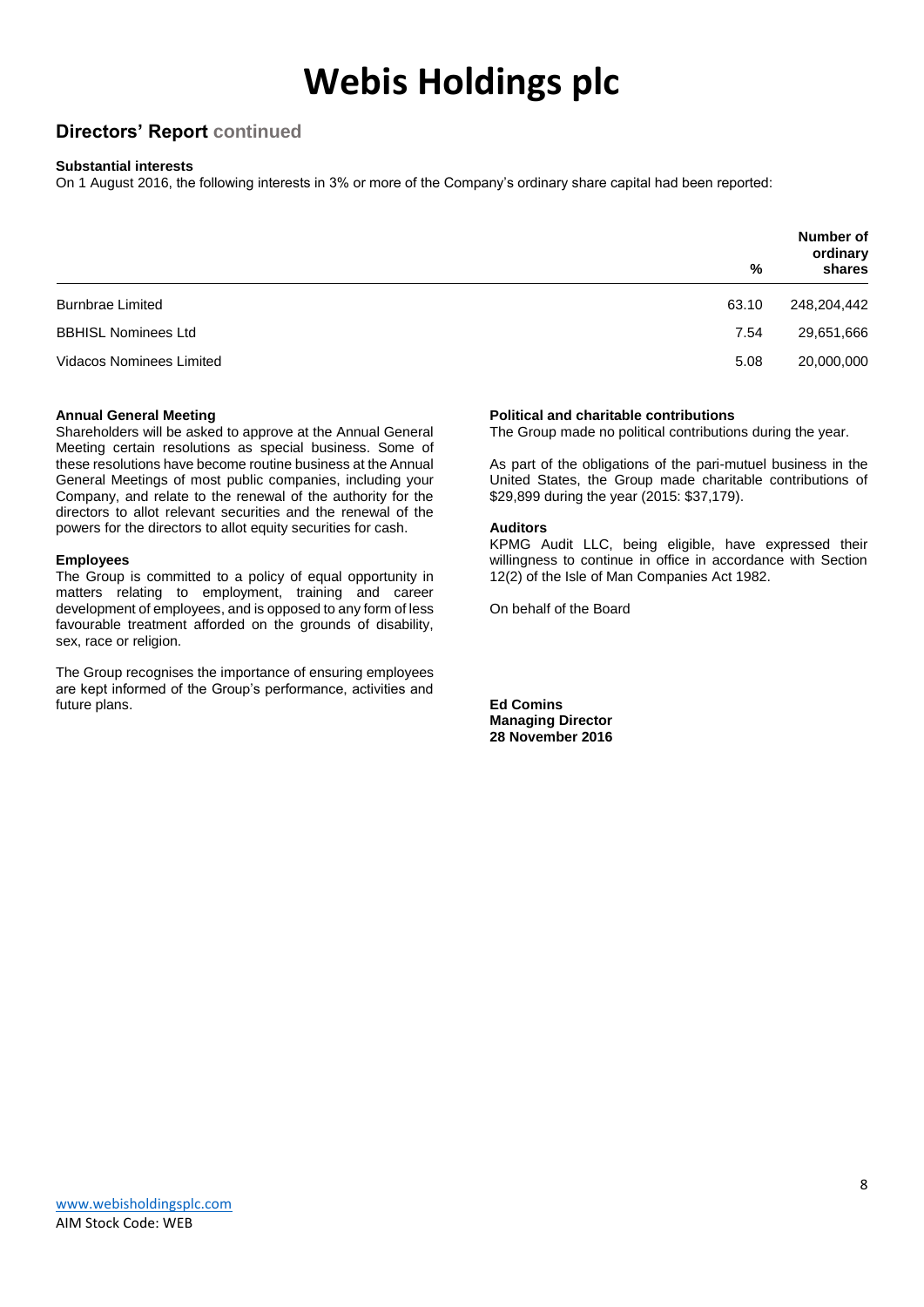### **Corporate Governance**

The Company is committed to high standards of corporate governance. The Board is accountable to the Company's shareholders for good corporate governance.

This statement describes how the principles of corporate governance are applied to the Company.

#### **1. Directors**

The Company is controlled through the Board of directors, which comprises one executive and three non-executive directors.

The non-executive Chairman is mainly responsible for the conduct of the Board, and he, together with the Managing Director, seeks to ensure that all directors receive sufficient relevant information on financial, business and corporate issues prior to meetings.

The Managing Director, in conjunction with his executive colleagues, is responsible for co-ordinating the Company's business and implementing strategy.

None of the non-executive directors are deemed to be independent, although the Board intends to appoint at least one independent director at an appropriate time.

Shareholders are encouraged to contact the non-executive Chairman should they require clarification on any aspect of the Company's business.

All directors are able to take independent professional advice in furtherance of their duties if necessary.

The Board has a formal schedule of matters reserved for it and meets at regular times throughout the year. It is responsible for overall Group strategy, acquisition and divestment policy, approval of major capital expenditure projects and consideration of significant financing matters. It monitors the exposure to key business risks, including legislative, jurisdictional and major liability management issues. The Board approves the annual budget and the progress towards achievement of the budget. The Board also considers employee issues and key appointments.

It also seeks to ensure that all directors receive appropriate training on appointment and then subsequently as appropriate. All directors will submit themselves for re-election at least once every three years.

The Board has established two standing committees, both of which operate within defined terms of reference.

The committees established are the Audit Committee and the Remuneration Committee. The Board does not consider it necessary for a company of its size to establish a standing Nominations Committee. Instead the Board's policy in relation to Board appointments is for the non-executive Chairman to agree selection criteria with all Board members and use independent recruitment consultants to initiate the search for candidates. The final decision on appointments rests with the full Board.

#### **2. Directors' Remuneration**

The Report of the Remuneration Committee is set out on pages 12 and 13 of the report and financial statements.

#### **3. Relations with Shareholders**

The Company encourages two-way communication with both its institutional and private investors and attempts to respond quickly to all queries received verbally or in writing.

The Board has sought to use the Annual General Meeting to communicate with private investors and encourages their participation.

#### **4. Financial Reporting**

The performance and financial position of the Group are provided in the Chairman's Statement on pages 3, 4 and 5 and the Directors' Report on pages 7 and 8. These enable the Board to present a balanced and understandable assessment of the Group's position and prospects. The directors' responsibilities for the financial statements are described on page 11.

#### **Internal Control**

The Board believes it has controls in place which have established an ongoing process for identifying, evaluating and managing the significant risks faced by the Group. In this regard, the Board seeks to work closely with the Group's auditors.

The Board also acknowledges that it has overall responsibility for reviewing the effectiveness of internal control. It believes that senior management within the Group's operating businesses should also contribute in a substantial way and this has been built into the process.

There are inherent limitations in any system of internal control and, accordingly, even the most effective system can provide only reasonable, and not absolute, assurance with respect to the preparation of financial information and the safeguarding of assets. The system adopted by the Board manages rather than eliminates the risk of failure to achieve business objectives.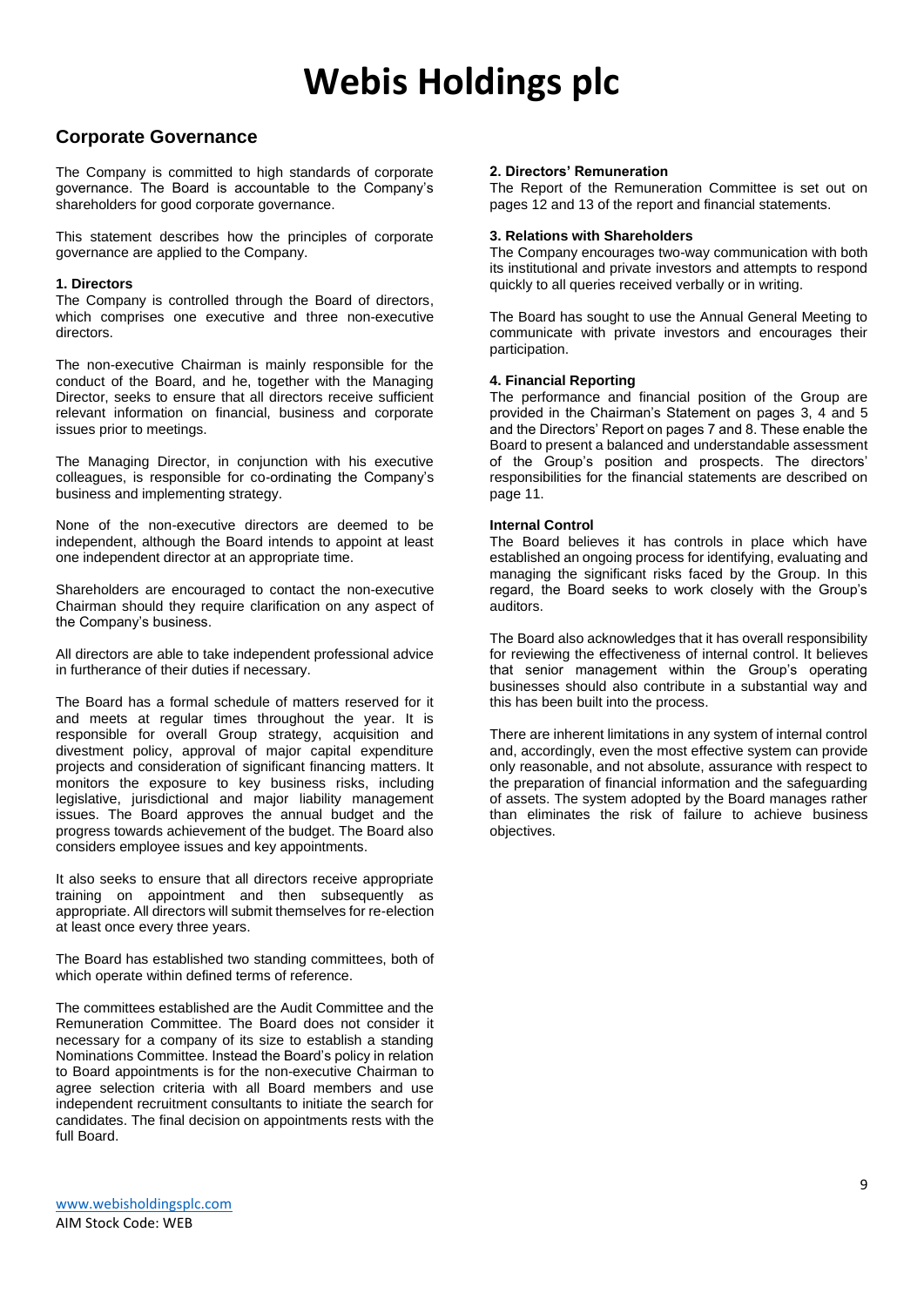### **Corporate Governance continued**

#### **Internal Control continued**

In carrying out its review of the effectiveness of internal control in the Group, the Board takes into consideration the following key features of the risk management process and system of internal control:

- **o** Risks are identified which are relevant to the Group as a whole and encompass all aspects of risk, including operational, compliance, financial and strategic. The Board specifically focuses on any risk to the Group from regulatory changes within the jurisdictions from which it currently accepts customers.
- **o** The Board seeks to identify, monitor and control the significant risks to an acceptable level throughout the Group. In order to do so, the Audit Committee, acting on behalf of the Board, reviews risk matters at each meeting of the Audit Committee.
- **o** The Group operates a comprehensive budgeting and financial reporting system which, as a matter of routine, compares actual results with budgets. Management accounts are prepared for each operating activity and the Group on a monthly basis. Material variances from budget are thoroughly investigated. In addition, the Group's profitability forecast is regularly updated based on actual performance as the year progresses. A thorough reforecast exercise is undertaken following production of the half-year financial statements.
- **o** Cash flow forecasts are regularly prepared to ensure that the Group has adequate funds and resources for the foreseeable future.
- **o** Risks are identified and appraised through the annual process of preparing these budgets.

**o** Steps have been taken to embed internal control and risk management into the operations of the business and to deal with areas of improvement which come to management's and the Board's attention. This process is continuing to increase risk awareness throughout the Group.

#### **Audit Committee**

The Audit Committee comprises the non-executive directors and is chaired by Sir James Mellon. The committee acts in an advisory capacity to the Board and meets not less than twice a year. Its terms of reference require it to take an independent view of the appropriateness of the Group's accounting controls, policies and procedures. The committee also reviews and approves the reports, appointment and fees of the external auditors, and meets its external auditors at least once a year. Additional meetings may be requested by the auditors.

#### **Going Concern**

As more fully explained in note 1.1 to the financial statements on page 20, and after making enquiries, the directors have formed a judgement, at the time of approving the financial statements, that there is a reasonable expectation that the Group has adequate resources to continue in operational existence for the foreseeable future. For this reason, the directors continue to adopt the going concern basis in preparing the financial statements.

#### **Internal Audit**

The directors have reviewed the need for an internal audit function and believe that the Group is not of sufficient size and complexity to require such a function.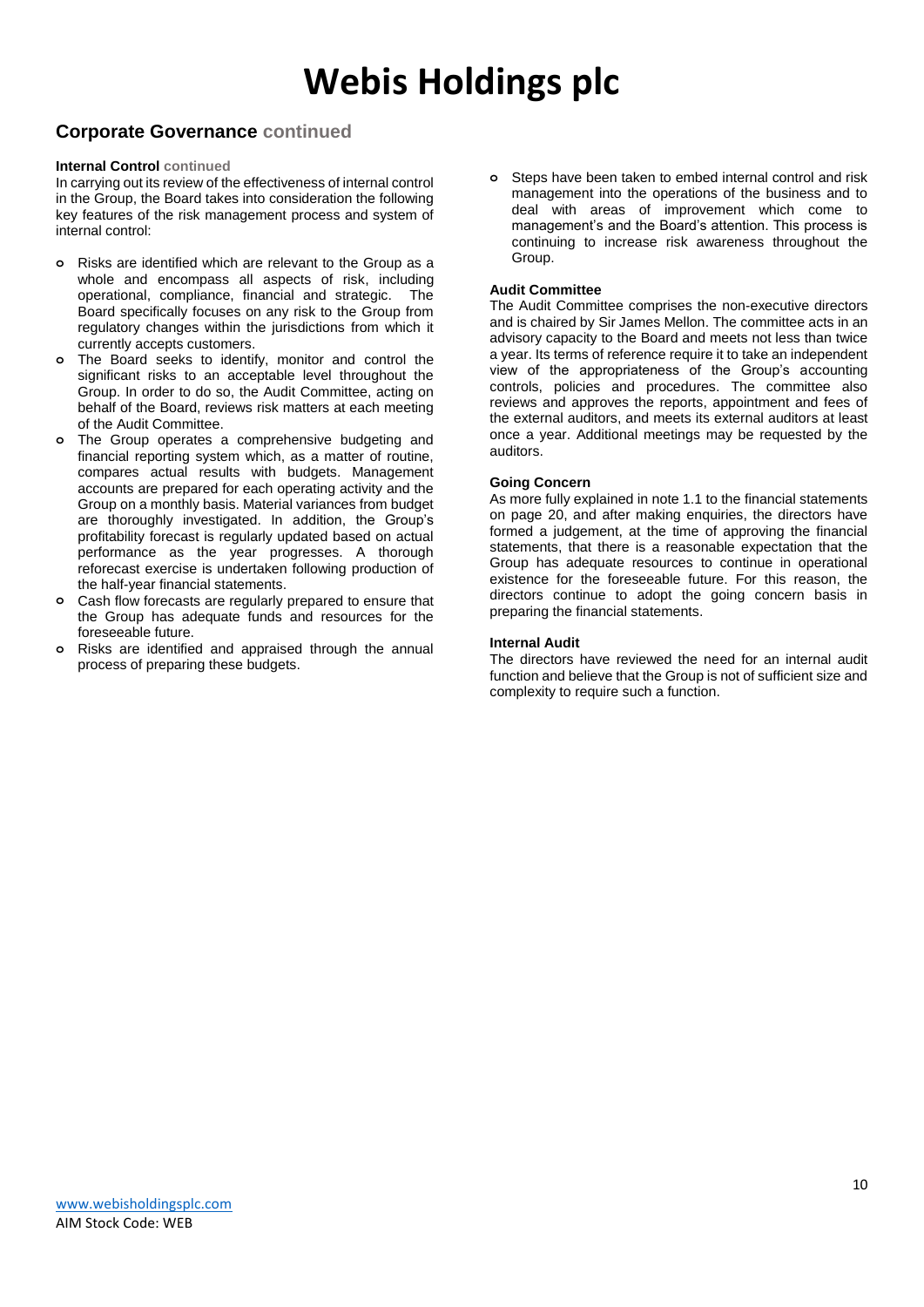### **Statement of Directors' Responsibilities in Respect of the Directors' Report and the Financial Statements**

The directors are responsible for preparing the Directors' Report and the financial statements in accordance with applicable law and regulations.

Company law requires the directors to prepare Group and Parent Company financial statements for each financial year which meet the requirements of Isle of Man company law. In addition, the directors have elected to prepare the Group and Parent Company financial statements in accordance with International Financial Reporting Standards as adopted by the European Union.

The Group and Parent Company financial statements are required by law to give a true and fair view of the state of affairs of the Group and Parent Company and of the profit or loss of the Group for that year.

In preparing these financial statements, the directors are required to:

- **o** select suitable accounting policies and then apply them consistently;
- **o** make judgements and estimates that are reasonable and prudent;
- **o** state whether they have been prepared in accordance with International Financial Reporting Standards as adopted by the EU; and
- **o** prepare the financial statements on the going concern basis unless it is inappropriate to presume that the Group and Parent Company will continue in business.

The directors are responsible for keeping proper accounting records that disclose with reasonable accuracy at any time the financial position of the Parent Company and to enable them to ensure that its financial statements comply with the Companies Acts 1931 to 2004. They have general responsibility for taking such steps as are reasonably open to them to safeguard the assets of the Group and to prevent and detect fraud and other irregularities.

The directors are responsible for the maintenance and integrity of the corporate and financial information included on the Company's website. Legislation governing the preparation and dissemination of financial statements may differ from one jurisdiction to another.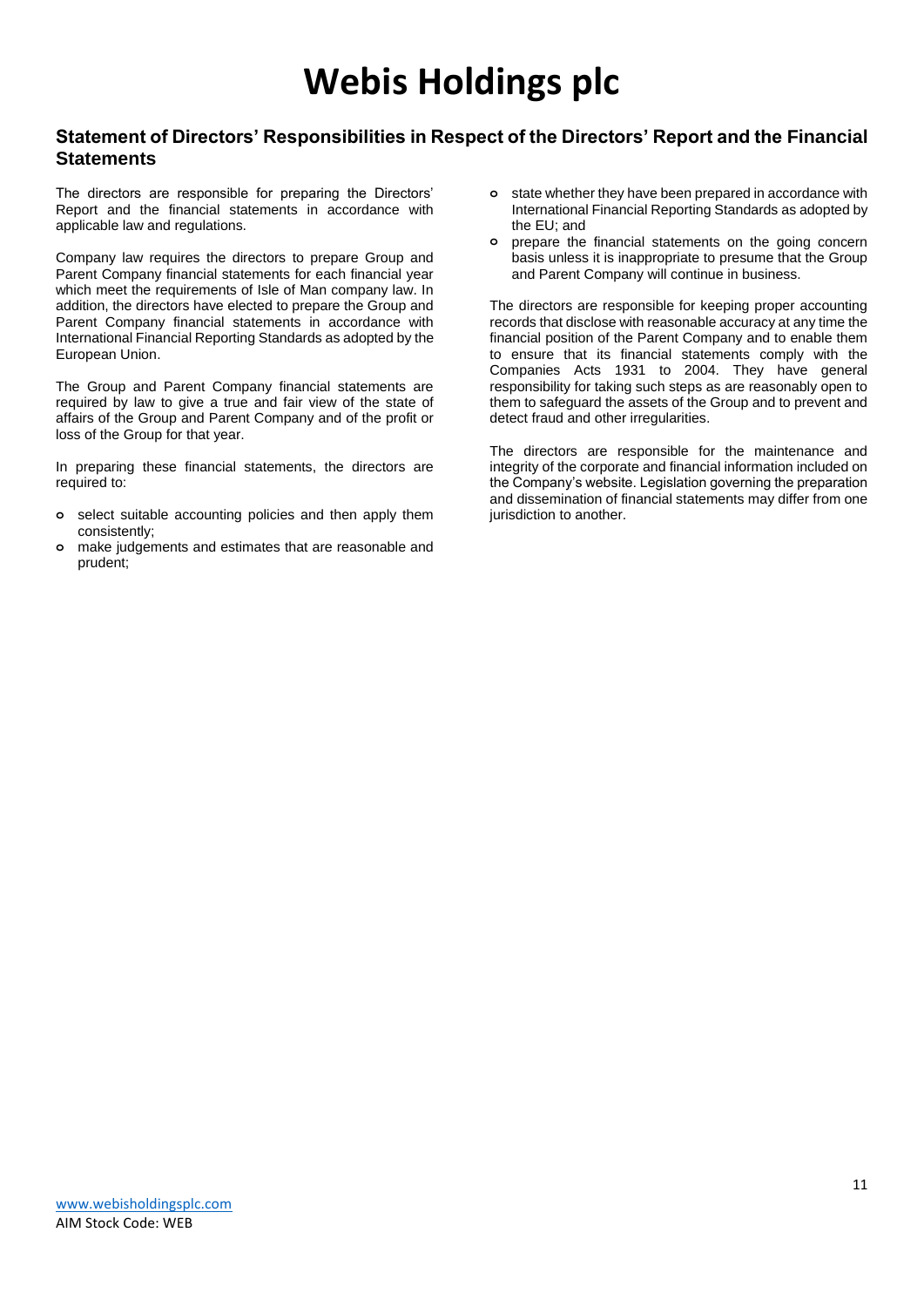### **Report of the Remuneration Committee**

#### **Introduction**

As an Isle of Man company, there is no requirement to produce a directors' remuneration report. However, this report has been prepared to accord as far as possible with rules and regulations for UK public companies in relation to the disclosure of directors' remuneration. This report also attempts to meet, as far as is practicable for a company of Webis Holdings' size, the relevant requirements of the Listing Rules of the UK Financial Conduct Authority and describes how the Board has applied the Principles of Good Governance relating to directors' remuneration. As required by the Regulations, a resolution to approve the report will be proposed at the Annual General Meeting of the Company at which the financial statements will be approved.

#### **Remuneration Committee**

The Company has an established Remuneration Committee which has a formal constitution and is composed of the nonexecutive directors of the Company under the Chairmanship of Sir James Mellon.

No director plays a part in any discussion about his own remuneration.

#### **Remuneration Policy**

The Remuneration Committee's policy is to ensure that the remuneration packages offered are competitive and designed to attract, retain and motivate executive directors of the right calibre.

The major elements of the remuneration package for the executive directors are:

- **o** Basic annual salary and benefits.
- **o** Eligibility to participate in an annual bonus scheme, when such scheme operates.
- **o** Share option incentives.
- **o** Contribution to a pension plan.

#### **Aggregate Directors' Remuneration**

The total amounts for directors' remuneration were as follows:

The Committee seeks to ensure that bonus and share option incentives have a strong link with individual performance.

#### **Basic Salary**

The level of basic annual salary and benefits is determined by the Committee, taking into account the performance of the individual and information from independent sources on the rates of salary for similar jobs in comparable companies.

#### **Annual Bonus Payments**

It is anticipated that an annual bonus scheme will operate when Group profitability and cash flow allow. Bonuses for the executive directors are calculated with reference to the profit before tax as disclosed in the audited accounts of the Group, together with an assessment by the Committee of the director's performance against agreed personal targets. Bonus payments are not pensionable.

#### **Share Options**

The Committee believes that share ownership by executives strengthens the link between their personal interests and those of shareholders. Options are granted to executives periodically at the discretion of the Remuneration Committee. The grant of share options is not subject to fixed performance criteria. This is deemed to be appropriate as it allows the Committee to consider the performance of the Group and the contribution of the individual executives and, as with annual bonus payments, illustrates the relative importance placed on performance-related remuneration.

#### **Pensions**

The Group does not intend to contribute to the personal pension plans of directors in the forthcoming year.

#### **Service Contracts**

The service contract of Ed Comins provided for a notice period of six months.

|                                                     | 2016<br><b>US\$000</b> | 2015<br><b>US\$000</b> |
|-----------------------------------------------------|------------------------|------------------------|
| Emoluments - salaries, bonuses and taxable benefits | 332                    | 667                    |
| — fees                                              | 77                     | 56                     |
|                                                     | 409                    | 723                    |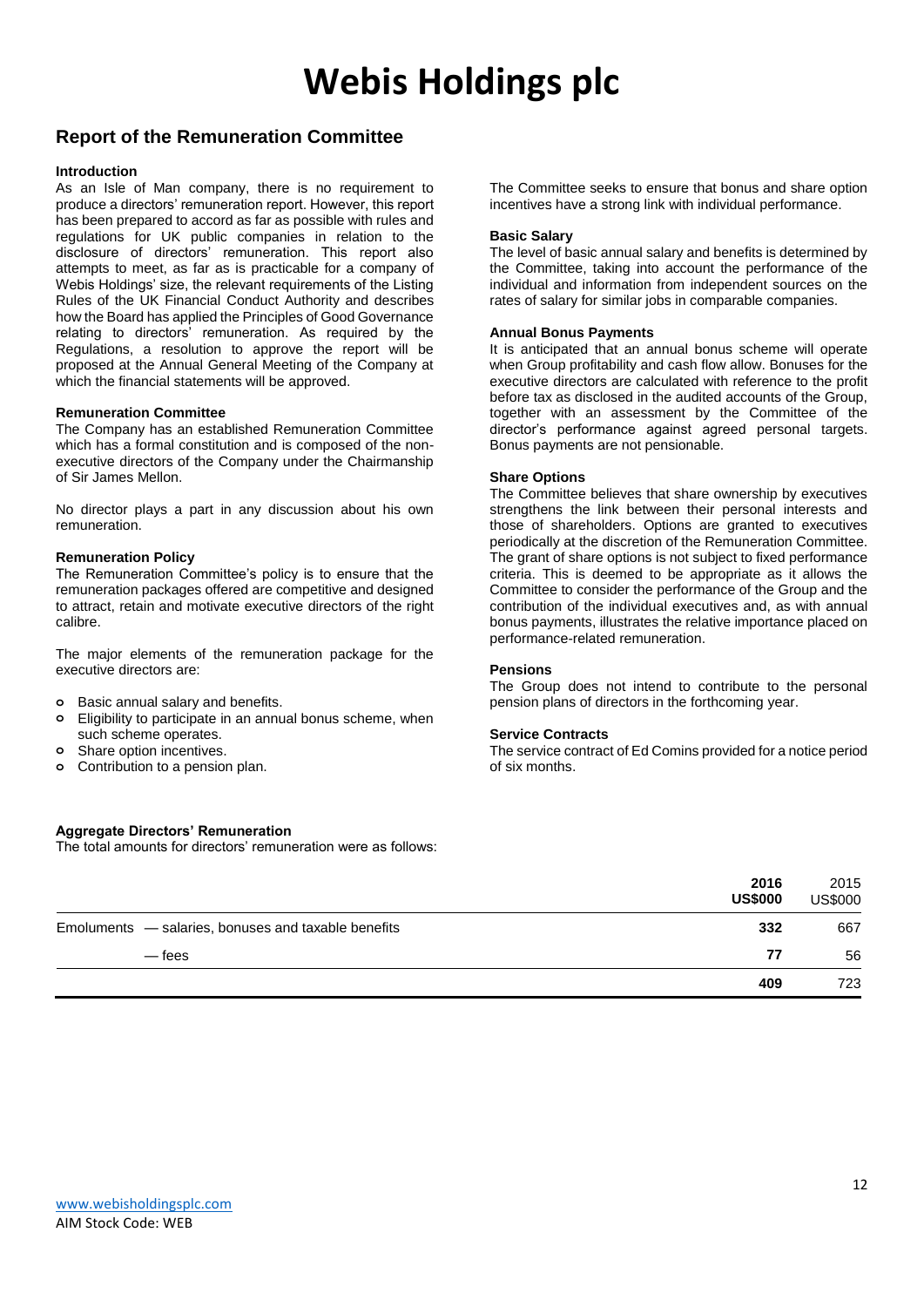### **Report of the Remuneration Committee continued**

#### **Directors' Emoluments**

|                             | <b>Basic</b><br>salary<br><b>US\$000</b> | Fees<br><b>US\$000</b> | <b>Bonus</b><br>US\$000 | Termination<br>payments<br><b>US\$000</b> | <b>Benefits</b><br><b>US\$000</b> | 2016<br><b>Total</b><br><b>US\$000</b> | 2015<br>Total<br><b>US\$000</b> |
|-----------------------------|------------------------------------------|------------------------|-------------------------|-------------------------------------------|-----------------------------------|----------------------------------------|---------------------------------|
| <b>Executive</b>            |                                          |                        |                         |                                           |                                   |                                        |                                 |
| <b>Ed Comins</b>            | 307                                      |                        |                         |                                           | 25                                | 332                                    | 299                             |
| <b>Garry Knowles</b>        |                                          |                        |                         |                                           |                                   |                                        | 368                             |
| Non-executive               |                                          |                        |                         |                                           |                                   |                                        |                                 |
| Denham Eke*                 |                                          | 30                     |                         |                                           |                                   | 30                                     | 32                              |
| Nigel Caine*                |                                          | 24                     |                         |                                           |                                   | 24                                     |                                 |
| Sir James Mellon            |                                          | 23                     |                         |                                           |                                   | 23                                     | 24                              |
| <b>Aggregate emoluments</b> | 307                                      | 77                     |                         |                                           | 25                                | 409                                    | 723                             |

\* Paid to Burnbrae Limited.

Details of the options outstanding at 31 May 2016 are as follows:

| Name of<br>director    | 31 May<br>2015 | Granted /<br>(lapsed) in<br>vear | 31 May     | 2016 Exercise price | Date<br>from which<br>exercisable | Expiry<br>date |
|------------------------|----------------|----------------------------------|------------|---------------------|-----------------------------------|----------------|
| Ed Comins              |                |                                  |            |                     |                                   |                |
| 2016 Share Option Plan |                | 14.000.000                       | 14,000,000 |                     | 1p 3 March 2019 3 March 2026      |                |
|                        |                | 14.000.000                       | 14,000,000 |                     |                                   |                |

The market price of the shares at 31 May 2016 was 1.80p. The range during the year was 2.50p to 0.45p.

#### **Approval**

The report was approved by the Board of directors and signed on behalf of the Board.

**Denham Eke Non-executive Chairman 28 November 2016**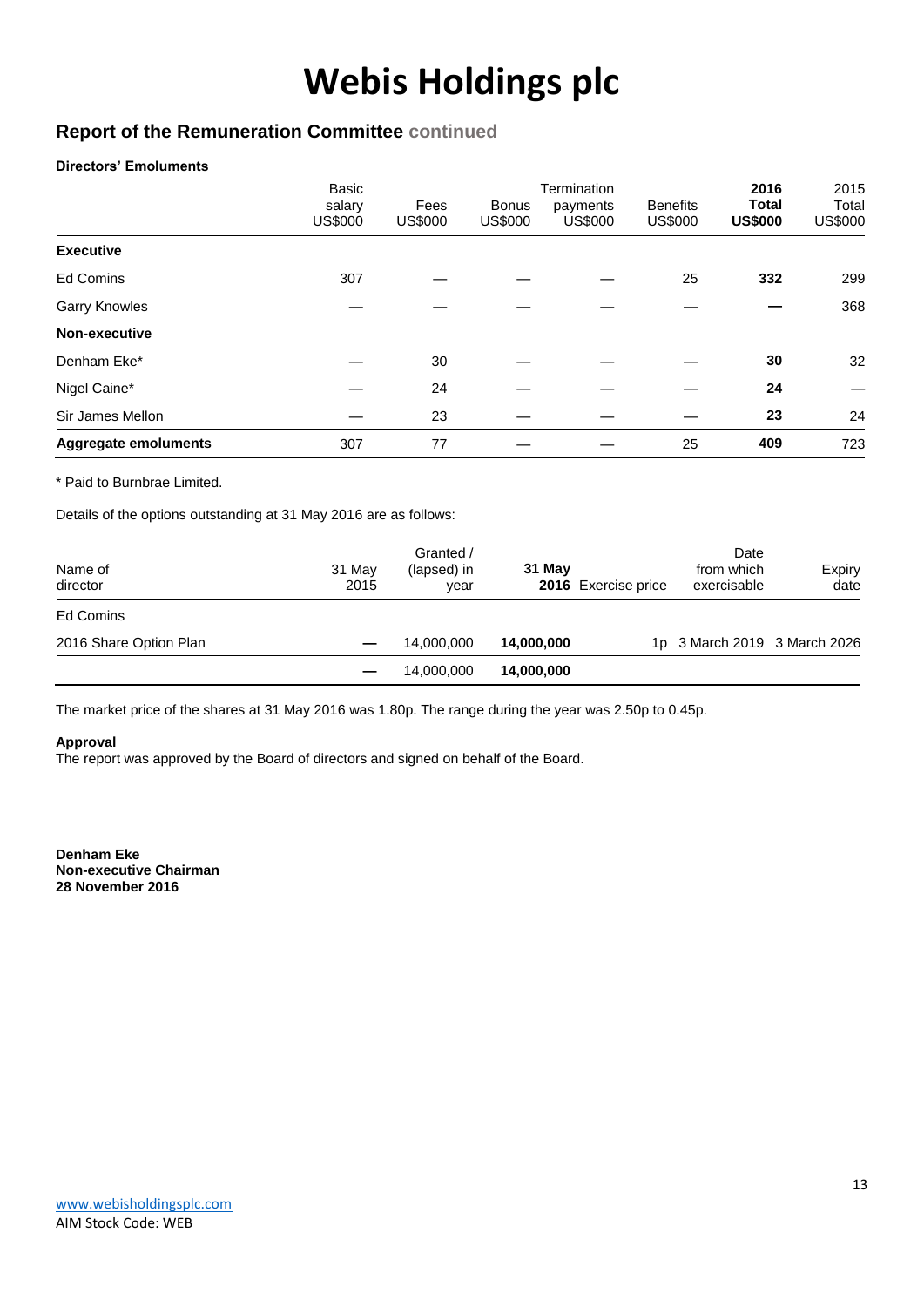### **Report of the Independent Auditors, KPMG Audit LLC, to the members of Webis Holdings plc**

We have audited the financial statements of Webis Holdings plc for the year ended 31 May 2016 which comprise the Consolidated Statement of Comprehensive Income, the Consolidated and Parent Company Statements of Financial Position, the Consolidated Statement of Cash Flows, the Consolidated and Parent Company Statements of Changes in Equity and the related notes. The financial reporting framework that has been applied in their preparation is applicable law and International Financial Reporting Standards (IFRSs) as adopted by the European Union.

This report is made solely to the Company's members, as a body, in accordance with Section 15 of the Companies Act 1982. Our audit work has been undertaken so that we might state to the Company's members those matters we are required to state to them in an auditors' report and for no other purpose. To the fullest extent permitted by law, we do not accept or assume responsibility to anyone other than the Company and the Company's members, as a body, for our audit work, for this report, or for the opinions we have formed.

#### **Respective responsibilities of Directors and Auditors**

As explained more fully in the Statement of Directors' Responsibilities set out on page 11, the directors are responsible for the preparation of financial statements that give a true and fair view. Our responsibility is to audit, and express an opinion on, the financial statements in accordance with applicable law and International Standards on Auditing (UK and Ireland). Those standards require us to comply with the Auditing Practices Board's (APB's) Ethical Standards for Auditors.

#### **Scope of the audit of the financial statements**

An audit involves obtaining evidence about the amounts and disclosures in the financial statements sufficient to give reasonable assurance that the financial statements are free from material misstatement, whether caused by fraud or error. This includes an assessment of: whether the accounting policies are appropriate to the Group's circumstances and have been consistently applied and adequately disclosed; the reasonableness of significant accounting estimates made by the directors; and the overall presentation of the financial statements.

In addition, we read all the financial and non-financial information in the Directors' Report to identify material inconsistencies with the audited financial statements and to identify any information that is apparently materially incorrect based on, or materially inconsistent with, the knowledge acquired by us in the course of performing the audit. If we become aware of any apparent material misstatements or inconsistencies we consider the implications for our report.

#### **Opinion on the financial statements**

In our opinion, the financial statements:

- **o** give a true and fair view of the state of the Group's and Parent Company's affairs as at 31 May 2016 and of the Group's loss for the year then ended;
- **o** have been properly prepared in accordance with IFRSs as adopted by the European Union; and
- **o** have been properly prepared in accordance with the provisions of Companies Acts 1931 to 2004.

#### **Matters on which we are required to report by exception**

We have nothing to report in respect of the following matters where the Companies Acts 1931 to 2004 require us to report to you if, in our opinion:

- **o** proper books of account have not been kept by the Parent Company and proper returns adequate for our audit have not been received from branches not visited by us; or
- **o** the Parent Company's statement of financial position and statement of comprehensive income are not in agreement with the books of account and returns; or
- **o** certain disclosures of directors' remuneration specified by law are not made; or
- **o** we have not received all the information and explanations we require for our audit.

**KPMG Audit LLC Chartered Accountants Heritage Court, 41 Athol Street Douglas, Isle of Man, IM99 1HN 29 November 2016**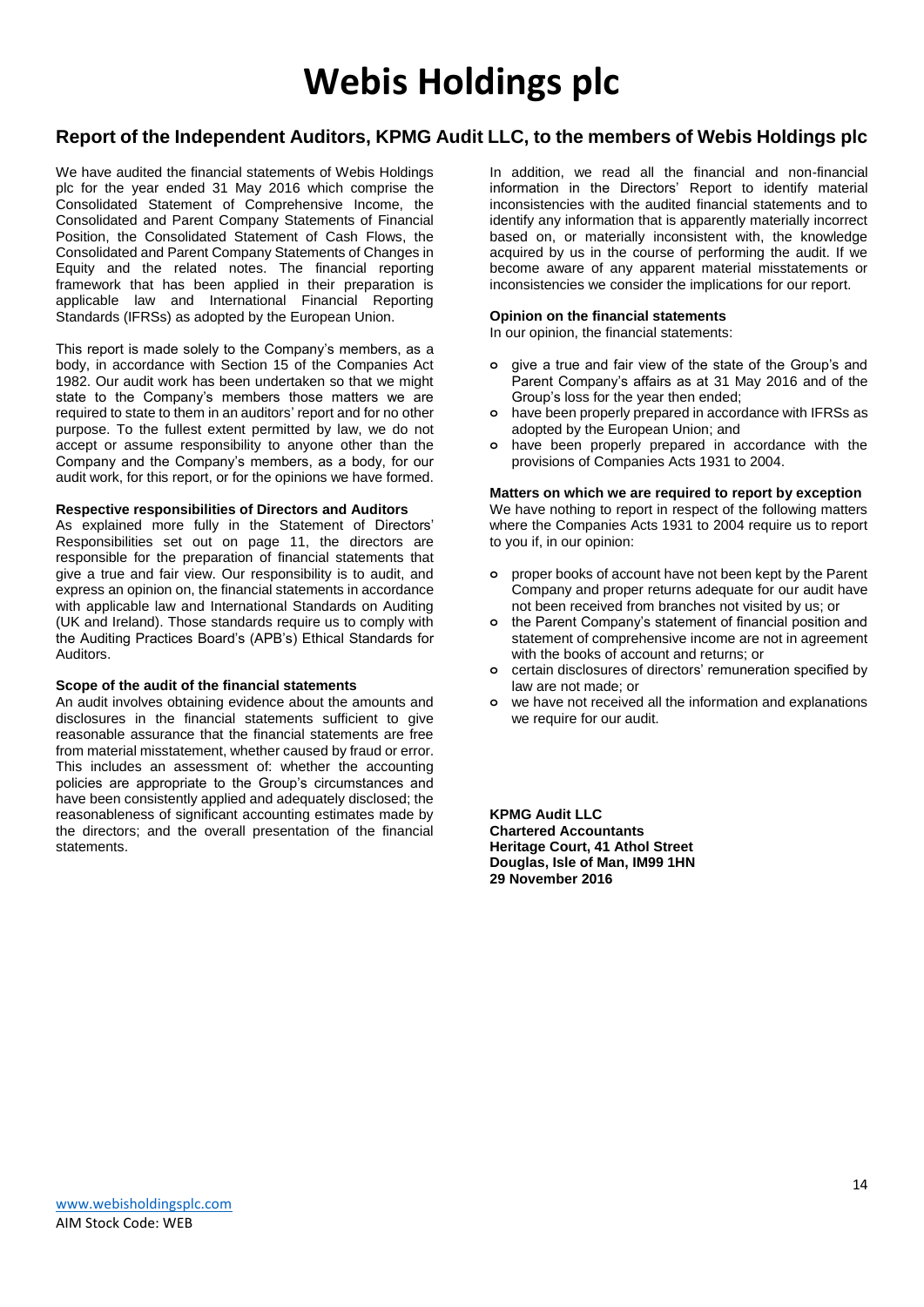### **Consolidated Statement of Comprehensive Income**

For the year ended 31 May 2016

|                                                                                                                                                    | Note | 2016<br><b>US\$000</b> | 2015<br><b>US\$000</b> |
|----------------------------------------------------------------------------------------------------------------------------------------------------|------|------------------------|------------------------|
| <b>Continuing operations</b>                                                                                                                       |      |                        |                        |
| Turnover                                                                                                                                           | 2    | 224,313                | 154,411                |
| Cost of sales                                                                                                                                      |      | (219, 826)             | (149, 978)             |
| Betting duty paid                                                                                                                                  |      | (393)                  | (203)                  |
| <b>Gross profit</b>                                                                                                                                |      | 4,094                  | 4,230                  |
| Operating costs                                                                                                                                    |      | (5,042)                | (5,037)                |
| <b>Operating loss</b>                                                                                                                              | 3    | (948)                  | (807)                  |
| Other losses - net                                                                                                                                 |      | (50)                   | (415)                  |
| Re-organisational costs, impairments and one-off costs                                                                                             |      | (231)                  | (346)                  |
| Finance income                                                                                                                                     | 4    |                        | 5                      |
| Finance costs                                                                                                                                      | 4    | (1)                    |                        |
| Finance (costs)/income - net                                                                                                                       |      | (1)                    | 5                      |
| Loss before income tax                                                                                                                             |      | (1, 230)               | (1, 563)               |
| Income tax expense                                                                                                                                 | 6    |                        |                        |
| Loss from continuing operations                                                                                                                    |      | (1, 230)               | (1, 563)               |
| <b>Discontinued operations</b>                                                                                                                     |      |                        |                        |
| Loss from discontinued operations                                                                                                                  | 7    | (12)                   | (432)                  |
| Loss for the year                                                                                                                                  |      | (1, 242)               | (1,995)                |
| Other comprehensive income:                                                                                                                        |      |                        |                        |
| Items that may be subsequently reclassified to profit or loss:                                                                                     |      |                        |                        |
| Currency translation differences on disposal of foreign subsidiaries                                                                               |      |                        | (4)                    |
| Other comprehensive income for the year                                                                                                            |      |                        | (4)                    |
| Total comprehensive income for the year                                                                                                            |      | (1, 242)               | (1,999)                |
| Basic earnings per share for loss attributable to the equity holders of the Company<br>during the year (cents) - all operations                    | 8    | (0.32)                 | (0.51)                 |
| Diluted earnings per share for loss attributable to the equity holders of the<br>Company during the year (cents) - all operations                  | 8    | (0.31)                 | (0.51)                 |
| Basic and diluted earnings per share for loss attributable to the equity holders of<br>the Company during the year (cents) - continuing operations | 8    | (0.31)                 | (0.40)                 |
|                                                                                                                                                    |      |                        |                        |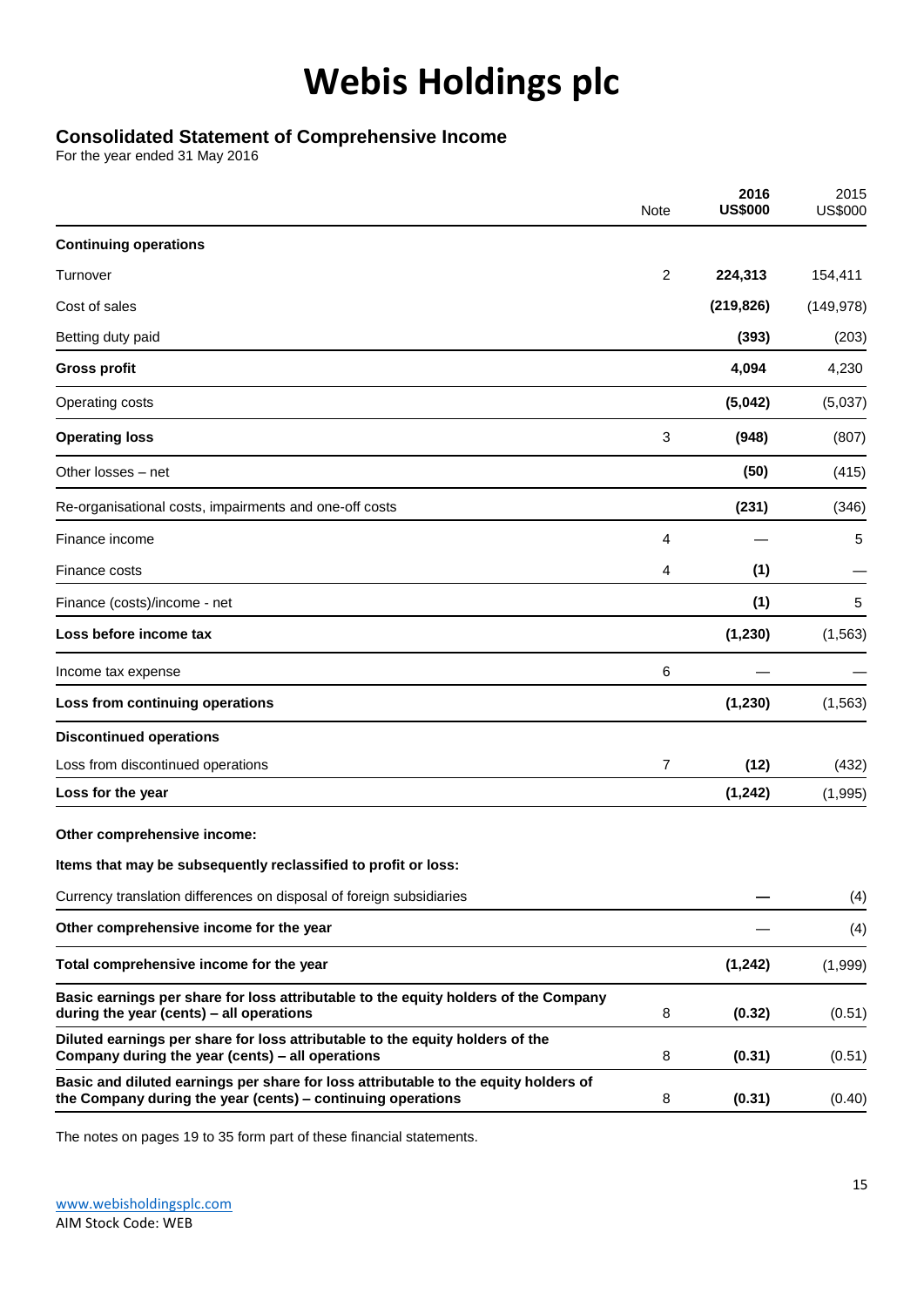## **Statements of Financial Position**

As at 31 May 2016

|                                        | <b>Note</b> | 31.05.16<br>Group<br><b>US\$000</b> | 31.05.16<br>Company<br><b>US\$000</b> | 31.05.15<br>Group<br><b>US\$000</b> | 31.05.15<br>Company<br><b>US\$000</b> |
|----------------------------------------|-------------|-------------------------------------|---------------------------------------|-------------------------------------|---------------------------------------|
| <b>Non-current assets</b>              |             |                                     |                                       |                                     |                                       |
| Intangible assets                      | 9           | 113                                 |                                       | 170                                 |                                       |
| Property, equipment and motor vehicles | 10          | 160                                 | 4                                     | 118                                 | 11                                    |
| Investments                            | 11          |                                     | 3                                     |                                     | 3                                     |
| Bonds and deposits                     | 12          | 105                                 |                                       | 204                                 |                                       |
| <b>Total non-current assets</b>        |             | 378                                 | $\overline{7}$                        | 492                                 | 14                                    |
| <b>Current assets</b>                  |             |                                     |                                       |                                     |                                       |
| Bonds and deposits                     | 12          | 2,499                               |                                       | 2,441                               |                                       |
| Trade and other receivables            | 14          | 2,671                               | 37                                    | 2,579                               | 41                                    |
| Cash and cash equivalents              | 13          | 6,445                               | 4,974                                 | 6,103                               | 2,838                                 |
| <b>Total current assets</b>            |             | 11,615                              | 5,011                                 | 11,123                              | 2,879                                 |
| <b>Total assets</b>                    |             | 11,993                              | 5,018                                 | 11,615                              | 2,893                                 |
| <b>Equity</b>                          |             |                                     |                                       |                                     |                                       |
| Called up share capital                | 16          | 6,334                               | 6,334                                 | 6,334                               | 6,334                                 |
| Share option reserve                   | 16          |                                     |                                       |                                     |                                       |
| <b>Retained losses</b>                 |             | (4, 402)                            | (5, 352)                              | (3, 160)                            | (5, 119)                              |
| <b>Total equity</b>                    |             | 1,932                               | 982                                   | 3,174                               | 1,215                                 |
| <b>Current liabilities</b>             |             |                                     |                                       |                                     |                                       |
| Trade and other payables               | 15          | 10,061                              | 4,036                                 | 8,441                               | 1,678                                 |
| <b>Total current liabilities</b>       |             | 10,061                              | 4,036                                 | 8,441                               | 1,678                                 |
| <b>Total liabilities</b>               |             | 10,061                              | 4,036                                 | 8,441                               | 1,678                                 |
| <b>Total equity and liabilities</b>    |             | 11,993                              | 5,018                                 | 11,615                              | 2,893                                 |

The financial statements were approved by the Board of directors on 28 November 2016

**Denham Eke Ed Comins**

**Non-executive Chairman Managing Director**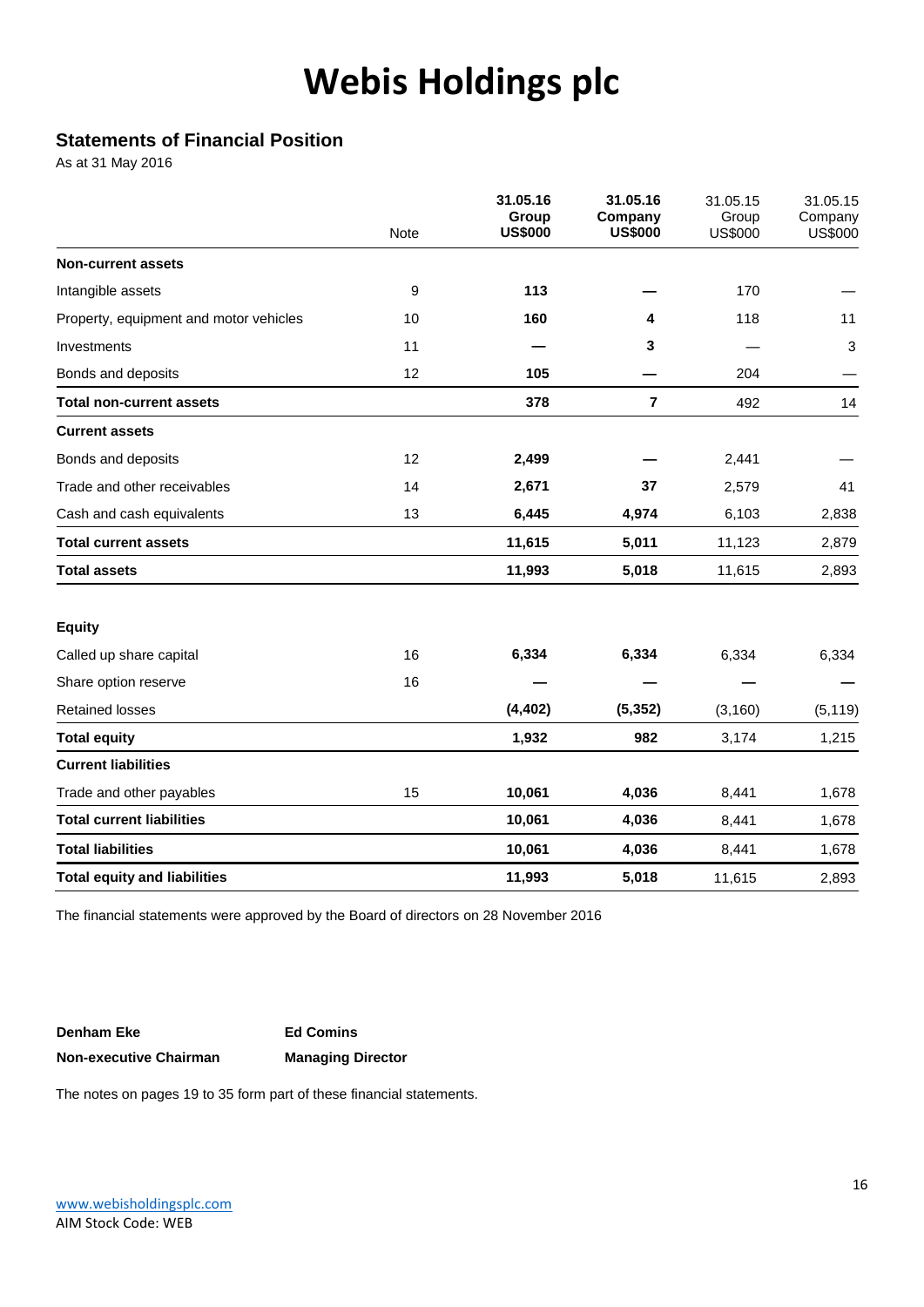### **Statements of Changes in Equity**

For the year ended 31 May 2016

| Group                                         | Called up<br>share capital<br><b>US\$000</b> | <b>Share</b><br>premium<br><b>US\$000</b> | <b>Share option</b><br>reserve<br><b>US\$000</b> | Foreign<br>currency<br>translation<br>reserve<br><b>US\$000</b> | <b>Retained</b><br>earnings<br><b>US\$000</b> | <b>Total equity</b><br><b>US\$000</b> |
|-----------------------------------------------|----------------------------------------------|-------------------------------------------|--------------------------------------------------|-----------------------------------------------------------------|-----------------------------------------------|---------------------------------------|
| Balance as at 31 May 2014                     | 6,334                                        | 16,978                                    | 156                                              | (4)                                                             | (18, 295)                                     | 5,169                                 |
| Total comprehensive income for the<br>period: |                                              |                                           |                                                  |                                                                 |                                               |                                       |
| Loss for the year                             |                                              |                                           |                                                  |                                                                 | (1,999)                                       | (1,999)                               |
| Other comprehensive income                    |                                              |                                           |                                                  | 4                                                               |                                               | 4                                     |
| <b>Transactions with owners:</b>              |                                              |                                           |                                                  |                                                                 |                                               |                                       |
| Cancellation of share premium account         |                                              | (16, 978)                                 |                                                  |                                                                 | 16,978                                        |                                       |
| Share-based payment credit                    |                                              |                                           | (156)                                            |                                                                 | 156                                           |                                       |
| Balance as at 31 May 2015                     | 6,334                                        |                                           |                                                  |                                                                 | (3, 160)                                      | 3,174                                 |
| Total comprehensive income for the<br>year:   |                                              |                                           |                                                  |                                                                 |                                               |                                       |
| Loss for the year                             |                                              |                                           |                                                  |                                                                 | (1, 242)                                      | (1,242)                               |
| <b>Transactions with owners:</b>              |                                              |                                           |                                                  |                                                                 |                                               |                                       |
| Share-based payment credit                    |                                              |                                           |                                                  |                                                                 |                                               |                                       |
| Balance as at 31 May 2016                     | 6,334                                        |                                           |                                                  |                                                                 | (4, 402)                                      | 1,932                                 |
|                                               |                                              |                                           |                                                  | Foreign<br>currency                                             |                                               |                                       |

| Company                                       | Called up<br>share capital<br><b>US\$000</b> | premium<br><b>US\$000</b> | Share Share option<br>reserve<br><b>US\$000</b> | currency<br>translation<br>reserve<br><b>US\$000</b> | <b>Retained</b><br>earnings<br><b>US\$000</b> | <b>Total equity</b><br><b>US\$000</b> |
|-----------------------------------------------|----------------------------------------------|---------------------------|-------------------------------------------------|------------------------------------------------------|-----------------------------------------------|---------------------------------------|
| Balance as at 31 May 2014                     | 6,334                                        | 16,978                    | 156                                             |                                                      | (19,508)                                      | 3,960                                 |
| Total comprehensive income for the<br>period: |                                              |                           |                                                 |                                                      |                                               |                                       |
| Loss for the year                             |                                              |                           |                                                 |                                                      | (2,745)                                       | (2,745)                               |
| Other comprehensive income                    |                                              |                           |                                                 |                                                      |                                               |                                       |
| <b>Transactions with owners:</b>              |                                              |                           |                                                 |                                                      |                                               |                                       |
| Cancellation of share premium account         |                                              | (16, 978)                 |                                                 |                                                      | 16,978                                        |                                       |
| Share-based payment credit                    |                                              |                           | (156)                                           |                                                      | 156                                           |                                       |
| Balance as at 31 May 2015                     | 6,334                                        |                           |                                                 |                                                      | (5, 119)                                      | 1,215                                 |
| Total comprehensive income for the<br>year:   |                                              |                           |                                                 |                                                      |                                               |                                       |
| Loss for the year                             |                                              |                           |                                                 |                                                      | (233)                                         | (233)                                 |
| <b>Transactions with owners:</b>              |                                              |                           |                                                 |                                                      |                                               |                                       |
| Share-based payment credit                    |                                              |                           |                                                 |                                                      |                                               |                                       |
| Balance as at 31 May 2016                     | 6,334                                        |                           |                                                 |                                                      | (5, 352)                                      | 982                                   |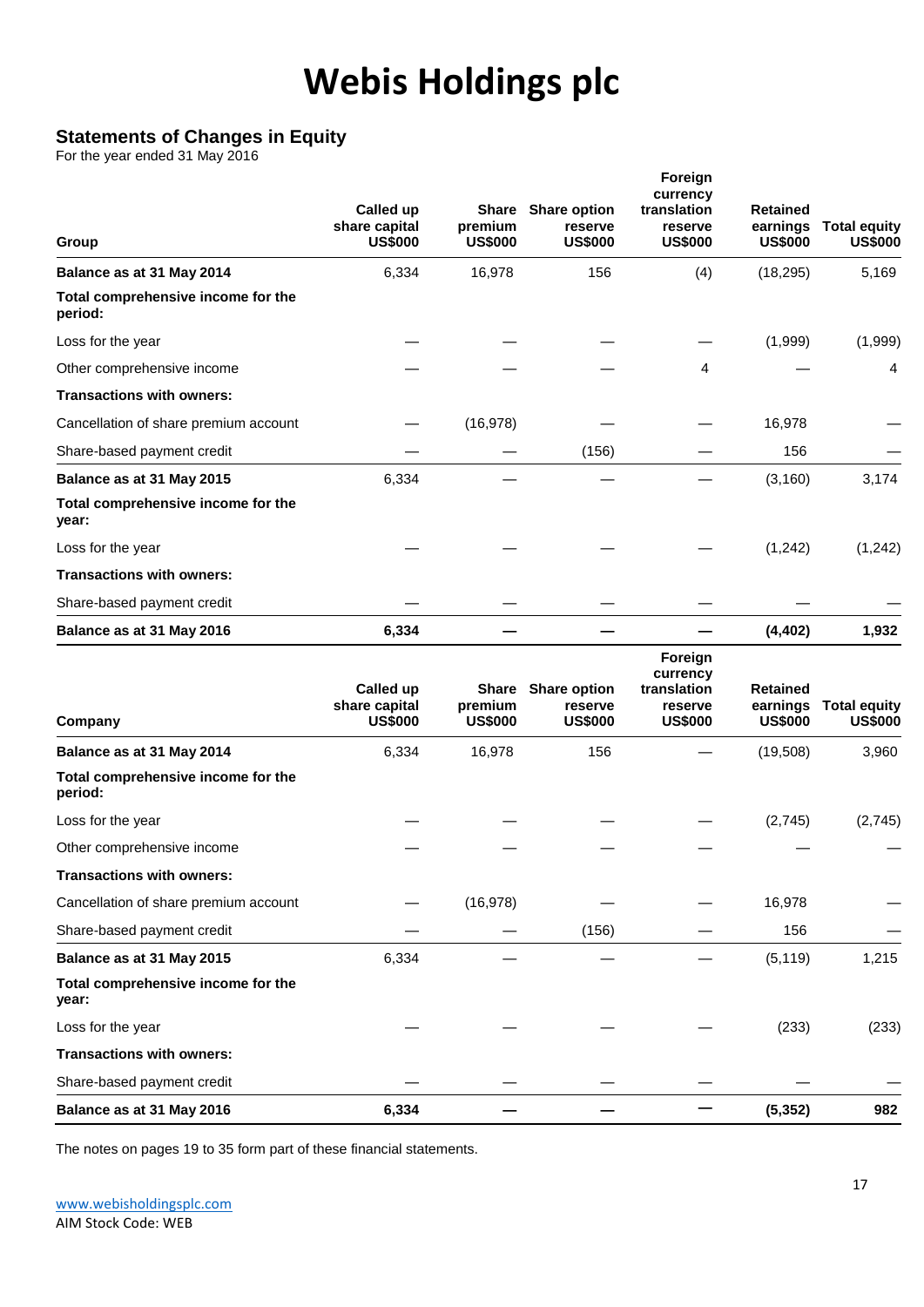## **Consolidated Statement of Cash Flows**

For the year ended 31 May 2016

|                                                          | 2016<br><b>US\$000</b> | 2015<br>US\$000 |
|----------------------------------------------------------|------------------------|-----------------|
| Cash flows from operating activities                     |                        |                 |
| Loss before income tax                                   | (1, 242)               | (1,995)         |
| Adjustments for:                                         |                        |                 |
| - Depreciation of property, equipment and motor vehicles | 74                     | 81              |
| - Amortisation of intangible assets                      | 107                    | 147             |
| - Finance costs/(income) - net                           | 1                      | (8)             |
| - Foreign exchange losses on exchange movements          | 143                    | 450             |
| - Goodwill impaired                                      |                        | 177             |
| Changes in working capital:                              |                        |                 |
| - Increase in receivables                                | (92)                   | (254)           |
| - Increase in payables                                   | 1,620                  | 479             |
| Cash flows from/(used in) operations                     | 611                    | (923)           |
| Finance income                                           |                        | 10              |
| Bonds and deposits placed in the course of operations    | 41                     | (643)           |
| Net cash generated from/(used in) operating activities   | 652                    | (1,556)         |
| Cash flows from investing activities                     |                        |                 |
| Purchase of intangible assets                            | (51)                   | (77)            |
| Purchase of property, equipment and motor vehicles       | (118)                  | (57)            |
| Disposal of property, equipment and motor vehicles       |                        | 4               |
| Cost of closure of discontinued operation                | (12)                   | (253)           |
| Net cash used in investing activities                    | (181)                  | (383)           |
| Cash flows from financing activities                     |                        |                 |
| Interest paid                                            | (1)                    | (2)             |
| Loans repaid                                             |                        | (17)            |
| Net cash used in financing activities                    | (1)                    | (19)            |
| Net increase/(decrease) in cash and cash equivalents     | 470                    | (1,958)         |
| Cash and cash equivalents at beginning of year           | 6,103                  | 8,402           |
| Exchange losses on cash and cash equivalents             | (128)                  | (341)           |
| Cash and cash equivalents at end of year                 | 6,445                  | 6,103           |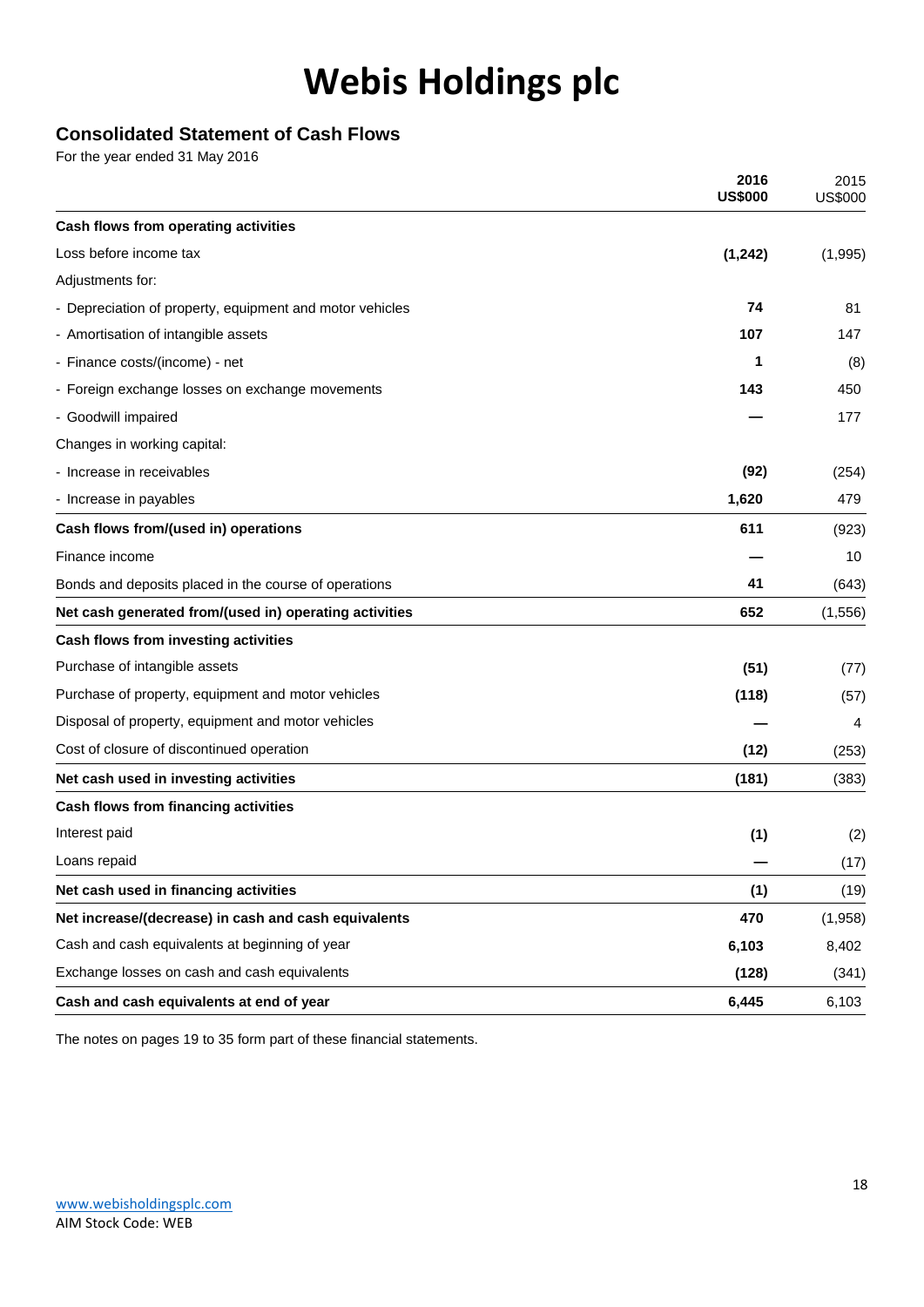### **Notes to the Financial Statements**

For the year ended 31 May 2016

#### **1 Reporting entity ("the company")**

Webis Holdings plc is a company domiciled in the Isle of Man. The address of the Company's registered office is Viking House, Nelson Street, Douglas, Isle of Man, IM1 2AH. The Group's consolidated financial statements as at and for the year ended 31 May 2016 consolidate those of the Company and its subsidiaries (together referred to as "the Group").

#### **1.1 Basis of preparation**

#### **(a) Statement of compliance**

The consolidated financial statements have been prepared in accordance with International Financial Reporting Standards ("IFRS") and its interpretations as adopted by the European Union.

#### **Standards and interpretations not yet effective**

A number of new standards, amendments to standards and interpretations are not yet effective for the year, and have not been applied in preparing these consolidated financial statements:

| International Accounting Standards/International<br>New/revised<br>Financial<br><b>Reporting Standards (IAS/IFRS)</b>       | <b>Effective date</b><br>(accounting periods<br>commencing on or after) |
|-----------------------------------------------------------------------------------------------------------------------------|-------------------------------------------------------------------------|
| <b>IFRS 14 Regulatory Deferral Accounts</b>                                                                                 | 1 January 2016                                                          |
| Accounting for Acquisitions of Interests in Joint Operations (Amendments to IFRS 11)                                        | 1 January 2016                                                          |
| Clarification of Acceptable Methods of Depreciation and Amortisation (Amendments<br>to IAS 16 and IAS $38$ )                | 1 January 2016                                                          |
| Equity Method in Separate Financial Statements (Amendments to IAS 27)                                                       | 1 January 2016                                                          |
| Sale or Contribution of Assets between an Investor and its Associate or Joint Venture<br>(Amendments to IFRS 10 and IAS 28) | 1 January 2016                                                          |
| Annual Improvements to IFRS 2012 - 2014 Cycle - various standards                                                           | 1 January 2016                                                          |
| Investment Entities: Applying the Consolidation Exception (Amendments to IFRS 10,<br>IFRS 12 and IAS 28)                    | 1 January 2016                                                          |
| Disclosure Initiative (Amendments to IAS 1)                                                                                 | 1 January 2016                                                          |
| <b>IFRS 9 Financial Instruments</b>                                                                                         | 1 January 2018                                                          |

The Directors do not expect the adoption of the standards and interpretations to have a material impact on the Group's financial statements in the period of initial application.

There has been no material impact on the Group financial statements of new standards/interpretations that have come into effect during the current reporting period.

#### **Functional and presentational currency**

These financial statements are presented in US Dollars which is the Group's primary functional currency and its presentational currency. Financial information presented in US Dollars has been rounded to the nearest thousand. All continued operations of the Group have US Dollars as their functional currency.

#### **(b) Basis of measurement**

The Group consolidated financial statements are prepared under the historical cost convention except where assets and liabilities are required to be stated at their fair value.

#### **(c) Use of estimates and judgement**

The preparation of the Group financial statements in conformity with IFRS as adopted by the EU requires management to make judgements, estimates and assumptions that affect the application of policies and reported amounts of assets and liabilities, income and expenses. Although these estimates are based on management's best knowledge and experience of current events and expected economic conditions, actual results may differ from these estimates.

The directors believe the models and assumptions used to calculate the fair value of the share-based payments, outlined in note 16, are the most appropriate for the Group.

The directors consider the only critical judgement area to be the valuation of share options, as disclosed in note16.

The accounting policies set out below have been applied consistently to all periods presented in these consolidated financial statements.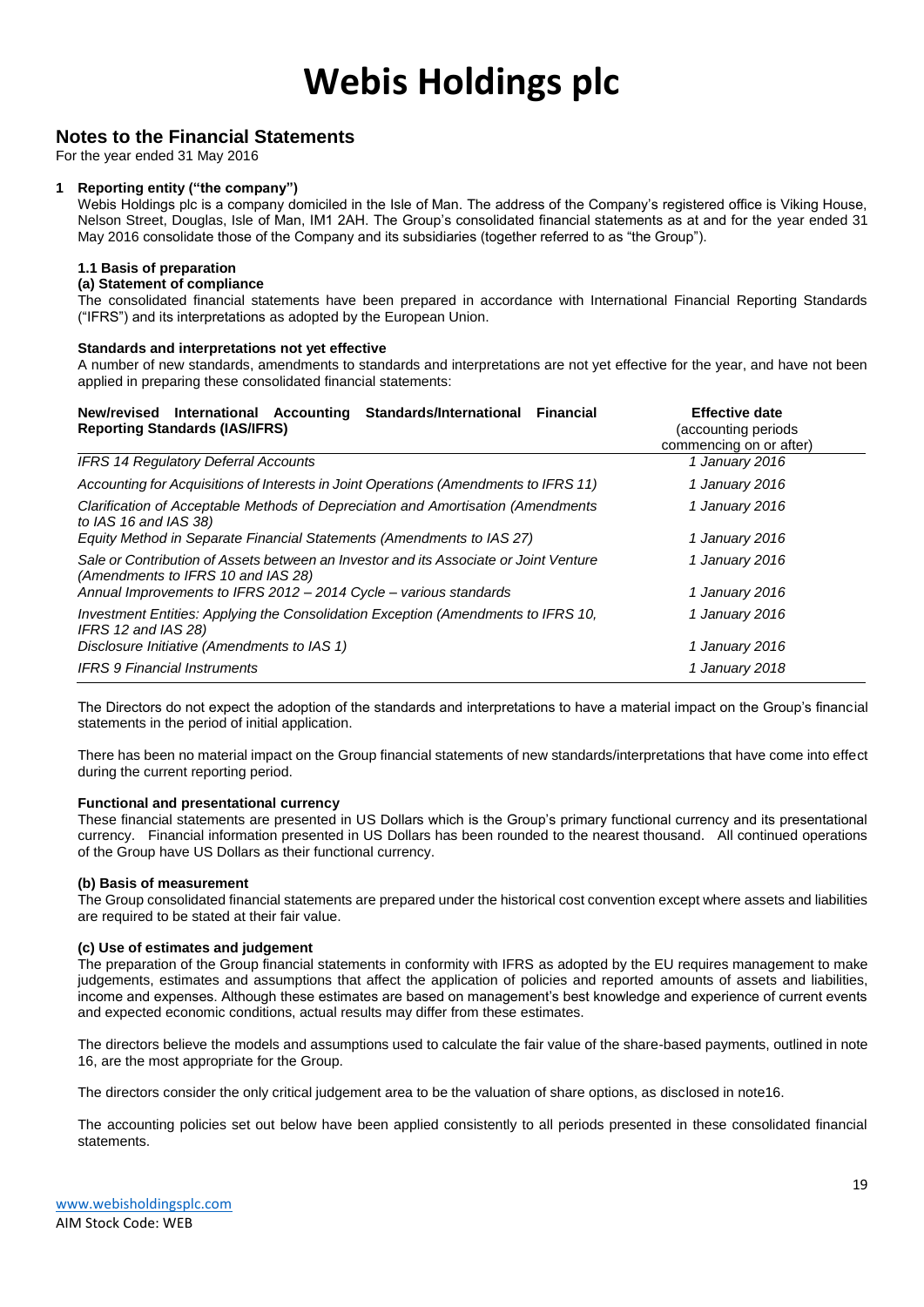### **Notes to the Financial Statements continued**

#### **1.1 Basis of preparation continued**

#### **Going concern**

As noted within the Chairman's Statement, the Group has experienced a tightening of margins and an increase in costs during the year, which has resulted in continuing losses being incurred. Achieving economies of scale and controlling costs are key priorities for the Group in achieving its goal of profitability and maintaining adequate liquidity in order to continue its operations. The Directors continue to assess all strategic options in this regard, albeit that the ultimate success of strategies adopted is difficult to predict. Notwithstanding the losses incurred, the directors have prepared projected cash flow information for the next 12 months and believe that the Group has adequate resources to meet its obligations as they fall due. Accordingly, the directors consider that it is appropriate that the financial statements are prepared on a going concern basis.

#### **1.2 Summary of significant accounting policies**

The principal accounting policies applied in the preparation of these consolidated financial statements are set out below. These policies have been consistently applied to all the years presented unless otherwise stated.

#### **Basis of consolidation**

The consolidated financial statements incorporate the results of Webis Holdings plc and its subsidiaries ("the Group"). Subsidiaries are consolidated from the date of acquisition, being the date on which the Group obtains control, and continue until the date that such control ceases. Control exists when the Group has the power, directly or indirectly, to govern the financial and operating policies of an entity so as to obtain benefits from its activities.

The Group applies the acquisition method to account for business combinations. The consideration transferred for the acquisition of a subsidiary is the fair values of the assets transferred, the liabilities incurred to the former owners of the acquiree and the equity interests issued by the Group. The consideration transferred includes the fair value of any asset or liability resulting from a contingent consideration arrangement. Identifiable assets acquired and liabilities and contingent liabilities assumed in a business combination are measured initially at their fair values at the acquisition date. Acquisition-related costs are expensed as incurred.

Inter-company transactions, balances and unrealised gains on transactions between the Group companies are eliminated. Unrealised losses are also eliminated. When necessary amounts reported by subsidiaries have been adjusted to conform with the Group's accounting policies.

#### **Foreign currency translation**

#### (a) Functional and presentation currency

Items included in the financial statements of each of the Group's entities are measured using the currency of the primary economic environment in which the entity operates ('the functional currency'). The consolidated financial statements are presented in US Dollars, which is also the Group's functional currency.

#### (b) Transactions and balances

Foreign currency transactions are translated into the functional currency using the exchange rates prevailing at the dates of the transactions or valuation where items are remeasured. Foreign exchange gains and losses resulting from the settlement of such transactions and from the translation at year-end exchange rates of monetary assets and liabilities denominated in foreign currencies are recognised in the income statement, except when deferred in other comprehensive income as qualifying cash flow hedges and qualifying net investment hedges. Foreign exchange gains and losses that relate to borrowings and cash and cash equivalents are presented in the income statement within 'finance income or costs'. All other foreign exchange gains and losses are presented in the income statement within 'Other losses – net'.

#### (c) Group companies

The results and financial position of all the Group entities (none of which has the currency of a hyper-inflationary economy) that have a functional currency different from the presentation currency are translated into the presentation currency as follows: (i) assets and liabilities for each balance sheet presented are translated at the closing rate at the date of that balance sheet; (ii) income and expenses for each income statement are translated at average exchange rates (unless this average is not a reasonable approximation of the cumulative effect of the rates prevailing on the transaction dates, in which case income and expenses are translated at the rate on the dates of the transactions); and

(iii) all resulting exchange differences are recognised in other comprehensive income.

Goodwill and fair value adjustments arising on the acquisition of a foreign entity are treated as assets and liabilities of the foreign entity and translated at the closing rate. Exchange differences arising are recognised in other comprehensive income.

#### **Revenue recognition and turnover**

Turnover represents the amounts staked in respect of bets placed by customers on events which occurred during the year. Cost of sales represents payouts to customers, together with betting duty payable and commissions and royalties payable to agents and suppliers of software. Open betting positions are carried at fair market value.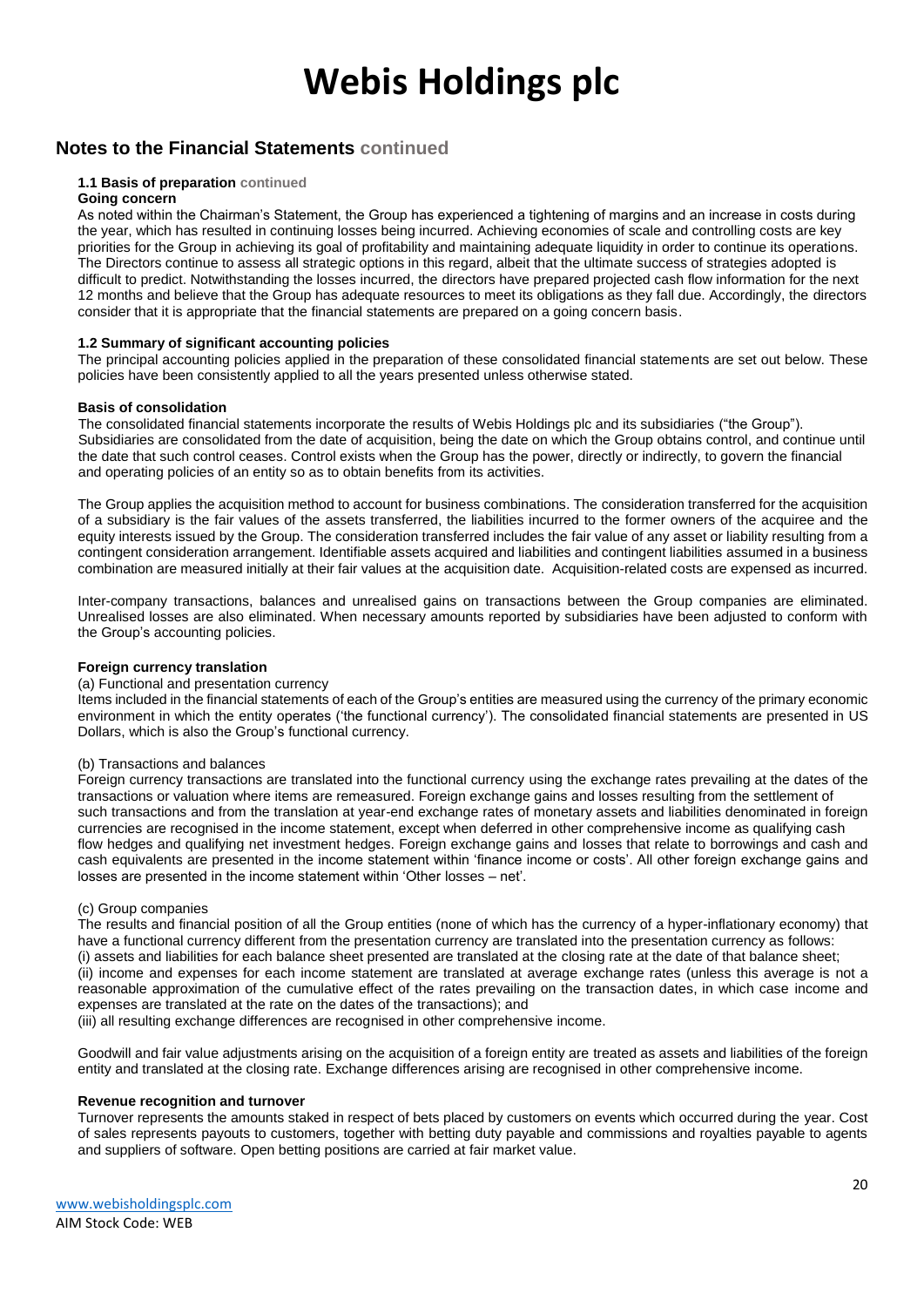### **Notes to the Financial Statements continued**

#### **1.2 Summary of significant accounting policies** continued **Segmental reporting**

Segmental reporting is based on the business areas in accordance with the Group's internal reporting structure. The Group determines and presents segments based on the information that internally is provided to the Managing Director, the Group's chief operating decision maker.

An operating segment is a component of the Group and engages in business activities from which it may earn revenues and incur expenses. An operating segment's operating results are reviewed regularly by the Managing Director to make decisions about resources to be allocated to the segment and assess its performance, and for which discrete financial information is available.

#### **Borrowing costs**

Borrowing costs are recognised in profit or loss in the period in which they are incurred.

#### **Current and deferred income tax**

The tax expense for the period comprises current and deferred tax. Tax is recognised in the income statement, except to the extent that it relates to items recognised in other comprehensive income or directly in equity. In this case, the tax is also recognised in other comprehensive income or directly in equity, respectively.

The current income tax charge is calculated on the basis of the tax laws enacted or substantively enacted at the reporting date in the countries where the Group operates and generates taxable income. Management periodically evaluates positions taken in tax returns with respect to situations in which applicable tax regulation is subject to interpretation. It establishes provisions where appropriate on the basis of amounts expected to be paid to the tax authorities.

Deferred income tax is recognised on temporary differences arising between the tax bases of assets and liabilities and their carrying amounts in the consolidated financial statements. However, deferred tax liabilities are not recognised if they arise from the initial recognition of goodwill; deferred tax is not accounted for if it arises from initial recognition of an asset or liability in a transaction other than a business combination that at the time of the transaction affects neither accounting nor taxable profit or loss. Deferred tax is determined using tax rates (and laws) that have been enacted or substantively enacted by the reporting date and are expected to apply when the related deferred income tax asset is realised or the deferred income tax liability is settled.

Deferred income tax assets are recognised only to the extent that it is probable that future taxable profit will be available against which the temporary differences can be utilised.

Deferred income tax liabilities are provided on taxable temporary differences arising from investments in subsidiaries except for deferred income tax liability, where the timing of the reversal of the temporary difference is controlled by the Group and it is probable that the temporary difference will not reverse in the foreseeable future. Only where there is an agreement in place that gives the Group the ability to control the reversal of the temporary difference is the liability not recognised.

Deferred income tax assets are recognised on deductible temporary differences arising from investments in subsidiaries only to the extent that it is probable the temporary difference will reverse in the future and there is sufficient taxable profit available against which the temporary difference can be utilised.

Deferred income tax assets and liabilities are offset when there is a legally enforceable right to offset current tax assets against current tax liabilities and when the deferred income taxes, assets and liabilities relate to income taxes levied by the same taxation authority on either the same taxable entity or different taxable entities where there is an intention to settle the balances on a net basis.

#### **Discontinued operation**

A discontinued operation is a component of the Group's business, the operations and cash flows of which can be clearly distinguished from the rest of the Group and which:

represents a separate major line of business or geographic area of operations; and

 is part of a single co-ordinated plan to dispose, or discontinue, a separate major line of business or geographic area of operations.

Classification as a discontinued operation occurs at the earlier of disposal, permanent cessation of activities or when the operation meets the criteria to be classified as held-for-sale.

When an operation is classified as a discontinued operation, the comparative statement of profit or loss and OCI is re-presented as if the operation had been discontinued from the start of the comparative year.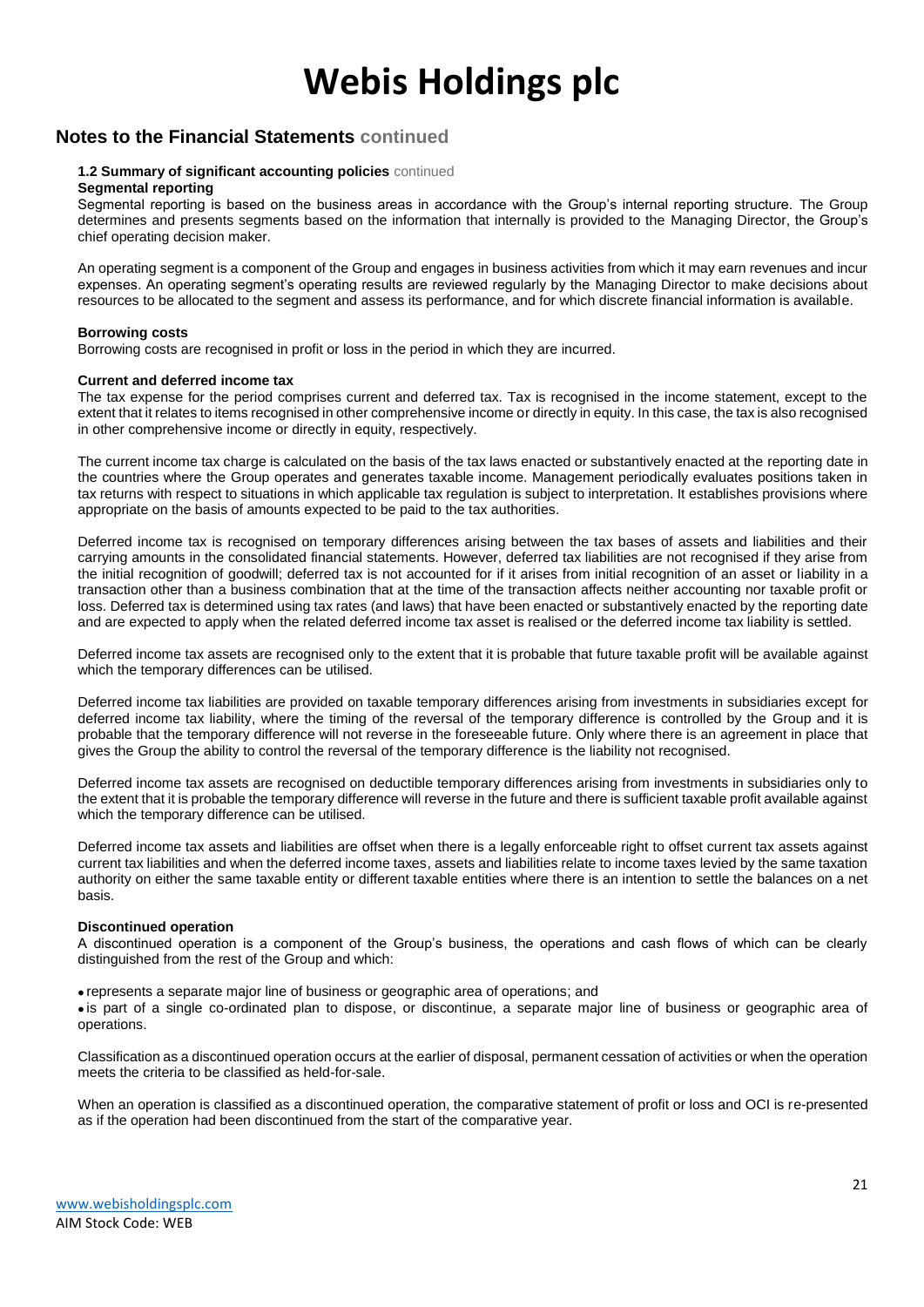### **Notes to the Financial Statements continued**

### **1.2 Summary of significant accounting policies continued**

#### **Intangible assets — goodwill**

Goodwill arises on the acquisition of subsidiaries and represents the excess of the consideration transferred over the Group's interest in net fair value of the net identifiable assets, liabilities and contingent liabilities of the acquiree and the fair value of the non-controlling interest in the acquiree.

For the purpose of impairment testing, goodwill acquired in a business combination is allocated to each of the cash-generating units ("CGUs"), or groups of CGUs, that is expected to benefit from the synergies of the combination. Each unit or group of units to which the goodwill is allocated represents the lowest level within the entity at which the goodwill is monitored for internal management purposes. Goodwill is monitored at the operating segment level.

Goodwill impairment reviews are undertaken annually or more frequently if events or changes in circumstances indicate a potential impairment. The carrying value of goodwill is compared to the recoverable amount, which is the higher of value in use and the fair value less costs of disposal. Any impairment is recognised immediately as an expense and is not subsequently reversed.

#### **Intangible assets — other**

#### (a) Trademarks and licences

Separately acquired trademarks and licences are shown at historical cost. Trademarks and licences acquired in a business combination are recognised at fair value at the acquisition date. Trademarks and licences have a finite useful life and are carried at cost less accumulated amortisation. Amortisation is calculated using the straight-line method to allocate the cost of trademarks and licences over their estimated useful lives of three years.

Acquired computer software licences are capitalised on the basis of the costs incurred to acquire and bring to use the specific software. These costs are amortised over their estimated useful lives of three years.

#### (b) Website design and development costs

Costs associated with maintaining websites are recognised as an expense as incurred. Development costs that are directly attributable to the design and testing of identifiable and unique websites controlled by the Group are recognised as intangible assets when the following criteria are met:

- it is technically feasible to complete the website so that it will be available for use;
- management intends to complete the website and use it;
- there is an ability to use the website;
- it can be demonstrated how the website will generate probable future economic benefits;
- adequate technical, financial and other resources to complete the development and to use the website are available; and
- the expenditure attributable to the website during its development can be reliably measured.

Directly attributable costs that are capitalised as part of the website include the website employee costs and an appropriate portion of relevant overheads.

Other development expenditures that do not meet these criteria are recognised as an expense as incurred. Development costs previously recognised as an expense are not recognised as an asset in a subsequent period.

Website development costs recognised as assets are amortised over their estimated useful lives, which do not exceed three years.

#### **Property, equipment and motor vehicles**

Items of property, equipment and motor vehicles are stated at historical cost less accumulated depreciation (see below) and impairment losses. Historical cost includes expenditure that is directly attributable to the acquisition of the items.

Subsequent costs are included in the asset's carrying amount or recognised as a separate asset, as appropriate, only when it is probable that future economic benefits associated with the item will flow to the Group and the cost of the item can be measured reliably. The carrying amount of the replaced part is derecognised. All other repairs and maintenance are charged to the income statement during the financial period in which they are incurred.

The assets' residual values and useful lives are reviewed, and adjusted if appropriate, at the financial position date. An asset's carrying amount is written down immediately to its recoverable amount if the asset's carrying amount is greater than its estimated recoverable amount. Depreciation is calculated using the straight-line method to allocate the cost of property, equipment and motor vehicles over their estimated useful lives of three years.

Gains and losses on disposals are determined by comparing the proceeds with the carrying amount and are recognised within 'Other (losses)/gains – net' in the income statement.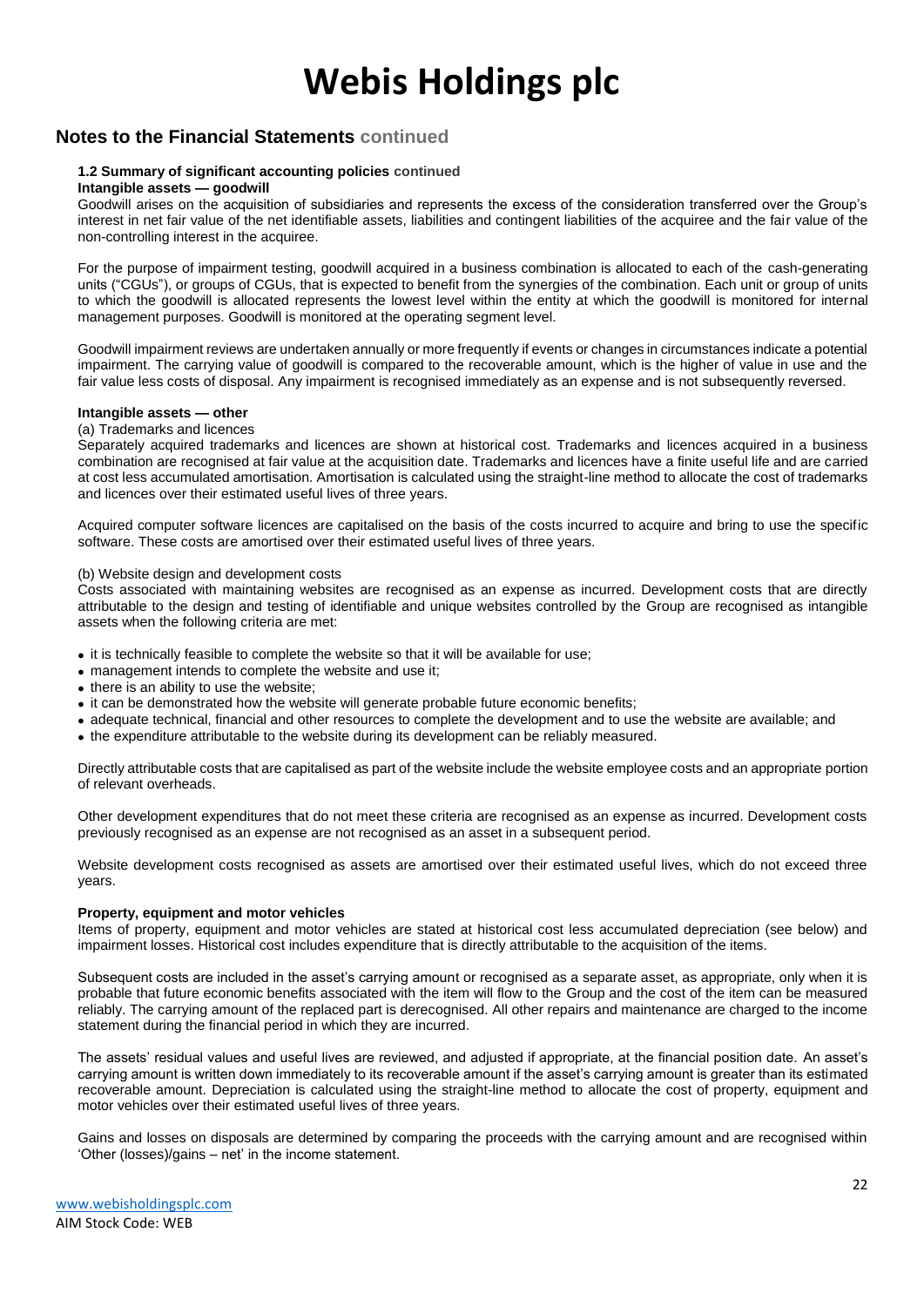### **Notes to the Financial Statements continued**

#### **1.2 Summary of significant accounting policies continued Impairment of assets**

Goodwill arising on acquisitions and other assets that have an indefinite useful life and are not subject to amortisation are reviewed at least annually for impairment.

Other intangible assets, property, plant and equipment are reviewed for impairment whenever there is an indication that the carrying amount of the asset may not be recoverable. If the recoverable amount of an asset is less than its carrying amount, an impairment loss is recognised. Recoverable amount is the higher of fair value less costs to sell and value in use.

If at the financial position date there is any indication that an impairment loss is recognised in prior periods for an asset other than goodwill that no longer exists, the recoverable amount is reassessed and the asset is reflected at the recoverable amount.

#### **Share-based payments**

The Group operates an equity-settled, share-based compensation plan, under which the entity receives services from employees as consideration for equity instruments (options) of the Group. The fair value of the employee services received in exchange for the grant of the options is recognised as an expense. The total amount to be expensed is determined by reference to the fair value of the options granted:

- including any market performance conditions (for example, an entity's share price); and
- excluding the impact of any service and non-market performance vesting conditions (for example, profitability, sales growth targets and remaining an employee of the entity over a specified time period).

Non-market performance and service conditions are included in assumptions about the number of options that are expected to vest. The total expense is recognised over the vesting period, which is the period over which all of the specified vesting conditions are to be satisfied.

At the end of each reporting period, the Group revises its estimates of the number of options that are expected to vest based on the non-market vesting conditions. It recognises the impact of the revision to original estimates, if any, in the income statement, with a corresponding adjustment to equity.

When the options are exercised, the Company issues new shares. The proceeds received net of any directly attributable transaction costs are credited to share capital (nominal value) and share premium.

#### **Leases**

Leases in which a significant portion of the risks and rewards of ownership are retained by the lessor are classified as operating leases. Payments made under operating leases (net of any incentives received from the lessor) are charged to the income statement on a straight-line basis over the period of the lease. The Group is not party to any leases that are classified as finance leases.

#### **Equity**

Share capital is determined using the nominal value of shares that have been issued.

The share premium account includes any premiums received on the initial issuing of the share capital. Any transaction costs associated with the issuing of shares are deducted from the premium paid.

Equity settled share-based employee remuneration is credited to the share option reserve until related stock options are exercised. On exercise or lapse, amounts recognised in the share option reserve are taken to retained earnings.

Retained earnings include all current and prior period results as determined in the income statement and any other gains or losses recognised in the Statement of Changes in Equity.

#### **Financial instruments**

Non-derivative financial instruments include trade and other receivables, cash and cash equivalents, loans and borrowings and trade and other payables. Ante-post sports bets are recognised when the Company becomes party to the contractual agreements of the instrument.

Financial assets and financial liabilities are recognised on the Group's balance sheet when the Group becomes party to the contractual terms of the instrument. Transaction costs are included in the initial measurement of financial instruments, except financial instruments classified as at fair value through profit and loss. The subsequent measurement of financial instruments is dealt with below. The carrying value of all financial instruments is deemed to equate to their fair value.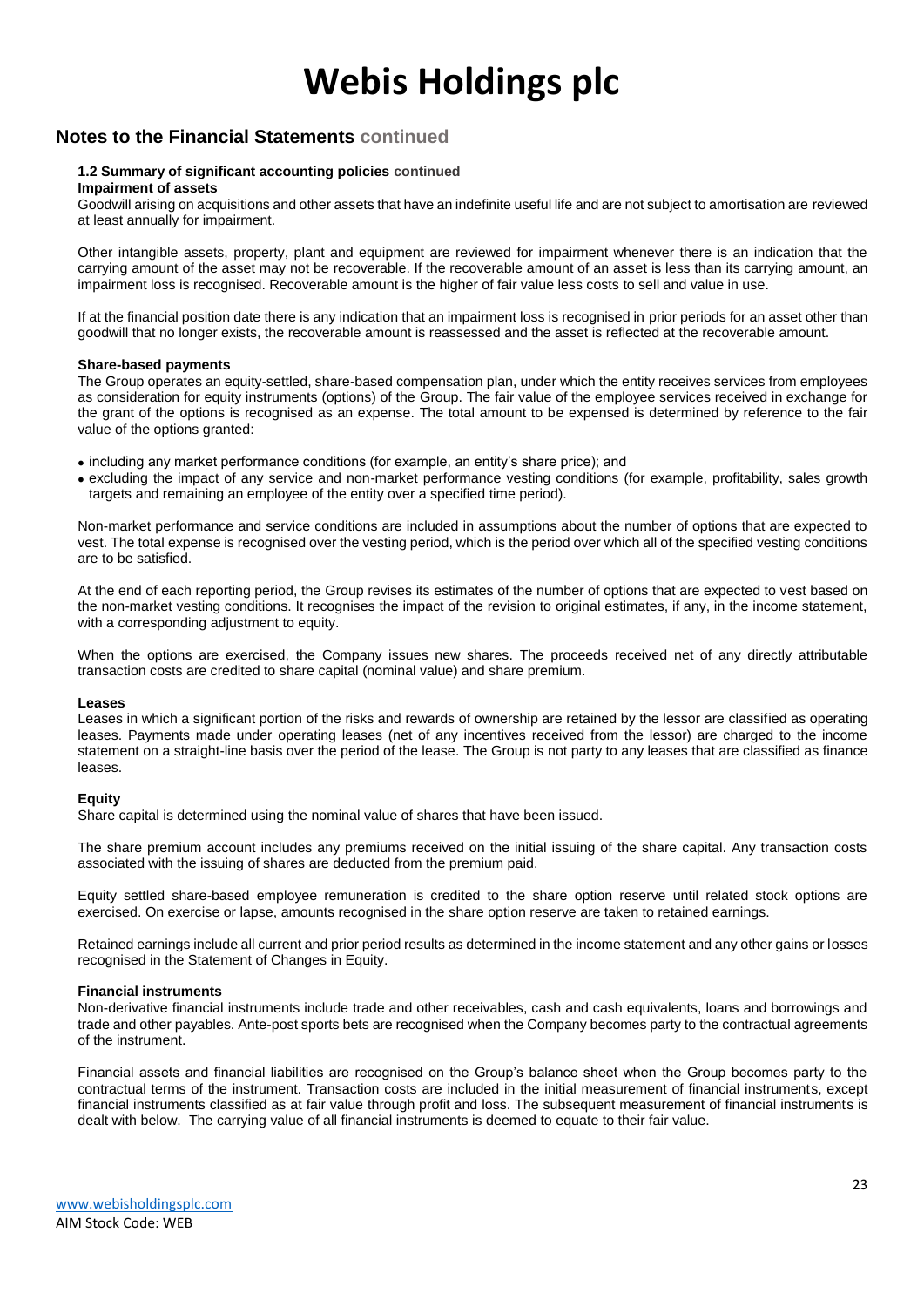### **Notes to the Financial Statements continued**

#### **1.2 Summary of significant accounting policies continued**

#### **Trade and other receivables**

Trade and other receivables are recognised initially at fair value and subsequently measured at amortised cost using the effective interest method, less provision for impairment.

#### **Cash and cash equivalents**

Cash and cash equivalents are defined as cash in bank and in hand as well as bank deposits, money held for processors and cash balances held on behalf of players. Cash equivalents are held for the purpose of meeting short-term cash commitments rather than for investment or other purposes.

#### **Bank borrowings**

Interest-bearing bank borrowings and overdrafts are recorded at the proceeds received net of direct issue costs. Finance charges, including premiums payable on settlement or redemption and direct issue costs are charged on an accrual basis using the effective interest method and are added to the carrying amount of the instrument to the extent they are not settled in the period in which they arise.

#### **Trade and other payables**

Trade payables are recognised initially at fair value and subsequently measured at amortised cost using the effective interest method.

#### **Open sports bets**

The Group may have at any point in time, an exposure on open sports bets. These bets meet the definition of a financial liability under International Accounting Standard 32 Financial Instruments: Disclosure and Presentation, and therefore are recorded at fair value.

#### **Employee benefits**

#### (a) Pension obligations

The Group does not operate any post-employment schemes, including both defined benefit and defined contribution pension plans.

#### (b) Short-term employee benefits

Short-term employee benefits, such as salaries, paid absences, and other benefits, are accounted for on an accruals basis over the period in which employees have provided services in the year. All expenses related to employee benefits are recognised in the Statement of Comprehensive Income in operating costs.

#### (c) Profit sharing and bonus plans

The Group recognises a liability and an expense for bonuses and profit sharing, based on a formula that takes into consideration the profit attributable to the Company's shareholders after certain adjustments. The Group recognises a provision where contractually obliged or where there is a past practice that has created a constructive obligation.

#### **2 Segmental analysis**

|                                                    |                      | 2016<br><b>US\$000</b> | 2015<br><b>US\$000</b> |
|----------------------------------------------------|----------------------|------------------------|------------------------|
| <b>Turnover</b>                                    |                      |                        |                        |
| Pari-mutuel and Racetrack Operations               | Asia Pacific         | 130,777                | 17,128                 |
|                                                    | <b>United States</b> | 81,273                 | 124,312                |
|                                                    | Europe               | 7,353                  | 1,962                  |
|                                                    | <b>British Isles</b> | 4,910                  | 11,009                 |
|                                                    |                      | 224,313                | 154,411                |
| Total comprehensive income - continuing operations |                      |                        |                        |
| Pari-mutuel and Racetrack Operations               |                      | (1,071)                | (1,065)                |
| Group                                              |                      | (159)                  | (498)                  |
|                                                    |                      | (1, 230)               | (1, 563)               |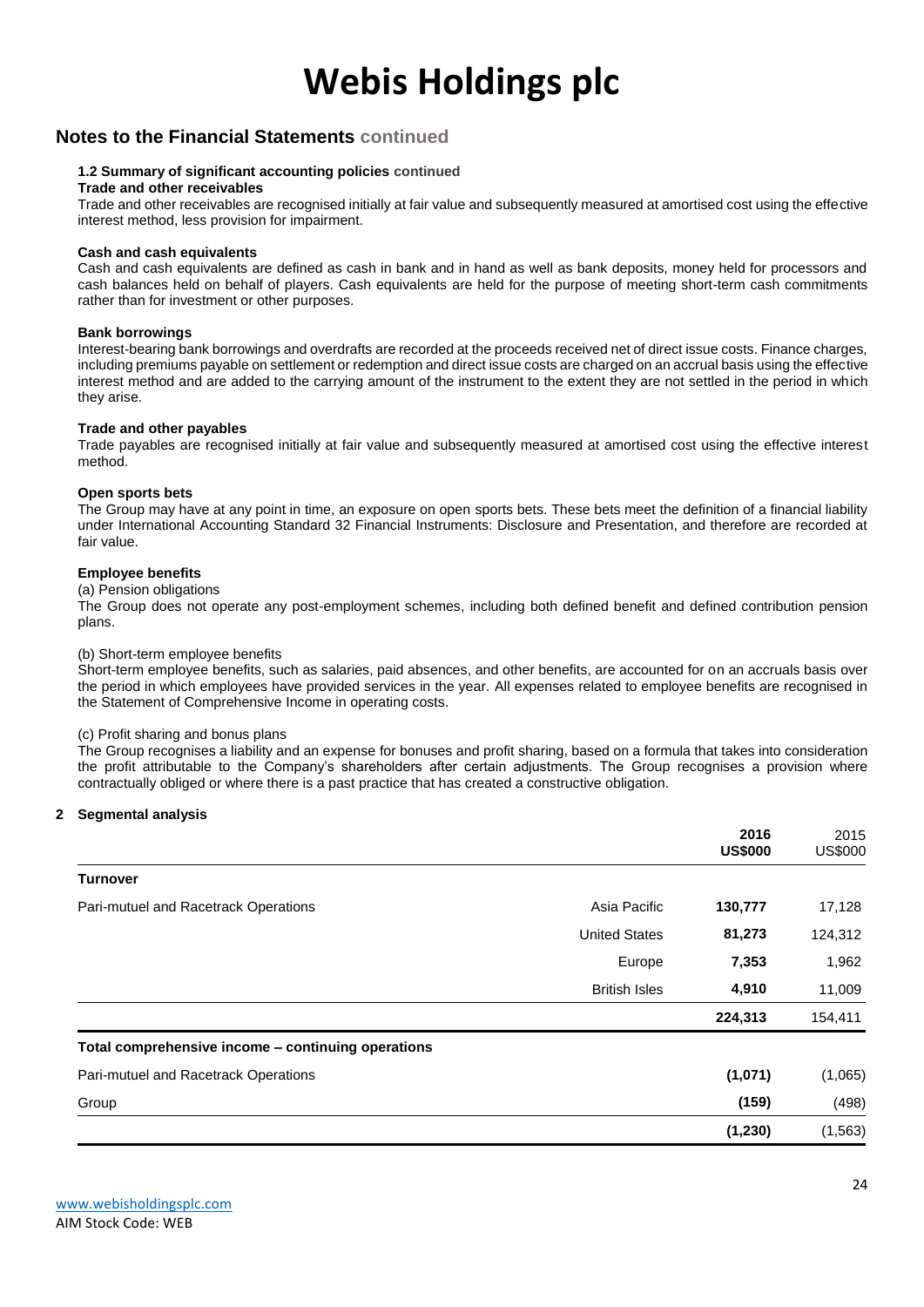### **Notes to the Financial Statements continued**

**2 Segmental analysis continued**

|                                      | 2016<br><b>US\$000</b> | 2015<br>US\$000 |
|--------------------------------------|------------------------|-----------------|
| <b>Net assets</b>                    |                        |                 |
| Pari-mutuel and Racetrack Operations | 843                    | 1,915           |
| Group                                | 1,089                  | 1,259           |
|                                      | 1,932                  | 3,174           |

#### **3 Operating loss**

| Operating loss is stated after charging:                                    | 2016<br><b>US\$000</b> | 2015<br><b>US\$000</b> |
|-----------------------------------------------------------------------------|------------------------|------------------------|
| Auditors' remuneration – audit                                              | 80                     | 102 <sub>1</sub>       |
| Depreciation of property, equipment and motor vehicles                      | 74                     | 37                     |
| Amortisation of intangible assets                                           | 107                    | 93                     |
| Exchange losses                                                             | 50                     | 416                    |
| Operating lease rentals — other than plant, equipment and Harness Racetrack | 16                     | 70                     |
| Operating lease rentals — Harness Racetrack                                 | 94                     | 110                    |
| Directors' fees                                                             | 77                     | 56                     |

#### **4 Finance (costs)/income - net**

|                              | 2016<br><b>US\$000</b> | 2015<br><b>US\$000</b> |
|------------------------------|------------------------|------------------------|
| Bank interest receivable     |                        | 5                      |
| <b>Finance income</b>        |                        | 5                      |
| Bank interest payable        |                        |                        |
| Loan interest payable        | (1)                    |                        |
| <b>Finance costs</b>         | (1)                    |                        |
| Finance (costs)/income - net | (1)                    | 5                      |

#### **5 Staff numbers and cost**

|                                                                    | 2016                   | 2015            |
|--------------------------------------------------------------------|------------------------|-----------------|
| Average number of employees - Pari-mutuel and Racetrack Operations | 58                     | 63              |
| The aggregate payroll costs of these persons were as follows:      |                        |                 |
| <b>Pari-mutuel and Racetrack Operations</b>                        | 2016<br><b>US\$000</b> | 2015<br>US\$000 |
| Wages and salaries                                                 | 1,871                  | 1,832           |
| Social security costs                                              | 135                    | 152             |
|                                                                    | 2,006                  | 1.984           |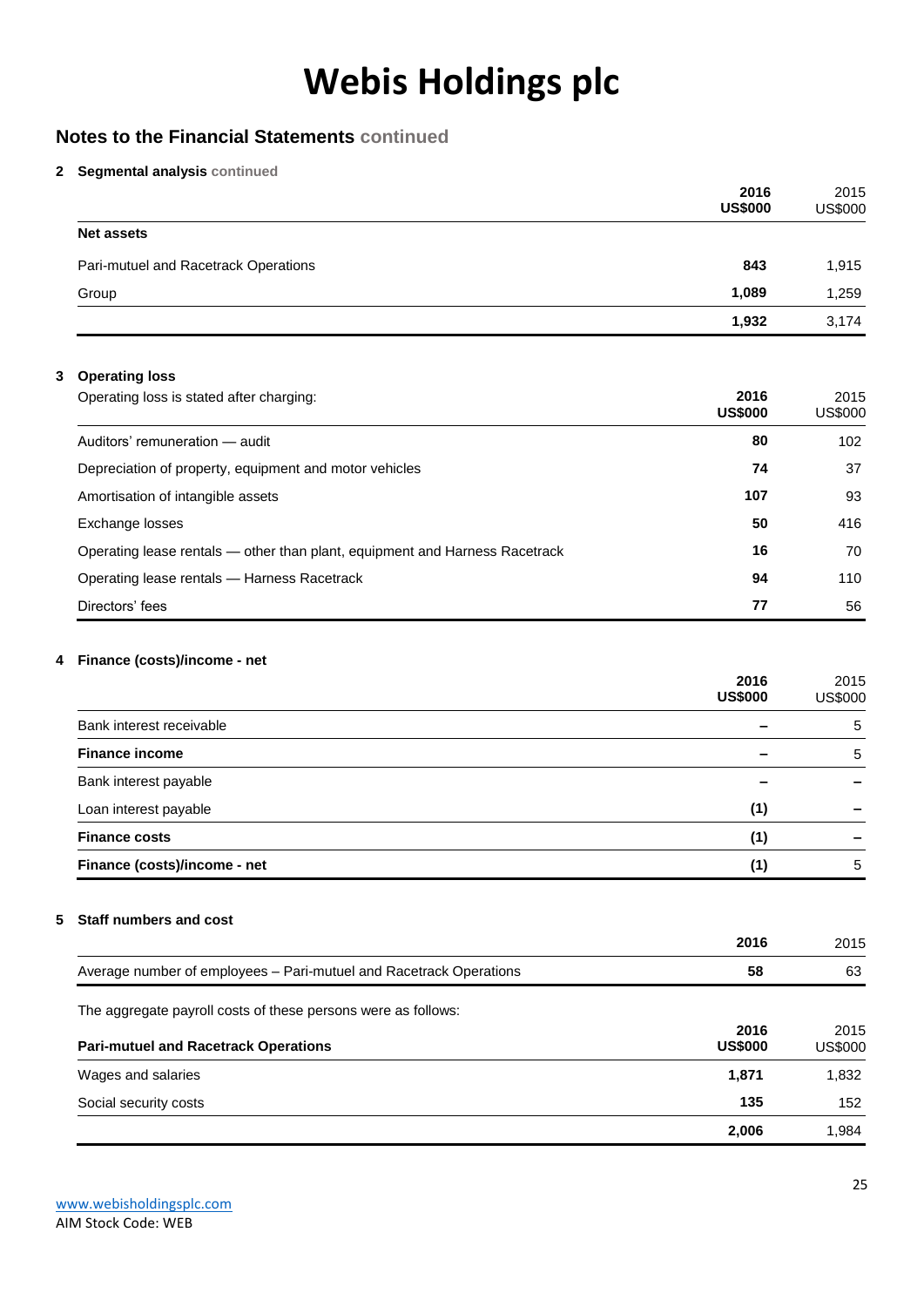### **Notes to the Financial Statements continued**

#### **6 Income tax expense**

|                                             | 2016<br><b>US\$000</b> | 2015<br>US\$000 |
|---------------------------------------------|------------------------|-----------------|
| Loss before tax                             | (1, 242)               | (1,995)         |
| Tax charge at IOM standard rate (0%)        |                        |                 |
| Adjusted for:                               |                        |                 |
| Tax credit for US tax losses (at 15%)       | (161)                  | (164)           |
| Add back deferred tax losses not recognised | 161                    | 164             |
| Tax charge for the year                     |                        |                 |

The maximum deferred tax asset that could be recognised at year end is US\$485,000 (2015: US\$324,000). The Group has not recognised any asset.

#### **7 Discontinued operations**

In March 2015, the Group ceased its Sportsbook and Casino operations due to regulatory changes in its primary geographical market that would have affected its ability to remain competitive and profitable.

The comparative Consolidated Statement of Comprehensive Income shows the discontinued operation separately from continuing operations.

#### **(a) Results of discontinued operations**

|                                                                     | 2016<br><b>US\$000</b> | 2015<br>US\$000 |
|---------------------------------------------------------------------|------------------------|-----------------|
| Turnover                                                            |                        | 121,577         |
| Expenses                                                            | (12)                   | (121, 923)      |
| <b>Results from operating activities</b>                            | (12)                   | (346)           |
| <b>Fixed assets written off</b>                                     |                        | (86)            |
| Other comprehensive income:                                         |                        |                 |
| Currency translation differences on closure of foreign subsidiaries |                        | (4)             |
| Loss for the year                                                   | (12)                   | (436)           |

The loss from the discontinued operations of US\$12,000 (2015: loss of US\$436,000) is attributable entirely to the owners of the Company. The loss from continuing operations of US\$1,230,000 (2015: loss of US\$1,407,000) is also attributable entirely to the owners of the Company.

#### **(b) Cash flows (used in)/from discontinued operations**

|                                       | 2016<br><b>US\$000</b>   | 2015<br>US\$000 |
|---------------------------------------|--------------------------|-----------------|
| Net cash used in operating activities | (12)                     | (336)           |
| Net cash used in investing activities | $\overline{\phantom{0}}$ | (2)             |
| Net cash flow for the year            | (12)                     | (338)           |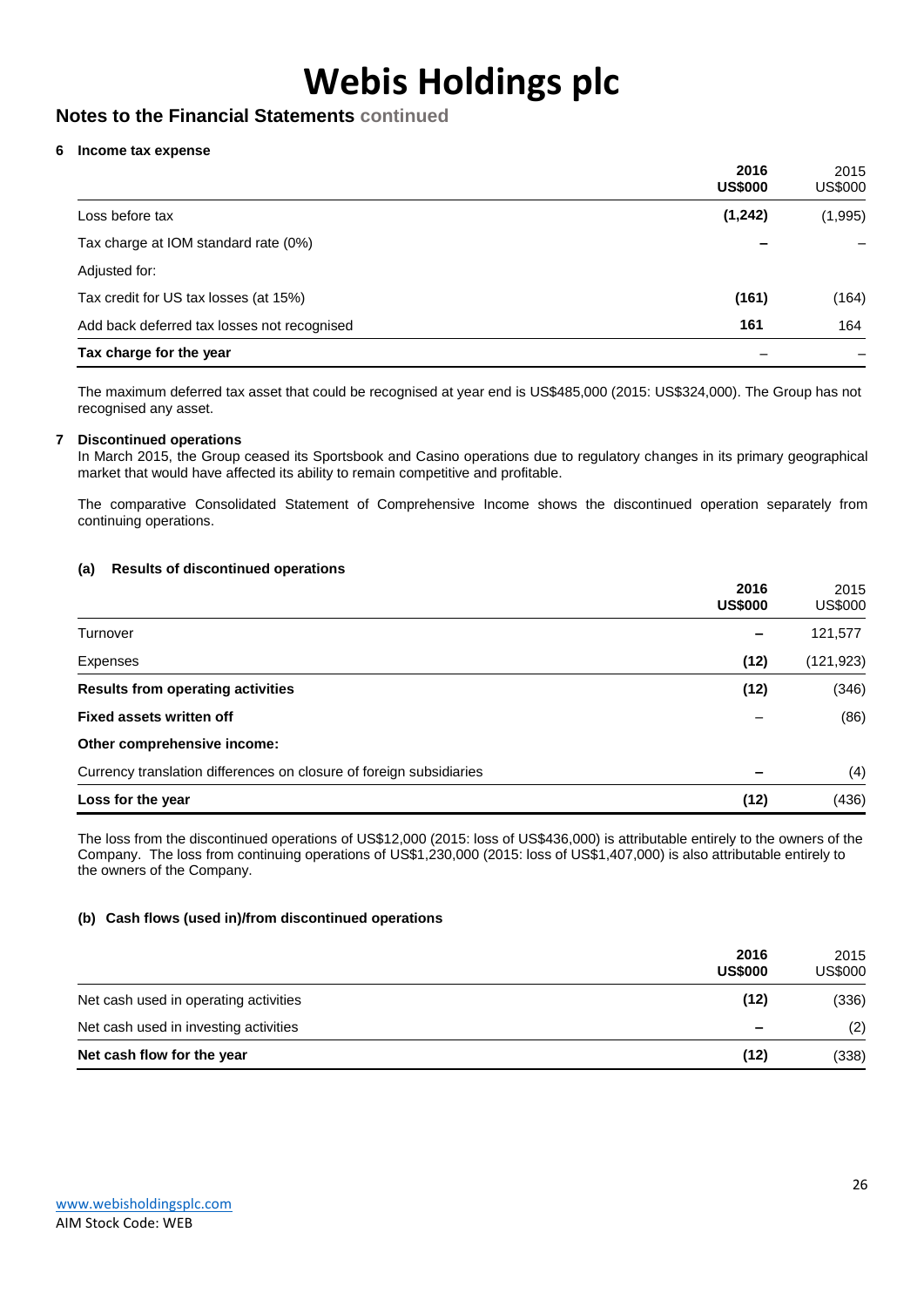### **Notes to the Financial Statements continued**

#### **7 Discontinued operations continued**

**(c) Effect of discontinued operations on the financial position of the Group**

|                                       | 2016<br><b>US\$000</b>   | 2015<br>US\$000 |
|---------------------------------------|--------------------------|-----------------|
| Closure costs paid from Group funds   | (12)                     | (253)           |
| Net liabilities                       | (12)                     | (253)           |
| Cash and cash equivalents disposed of | $\overline{\phantom{a}}$ |                 |
| Net cash outflow                      | (12)                     | (253)           |

The above represents costs met by Group in relation to the administration costs of the discontinued operations at the year end.

#### **8 Earnings per ordinary share**

The calculation of the basic earnings per share is based on the earnings attributable to ordinary shareholders divided by the weighted average number of shares in issue during the year.

The calculation of diluted earnings per share is based on the basic earnings per share, adjusted to allow for the issue of shares, on the assumed conversion of all dilutive share options.

An adjustment for the dilutive effect of share options and convertible debt in the previous period has not been reflected in the calculation of the diluted loss per share, as the effect would have been anti-dilutive.

|                                             | 2016<br><b>US\$000</b> | 2015<br><b>US\$000</b> |
|---------------------------------------------|------------------------|------------------------|
| Loss for the year $-$ all operations        | (1,242)                | (1,995)                |
| Loss for the year – continuing operations   | (1,230)                | (1, 563)               |
| Loss for the year – discontinued operations | (12)                   | (432)                  |

|                                                              | No.         | No.         |
|--------------------------------------------------------------|-------------|-------------|
| Weighted average number of ordinary shares in issue          | 393,338,310 | 393,338,310 |
| Diluted number of ordinary shares                            | 397,874,810 | 393,338,310 |
| Basic earnings per share – all operations                    | (0.32)      | (0.51)      |
| Diluted earnings per share - all operations                  | (0.31)      | (0.51)      |
| Basic and diluted earnings per share - continuing operations | (0.31)      | (0.40)      |
| Basic earnings per share - discontinued operations           | (0.01)      | (0.11)      |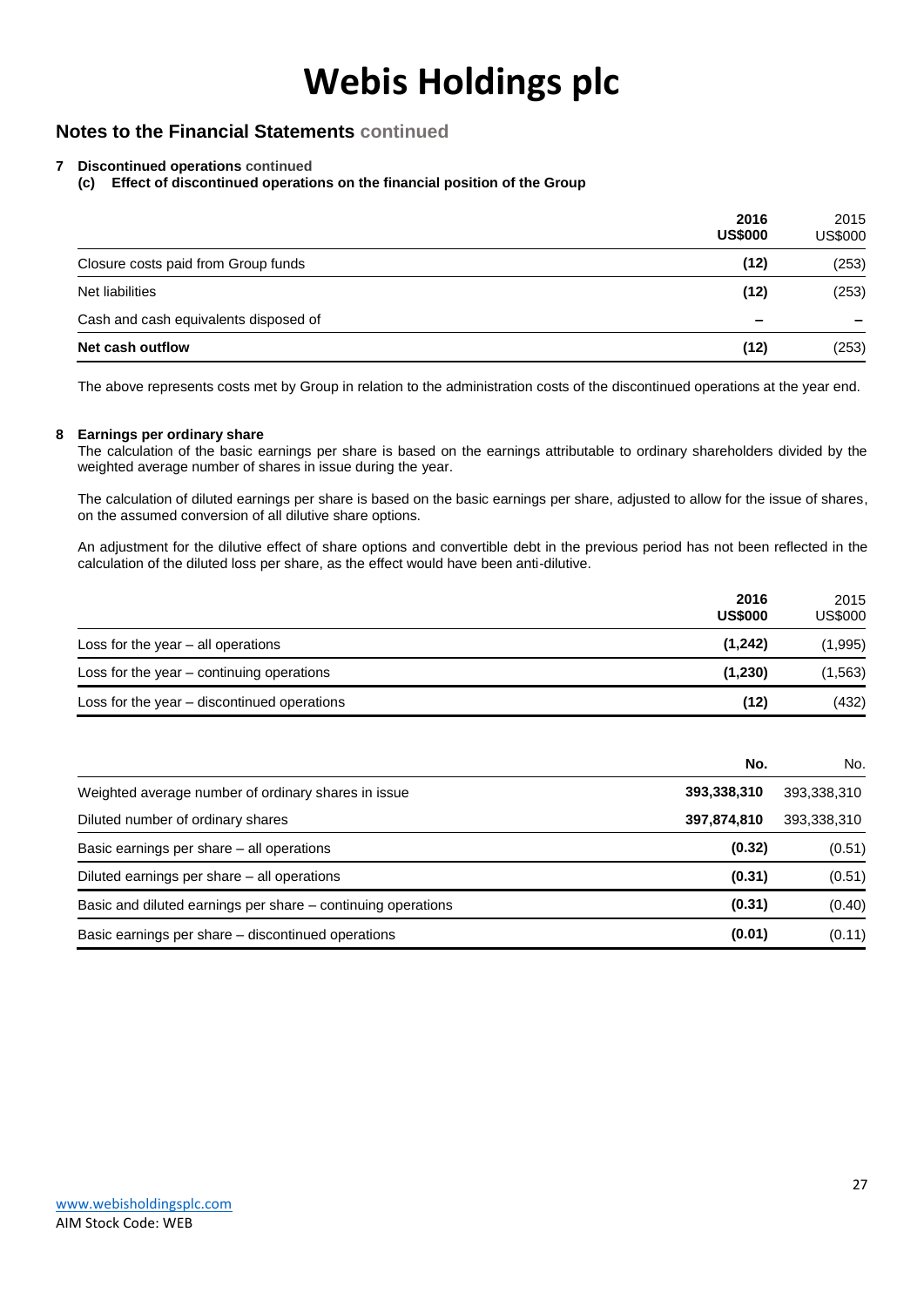### **Notes to the Financial Statements continued**

#### **9 Intangible assets**

|                                    |                         | Software & development<br>Goodwill<br>costs |                           | <b>Total</b>            |                           |
|------------------------------------|-------------------------|---------------------------------------------|---------------------------|-------------------------|---------------------------|
|                                    | Group<br><b>US\$000</b> | Group<br><b>US\$000</b>                     | Company<br><b>US\$000</b> | Group<br><b>US\$000</b> | Company<br><b>US\$000</b> |
| Cost                               |                         |                                             |                           |                         |                           |
| Balance at 31 May 2015             | 177                     | 1,246                                       | 50                        | 1,423                   | 50                        |
| Additions during the year          |                         | 51                                          |                           | 51                      |                           |
| Currency translation differences   |                         | (1)                                         |                           | (1)                     |                           |
| Balance at 31 May 2016             | 177                     | 1,296                                       | 50                        | 1,473                   | 50                        |
| <b>Amortisation and Impairment</b> |                         |                                             |                           |                         |                           |
| At 31 May 2015                     | 177                     | 1,076                                       | 50                        | 1,253                   | 50                        |
| Amortisation for the year          |                         | 107                                         |                           | 107                     |                           |
| Impairment of goodwill             |                         |                                             |                           |                         |                           |
| At 31 May 2016                     | 177                     | 1,183                                       | 50                        | 1,360                   | 50                        |
| Net book value                     |                         |                                             |                           |                         |                           |
| At 31 May 2016                     |                         | 113                                         |                           | 113                     |                           |
| At 31 May 2015                     |                         | 170                                         |                           | 170                     |                           |

The goodwill balance brought forward relates to the historical acquisition of subsidiary businesses. The goodwill balances were fully impaired during the year ended 31 May 2015. The Group tests intangible assets annually for impairment or more frequently if there are indications that the intangible assets may be impaired (see note 1).

#### **10 Property, equipment and motor vehicles**

| Group                            | <b>Computer</b><br><b>Equipment</b><br><b>US\$000</b> | Fixtures,<br><b>Fittings &amp;</b><br><b>Track</b><br><b>Equipment</b><br><b>US\$000</b> | <b>Motor</b><br><b>Vehicles</b><br><b>US\$000</b> | <b>Total</b><br><b>US\$000</b> |
|----------------------------------|-------------------------------------------------------|------------------------------------------------------------------------------------------|---------------------------------------------------|--------------------------------|
| Cost                             |                                                       |                                                                                          |                                                   |                                |
| At 31 May 2015                   | 573                                                   | 454                                                                                      | 47                                                | 1,074                          |
| Additions during the year        | 11                                                    | 107                                                                                      |                                                   | 118                            |
| Currency translation differences | (2)                                                   |                                                                                          |                                                   | (2)                            |
| At 31 May 2016                   | 582                                                   | 561                                                                                      | 47                                                | 1,190                          |
| <b>Depreciation</b>              |                                                       |                                                                                          |                                                   |                                |
| At 31 May 2015                   | 522                                                   | 423                                                                                      | 11                                                | 956                            |
| Charge for the year              | 13                                                    | 51                                                                                       | 10                                                | 74                             |
| At 31 May 2016                   | 535                                                   | 474                                                                                      | 21                                                | 1,030                          |
| Net book value                   |                                                       |                                                                                          |                                                   |                                |
| At 31 May 2016                   | 47                                                    | 87                                                                                       | 26                                                | 160                            |
| At 31 May 2015                   | 51                                                    | 31                                                                                       | 36                                                | 118                            |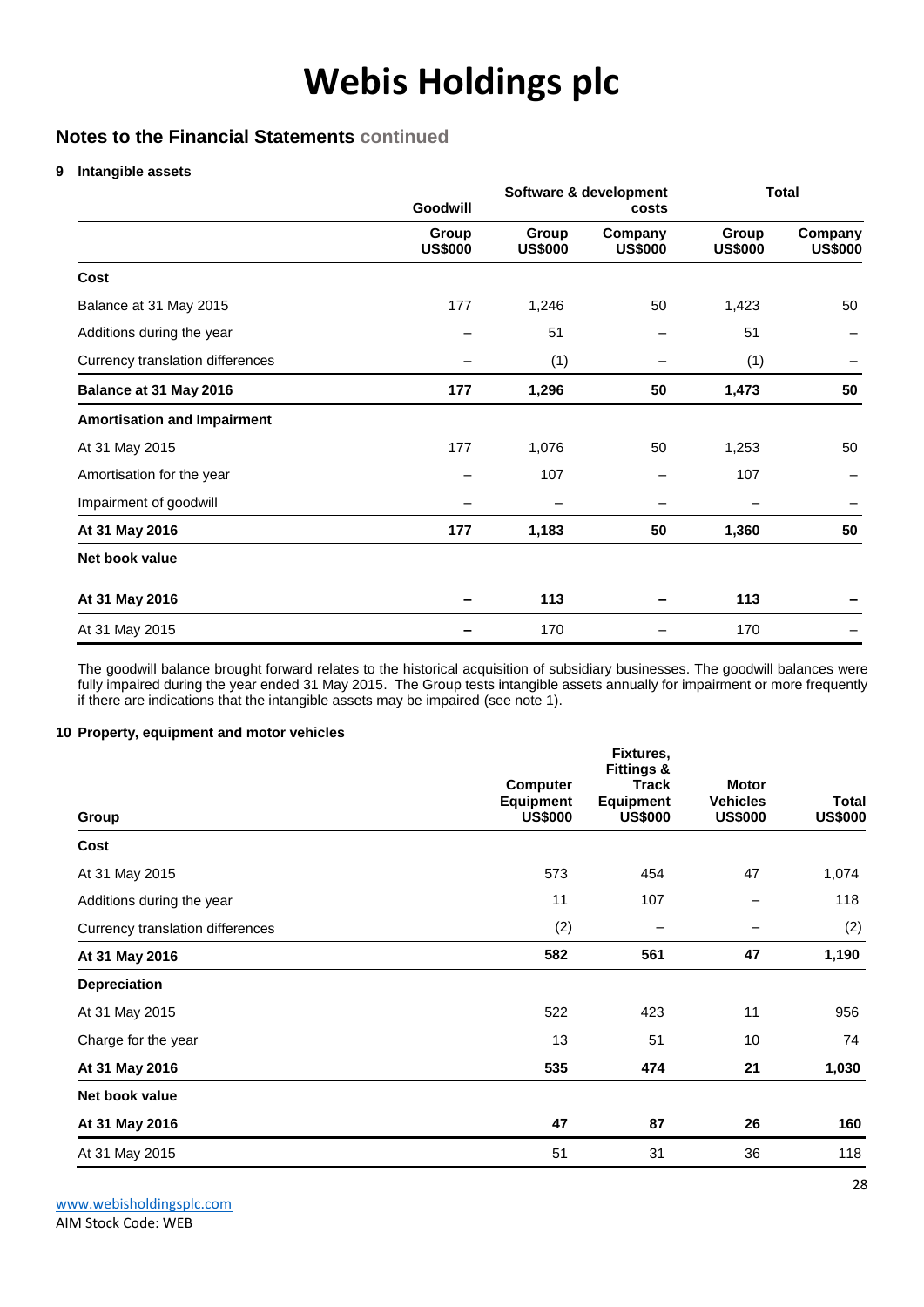### **Notes to the Financial Statements continued**

#### **10 Property, equipment and motor vehicles continued**

|                     | <b>Computer</b><br><b>Equipment</b> | <b>Fixtures &amp;</b><br><b>Fittings</b> | <b>Total</b>   |
|---------------------|-------------------------------------|------------------------------------------|----------------|
| Company             | <b>US\$000</b>                      | <b>US\$000</b>                           | <b>US\$000</b> |
| Cost                |                                     |                                          |                |
| At 31 May 2015      | 401                                 | 141                                      | 542            |
| Additions           |                                     |                                          |                |
| Disposals           |                                     |                                          |                |
| At 31 May 2016      | 401                                 | 141                                      | 542            |
| <b>Depreciation</b> |                                     |                                          |                |
| At 31 May 2015      | 401                                 | 130                                      | 531            |
| Charge for the year | -                                   | $\overline{7}$                           | $\overline{7}$ |
| At 31 May 2016      | 401                                 | 137                                      | 538            |
| Net book value      |                                     |                                          |                |
| At 31 May 2016      |                                     | 4                                        | 4              |
| At 31 May 2015      |                                     | 11                                       | 11             |

#### **11 Investments**

Investments in subsidiaries are held at cost. Details of investments at 31 May 2016 are as follows:

| <b>Subsidiaries</b>                                | <b>Country of</b><br>incorporation | <b>Activity</b>                                                          | Holding (%) |
|----------------------------------------------------|------------------------------------|--------------------------------------------------------------------------|-------------|
| WatchandWager.com Limited                          | Isle of Man                        | Operation of interactive wagering<br>totaliser hub                       | 100         |
| WatchandWager.com LLC                              | United States of<br>America        | Operation of interactive wagering<br>totaliser hub and harness racetrack | 100         |
| <b>Technical Facilities &amp; Services Limited</b> | Isle of Man                        | Dormant                                                                  | 100         |
| betinternet.com (IOM) Limited                      | Isle of Man                        | Dormant                                                                  | 100         |
| betinternet.com NV                                 | Netherlands Antilles               | Dormant                                                                  | 100         |
| <b>B.E. Global Services Limited</b>                | Isle of Man                        | Dormant                                                                  | 100         |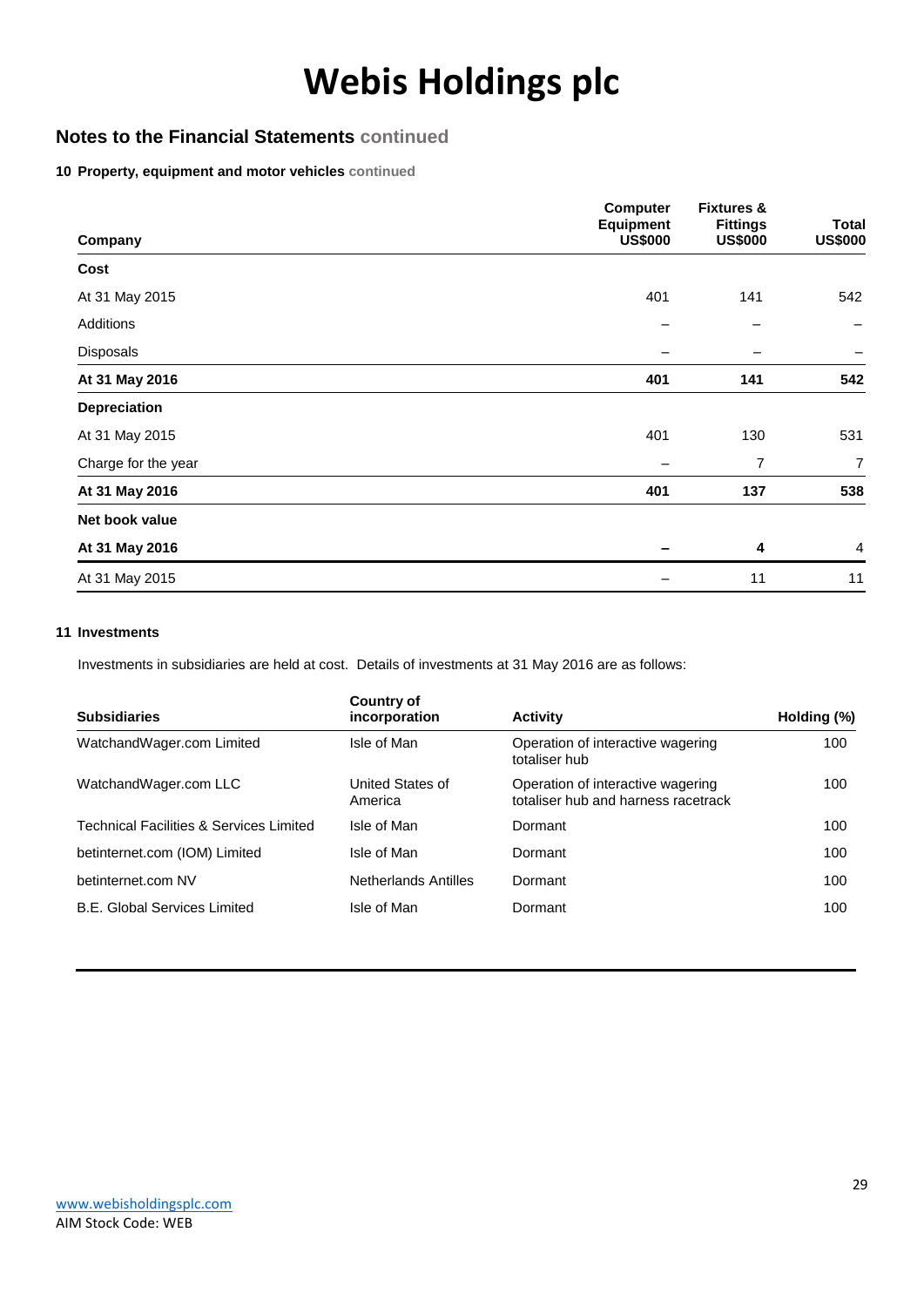### **Notes to the Financial Statements continued**

#### **12 Bonds and deposits**

|                                                          | Group                  |                          | Company                  |                          |
|----------------------------------------------------------|------------------------|--------------------------|--------------------------|--------------------------|
|                                                          | 2016<br><b>US\$000</b> | 2015<br>US\$000          | 2016<br><b>US\$000</b>   | 2015<br>US\$000          |
| Bonds and deposits which expire within one year          | 2,499                  | 2.441                    |                          |                          |
| Bonds and deposits which expire within one to two years  |                        | $\overline{\phantom{a}}$ |                          |                          |
| Bonds and deposits which expire within two to five years | 105                    | 204                      | $\overline{\phantom{0}}$ | $\overline{\phantom{0}}$ |
|                                                          | 2,604                  | 2,645                    |                          |                          |

A rent deposit of US\$200,000 was paid to California Exposition & State Fair in 2012. This was reduced to US\$100,000 in the current year and is for a term of 5 years (2015: US\$200,000). US\$500,000 has been paid as a bond in relation to WatchandWager's Californian ADW licence (2015: US\$500,000). Rent and security deposits of US\$69,462 have been paid in relation to security deposits (2015: US\$7,685). An annually renewable insurance bond of US\$2,000 is also in place.

Under the terms of the licencing agreement with the Hong Kong Jockey Club the Company is required to hold a retention amount of US\$1,932,019 / HK\$15,000,000 (2015: US\$1,935,685 / HK\$15,000,000).

#### **13 Cash and cash equivalents**

|                                                     | Group                  |                 | Company                |                 |
|-----------------------------------------------------|------------------------|-----------------|------------------------|-----------------|
|                                                     | 2016<br><b>US\$000</b> | 2015<br>US\$000 | 2016<br><b>US\$000</b> | 2015<br>US\$000 |
| Cash and cash equivalents – company and other funds | 5,538                  | 4.691           | 4,067                  | 1.426           |
| Cash and cash equivalents – protected player funds  | 907                    | 1.412           | 907                    | 1.412           |
| Total cash and cash equivalents                     | 6.445                  | 6.103           | 4,974                  | 2,838           |

The Group holds funds for operational requirements and for its non-Isle of Man customers, shown as 'company and other funds' and on behalf of its Isle of Man regulated customers, shown as 'protected player funds'.

Protected player funds are held in fully protected client accounts within an Isle of Man regulated bank.

#### **14 Trade and other receivables**

|                                   | Group                  |                 | Company                  |                 |
|-----------------------------------|------------------------|-----------------|--------------------------|-----------------|
|                                   | 2016<br><b>US\$000</b> | 2015<br>US\$000 | 2016<br><b>US\$000</b>   | 2015<br>US\$000 |
| Trade receivables                 | 1,546                  | 1,111           | $\overline{\phantom{0}}$ |                 |
| Other receivables and prepayments | 1,125                  | 1,468           | 37                       | 41              |
|                                   | 2,671                  | 2,579           | 37                       | 41              |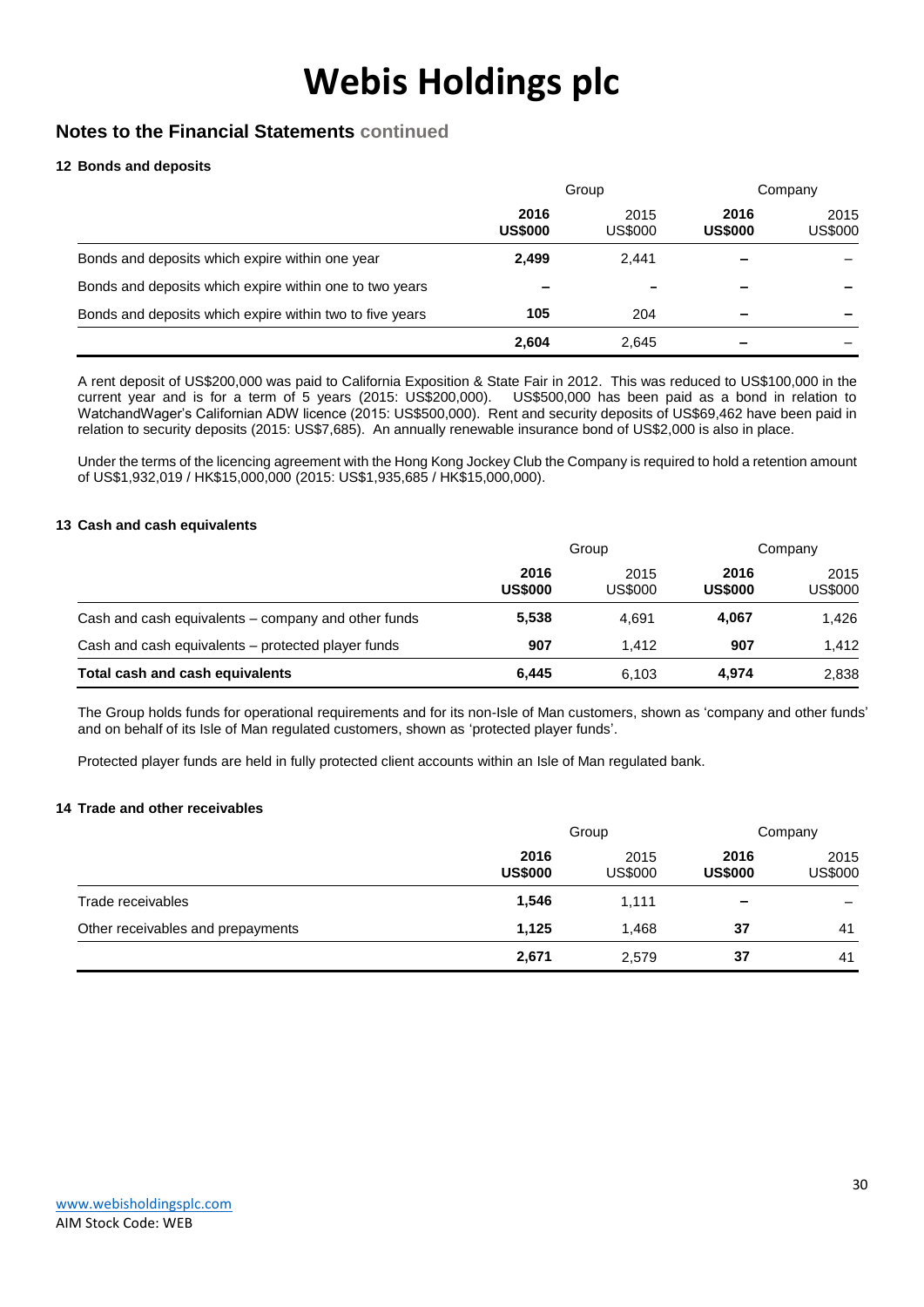### **Notes to the Financial Statements continued**

#### **15 Trade and other payables**

|                                   | Group                    |                        | Company                |                 |
|-----------------------------------|--------------------------|------------------------|------------------------|-----------------|
|                                   | 2016<br><b>US\$000</b>   | 2015<br><b>US\$000</b> | 2016<br><b>US\$000</b> | 2015<br>US\$000 |
| Trade payables                    | 9,724                    | 7,678                  | 15                     | 21              |
| Amounts due to Group undertakings |                          |                        | 3,994                  | 1,509           |
| Open sports bets                  | $\overline{\phantom{0}}$ | 1                      |                        |                 |
| Taxes and national insurance      | 52                       | 72                     | $\mathbf{2}$           |                 |
| Accruals and other payables       | 285                      | 690                    | 25                     | 148             |
|                                   | 10,061                   | 8,441                  | 4,036                  | 1,678           |

Amounts due to Group undertakings are unsecured, interest free and repayable on demand. Included within trade payables are amounts due to customers of US\$9,656,431 (2015: US\$7,591,139).

#### **16 Share capital**

|                                                            | No.         | 2016<br><b>US\$000</b> | 2015<br><b>US\$000</b> |
|------------------------------------------------------------|-------------|------------------------|------------------------|
| Allotted, issued and fully paid                            |             |                        |                        |
| At beginning and close of year: ordinary shares of 1p each | 393,338,310 | 6.334                  | 6,334                  |
| At 31 May: ordinary shares of 1p each                      | 393,338,310 | 6.334                  | 6.334                  |

The authorised share capital of the Company is US\$9,619,000 divided into 600,000,000 ordinary shares of £0.01 each.

#### **Options**

Movements in share options during the year ended 31 May 2016 were as follows:

|                                     | No.        |
|-------------------------------------|------------|
| At 31 May 2015 - 1p ordinary shares |            |
| Options granted                     | 14,000,000 |
| Options lapsed                      |            |
| Options exercised                   |            |
| At 31 May 2016 - 1p ordinary shares | 14,000,000 |

During the year the Group established an equity-settled share based option program. The fair value of options granted is recognised as an expense, with a corresponding increase in equity. The fair value is measured at grant date using a Black-Scholes model and is spread over the vesting period. The amount recognised in equity is adjusted to reflect the actual number of share options which are expected to vest.

The options were issued on 3 March 2016 to Ed Comins, Managing Director of the Group. The fair value of each option on the grant date was estimated as being £0.0022. The options are able to be exercised from 3 March 2019 and expire on 2 March 2026. The weighted average exercise price of all options is £0.01.

The charge for share options recorded in profit and loss for the year was US\$457 (2015: credit of US\$156,000).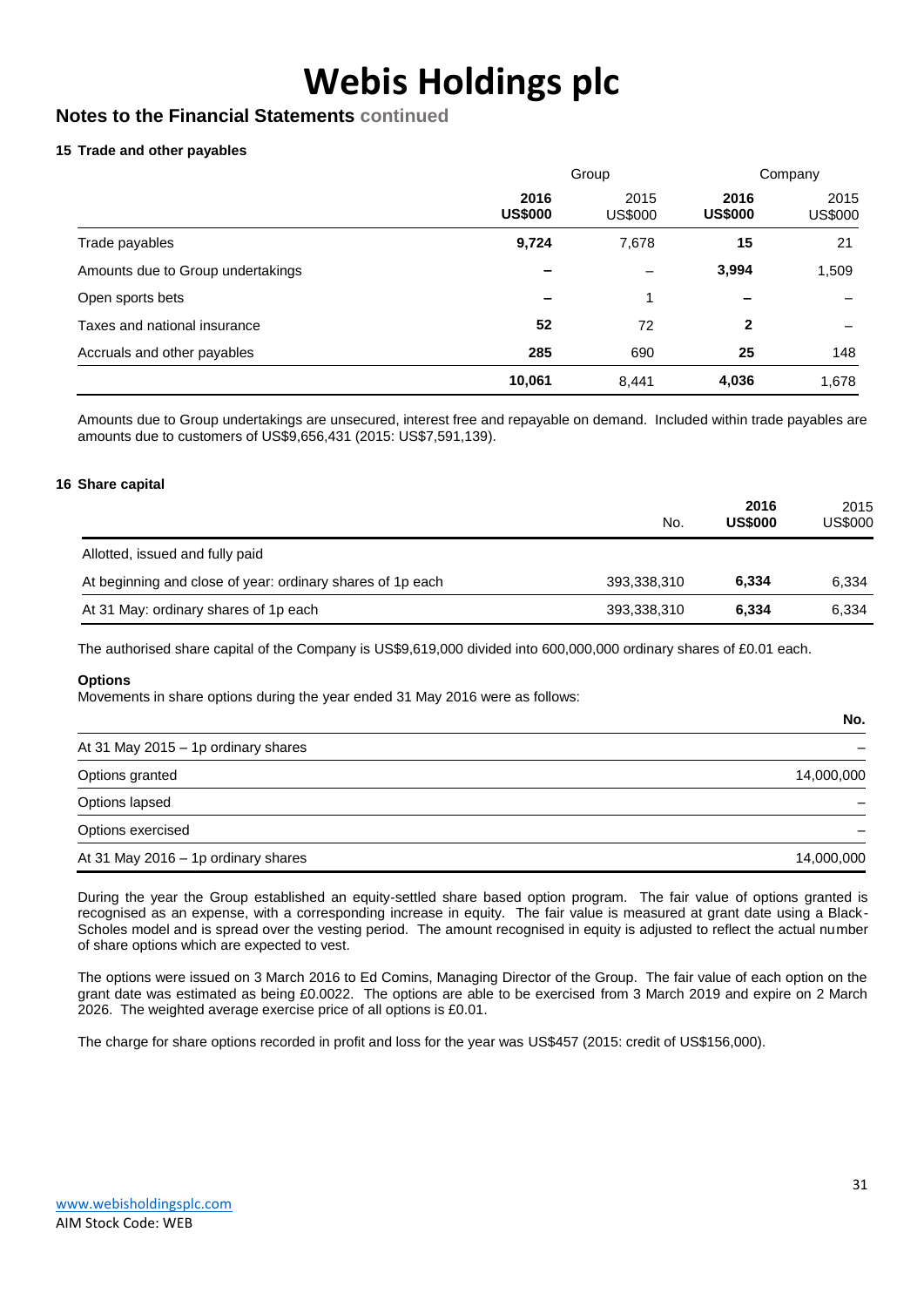### **Notes to the Financial Statements continued**

#### **17 Open sports bets liabilities**

Due to the closure of the sportsbook operations in 2015, the Group is no longer exposed to open sports bets liabilities. This related to stakes that could be received from a customer in respect of some event happening in the future, and hence the level of any actual liability to the Group could not be assessed until after that event had occurred, although the maximum potential liability could be determined. Therefore, as at the financial position date, there were US\$Nil (2015: US\$1,157) of such stakes that had been received where the event to which they related was after the financial position date. Accordingly, such amounts had been reflected as open sports bets in the Statements of Financial Position (see note 15).

The maximum possible liability on open sports bets was US\$Nil (2015: US\$0.007m).

#### **18 Capital commitments**

As at 31 May 2016, the Group had no capital commitments (2015: US\$Nil).

#### **19 Operating lease commitments**

At 31 May 2016, the Group was committed to future minimum lease payments of:

|                                        | 2016<br><b>US\$000</b> | 2015<br>US\$000 |
|----------------------------------------|------------------------|-----------------|
| Payments due within one year           | 86                     | 119             |
| Payments due between one to five years | 345                    | 102             |
| Payments due beyond five years         | 86                     |                 |

#### **20 Related party transactions**

#### **Identity of related parties**

The Group has a related party relationship with its subsidiaries (see note 11), and with its directors and executive officers and with Burnbrae Ltd (significant shareholder).

#### **Transactions with and between subsidiaries**

Transactions with and between the subsidiaries in the Group, which have been eliminated on consolidation, are considered to be related party transactions.

#### **Transactions with entities with significant influence over the Group**

Rental and service charges of US\$60,038 (2015: US\$56,293) and directors' fees of US\$54,002 (2015: US\$31,890) were charged in the year by Burnbrae Limited, of which Denham Eke and Nigel Caine are common directors.

#### **Transactions with key management personnel**

The total amounts for directors' remuneration were as follows:

|            |                                          | 2016<br><b>US\$000</b> | 2015<br><b>US\$000</b> |
|------------|------------------------------------------|------------------------|------------------------|
| Emoluments | - salaries, bonuses and taxable benefits | 332                    | 667                    |
|            | — fees                                   | 77                     | 56                     |
|            |                                          | 409                    | 723                    |

Directors' fees of US\$54,002 were paid to Burnbrae Ltd (2015: US\$31,890). Details of share options issued in the year can be seen in note 16.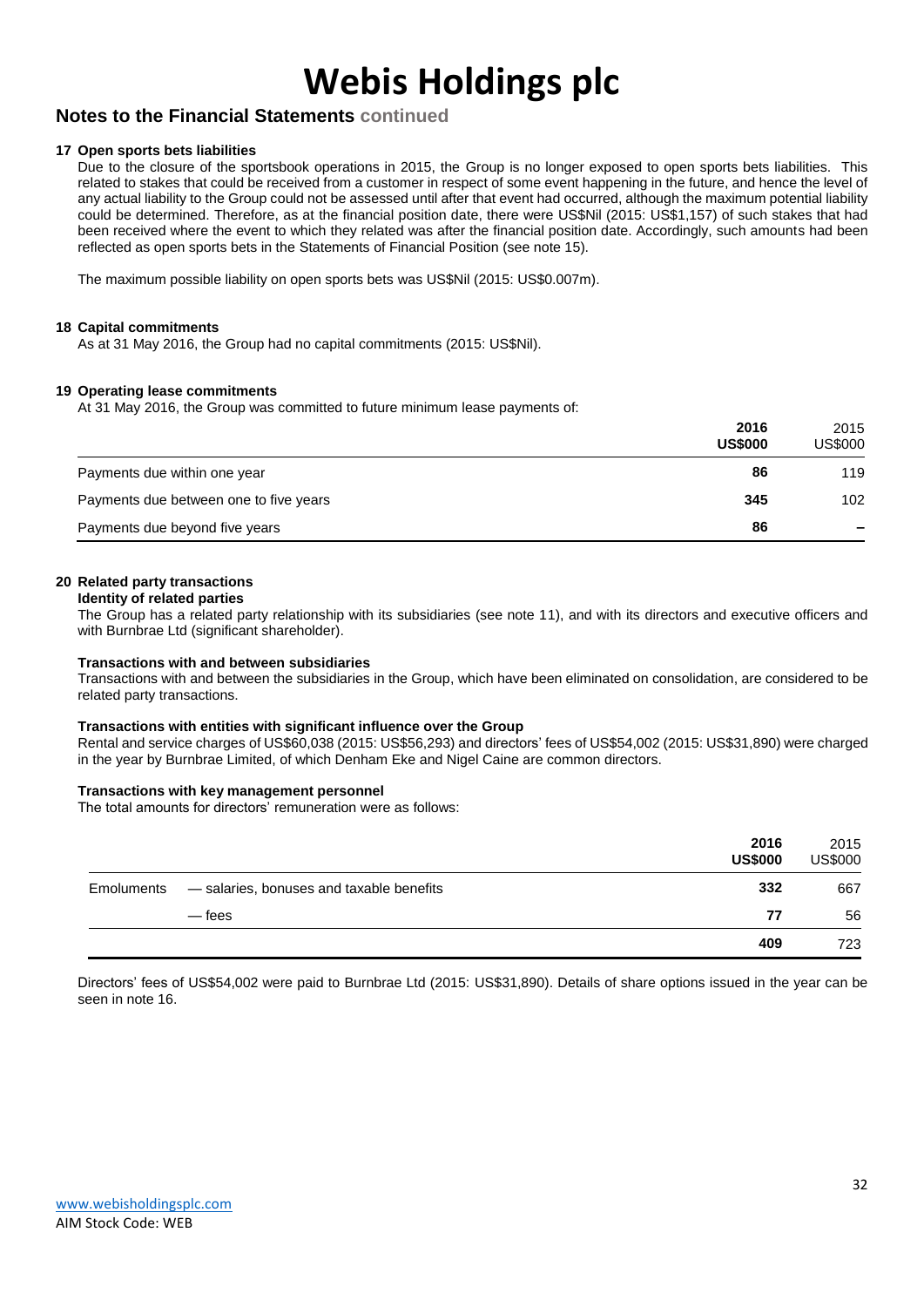## **Notes to the Financial Statements continued**

#### **21 Financial risk management**

**Capital structure**

The Group's capital structure is as follows:

|                           | 2016<br><b>US\$000</b>   | 2015<br>US\$000 |
|---------------------------|--------------------------|-----------------|
| Cash and cash equivalents | 6,445                    | 6,103           |
| Loans and similar income  | $\overline{\phantom{a}}$ |                 |
| <b>Net funds</b>          | 6,445                    | 6,103           |
| Shareholders' equity      | (1, 932)                 | (3, 174)        |
| <b>Capital employed</b>   | 4,513                    | 2,929           |

The Group's principal financial instruments comprise cash and cash equivalents, trade receivables and payables that arise directly from its operations. The main purpose of these financial instruments is to finance the Group's operations. The existence of the financial instruments exposes the Group to a number of financial risks, which are described in more detail below.

The principal risks which the Group is exposed to relate to liquidity risks, credit risks and foreign exchange risks.

#### **Liquidity risk**

Liquidity risk is the risk that the Group will be unable to meet its financial obligations as they fall due.

The Group's objective is to maintain continuity of funding through trading and share issues but to also retain flexibility through the use of short-term loans if required.

Management controls and monitors the Group's cash flow on a regular basis, including forecasting future cash flow. Banking facilities are kept under review to ensure they meet the Group's requirements. Funds equivalent to customer balances are held in designated bank accounts where applicable to ensure that Isle of Man Gambling Supervision Commission player protection principles are met. The directors anticipate that the business will continue to generate sufficient cash flow in the forthcoming period to meet its financial obligations.

The following are the contractual maturities of financial liabilities:

#### **2016 Financial liabilities**

|                                   | Carrying<br>amount<br><b>US\$000</b> | Contractual<br>cash flow<br><b>US\$000</b> | 6 months<br>or less<br><b>US\$000</b> | Up to<br>vear<br><b>US\$000</b> | $1 - 5$<br>vears<br><b>US\$000</b> |
|-----------------------------------|--------------------------------------|--------------------------------------------|---------------------------------------|---------------------------------|------------------------------------|
| Trade creditors                   | 9,724                                | (9, 724)                                   | (9, 724)                              | $\overline{\phantom{a}}$        |                                    |
| Income tax and national insurance | 52                                   | (52)                                       | (52)                                  | -                               |                                    |
| Other creditors                   | 35                                   | (35)                                       | (35)                                  | $\overline{\phantom{0}}$        | $\overline{\phantom{0}}$           |
|                                   | 9,811                                | (9,811)                                    | (9,811)                               |                                 |                                    |

2015 Financial liabilities

|                                   | Carrying<br>amount<br>US\$000 | Contractual<br>cash flow<br><b>US\$000</b> | 6 months<br>or less<br><b>US\$000</b> | Up to<br>1 year<br>US\$000 | $1 - 5$<br>vears<br>US\$000 |
|-----------------------------------|-------------------------------|--------------------------------------------|---------------------------------------|----------------------------|-----------------------------|
| Trade creditors                   | 7,678                         | (7,678)                                    | (7,678)                               |                            |                             |
| Income tax and national insurance | 72                            | (72)                                       | (72)                                  |                            |                             |
| Other creditors                   | 295                           | (295)                                      | (295)                                 |                            |                             |
|                                   | 8,045                         | (8,045)                                    | (8,045)                               |                            |                             |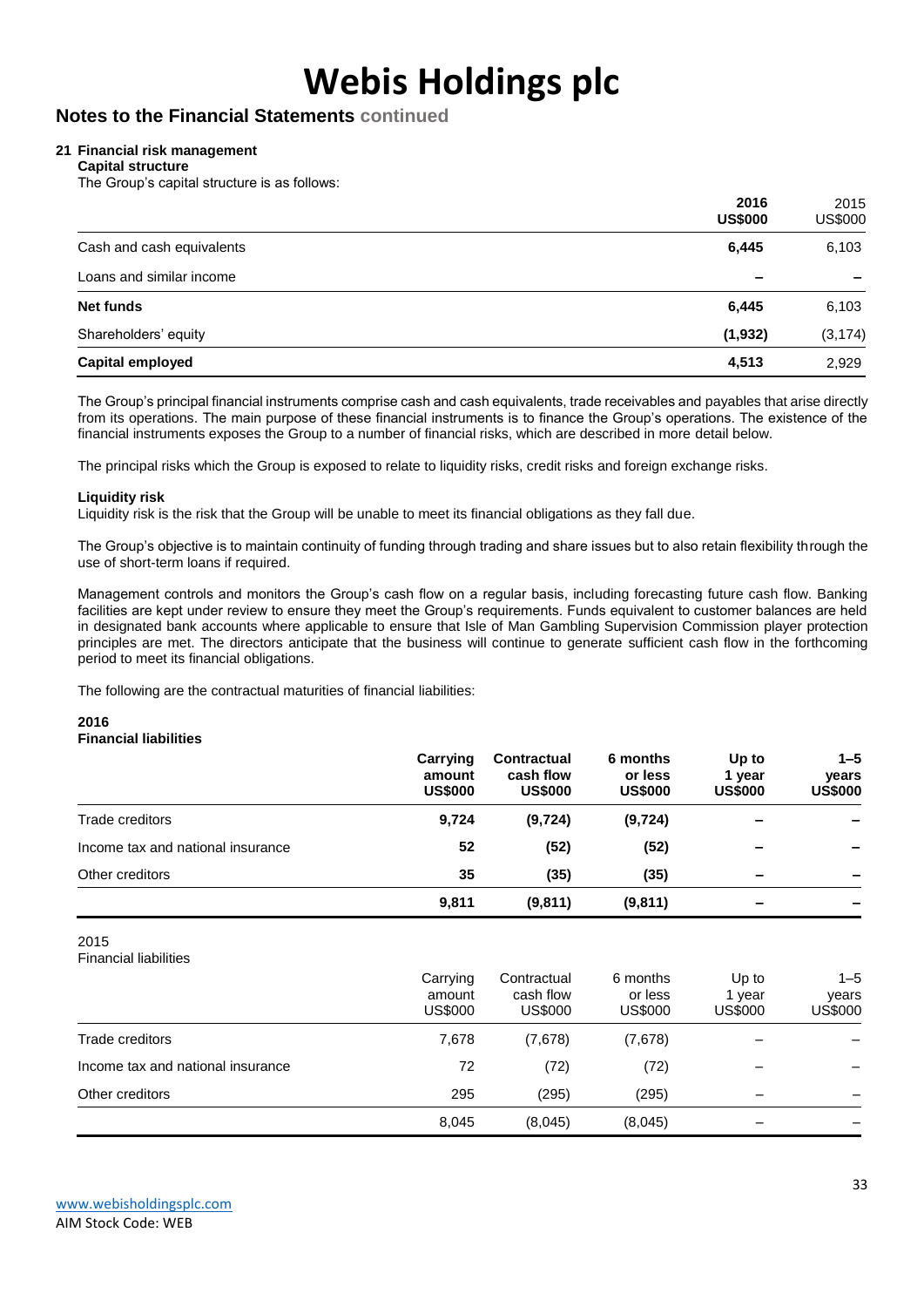### **Notes to the Financial Statements continued**

#### **21 Financial risk management continued**

**Credit risk**

Credit risk is the risk that one party to a financial instrument will cause a financial loss for the other party by failing to discharge an obligation.

Classes of financial assets — carrying amounts

|                             | 2016<br><b>US\$000</b> | 2015<br><b>US\$000</b> |
|-----------------------------|------------------------|------------------------|
| Cash and cash equivalents   | 6,445                  | 6,103                  |
| Bonds and deposits          | 2,604                  | 2,645                  |
| Trade and other receivables | 2,551                  | 2,443                  |
|                             | 11,600                 | 11,191                 |

Generally, the maximum credit risk exposure of financial assets is the carrying amount of the financial assets as shown on the face of the balance sheet (or in the notes to the financial statements). Credit risk, therefore, is only disclosed in circumstances where the maximum potential loss differs significantly from the financial asset's carrying amount.

The maximum exposure to credit risks for receivables in any business segment:

|             | 2016<br><b>US\$000</b> | 2015<br><b>US\$000</b> |
|-------------|------------------------|------------------------|
| Pari-mutuel | 2,549                  | 2,304                  |
|             | 2,549                  | 2,304                  |

Of the above receivables, US\$1,546,000 (2015: US\$1,111,000) relates to amounts owed from racing tracks. These receivables are actively monitored to avoid significant concentration of credit risk and the directors consider there to be no significant concentration of credit risk.

The directors consider that all the above financial assets that are not impaired for each of the reporting dates under review are of good credit quality. No amounts were considered past due at the year end (2015: US\$Nil).

The credit risk for liquid funds and other short-term financial assets is considered negligible, since the counterparties are reputable banks with high-quality external credit ratings.

#### **Interest rate risk**

The Group finances its operations mainly through capital with limited levels of borrowings. Cash at bank and in hand earns negligible interest at floating rates, based principally on short-term interbank rates.

Any movement in interest rates would not be considered to have any significant impact on net assets at the balance sheet date.

#### **Foreign currency risks**

The Group operates internationally and is subject to transactional foreign currency exposures, primarily with respect to Pound Sterling, Swedish Krona, Hong Kong Dollar and Singapore Dollar.

The Group does not actively manage the exposures but regularly monitors the Group's currency position and exchange rate movements and makes decisions as appropriate.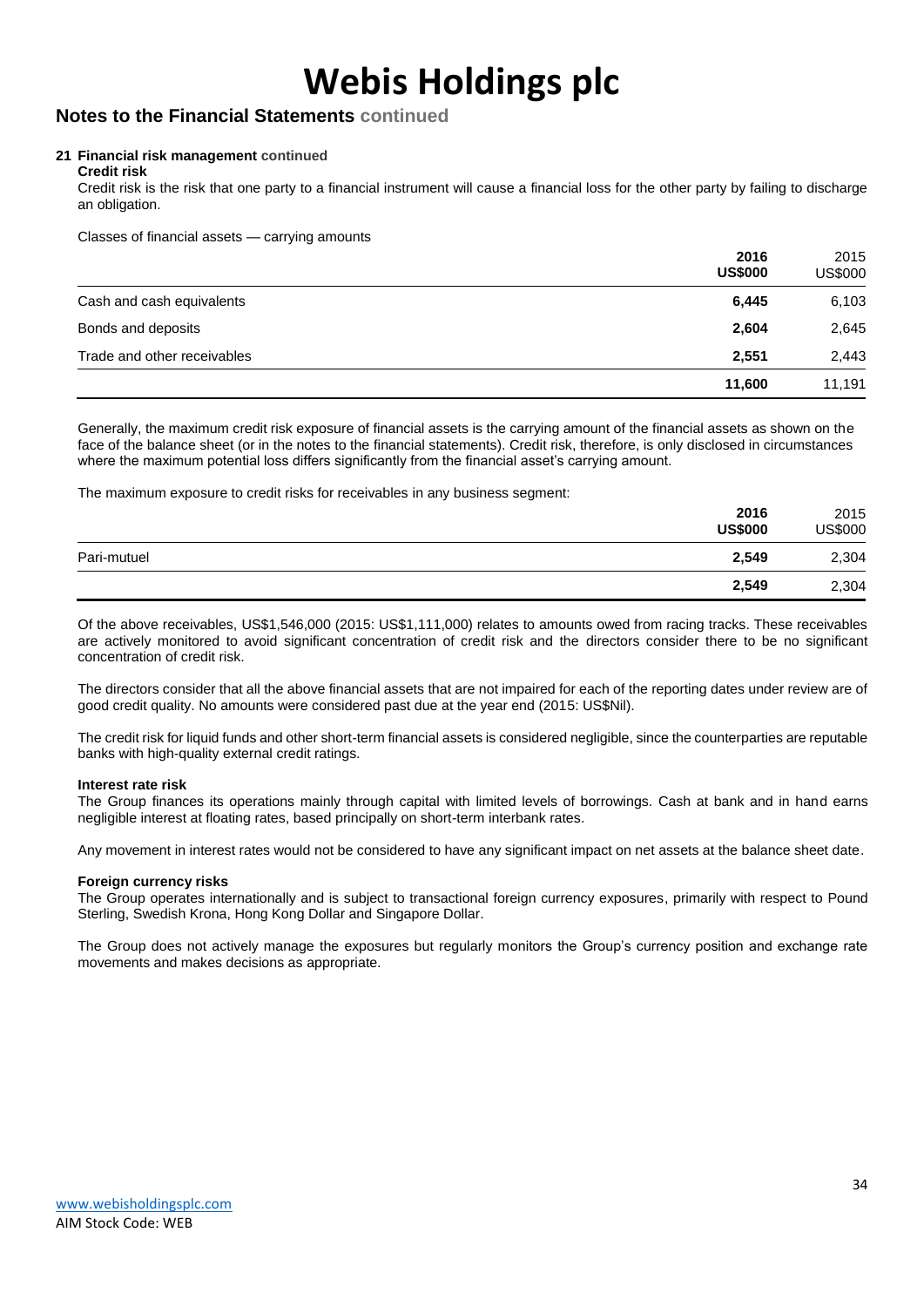### **Notes to the Financial Statements continued**

### **21 Financial risk management continued**

**Foreign currency risks continued**

At the reporting date the Group had the following exposure:

| 2016                       | <b>HKD</b><br>US\$<br>000 | <b>GBP</b><br>US\$<br>000 | <b>EUR</b><br>US\$<br>000 | <b>USD</b><br>US\$<br>000 | <b>SGD</b><br>US\$<br>000 | <b>SEK</b><br>US\$<br>000 | <b>Total</b><br>US\$<br>000 |
|----------------------------|---------------------------|---------------------------|---------------------------|---------------------------|---------------------------|---------------------------|-----------------------------|
| Current assets             | 4,673                     | 464                       | 2,106                     | 4,477                     |                           |                           | 11,720                      |
| <b>Current liabilities</b> | (5,099)                   | (389)                     | (1,824)                   | (2,749)                   | -                         | -                         | (10,061)                    |
| Short-term exposure        | (426)                     | 75                        | 282                       | 1,728                     | -                         | -                         | 1,659                       |
|                            |                           |                           |                           |                           |                           |                           |                             |
|                            | <b>HKD</b>                | <b>GBP</b>                | <b>EUR</b>                | <b>USD</b>                | <b>SGD</b>                | <b>SEK</b>                | Total                       |
|                            | US\$                      | US\$                      | US\$                      | US\$                      | US\$                      | US\$                      | US\$                        |
| 2015                       | 000                       | 000                       | 000                       | 000                       | 000                       | 000                       | 000                         |
| Current assets             | 3,080                     | 1,149                     | 255                       | 6,315                     | 1                         | 524                       | 11,324                      |
| <b>Current liabilities</b> | (5,320)                   | (584)                     | (56)                      | (2, 482)                  |                           |                           | (8, 442)                    |
| Short-term exposure        | (2, 240)                  | 565                       | 199                       | 3,833                     | 1                         | 524                       | 2,882                       |

The following table illustrates the sensitivity of the net result for the year and equity in regards to the Group's financial assets and financial liabilities and the US Dollar–Sterling exchange rate, US Dollar–Euro exchange rate and US Dollar–Hong Kong Dollar exchange rate.

A 5% weakening of the US Dollar against the following currencies at 31 May 2016 would have increased/(decreased) equity and profit and loss by the amounts shown below:

| 2016                       | <b>GBP</b><br><b>US\$000</b> | <b>EUR</b><br><b>US\$000</b> | <b>HKD</b><br><b>US\$000</b> | <b>Total</b><br><b>US\$000</b> |
|----------------------------|------------------------------|------------------------------|------------------------------|--------------------------------|
| <b>Current assets</b>      | 23                           | 105                          | 234                          | 362                            |
| <b>Current liabilities</b> | (20)                         | (91)                         | (255)                        | (366)                          |
| <b>Net assets</b>          | 3                            | 14                           | (21)                         | (4)                            |
| 2015                       | <b>GBP</b><br>US\$000        | <b>EUR</b><br><b>US\$000</b> | <b>HKD</b><br><b>US\$000</b> | Total<br><b>US\$000</b>        |
| <b>Current assets</b>      | 57                           | 13                           | 154                          | 224                            |
| <b>Current liabilities</b> | (29)                         | (3)                          | (266)                        | (298)                          |
| Net assets                 | 28                           | 10                           | (112)                        | (74)                           |

A 5% strengthening of the US Dollar against the above currencies would have had the equal but opposite effect on the above currencies to the amounts shown above on the basis that all other variables remain constant.

#### **22 Controlling party and ultimate controlling party**

The directors consider the ultimate controlling party to be Burnbrae Limited and its beneficial owner Jim Mellon by virtue of their combined shareholding of 63.10%.

#### **23 Subsequent events**

To the knowledge of the directors, there have been no material events since the end of the reporting period that require disclosure in the accounts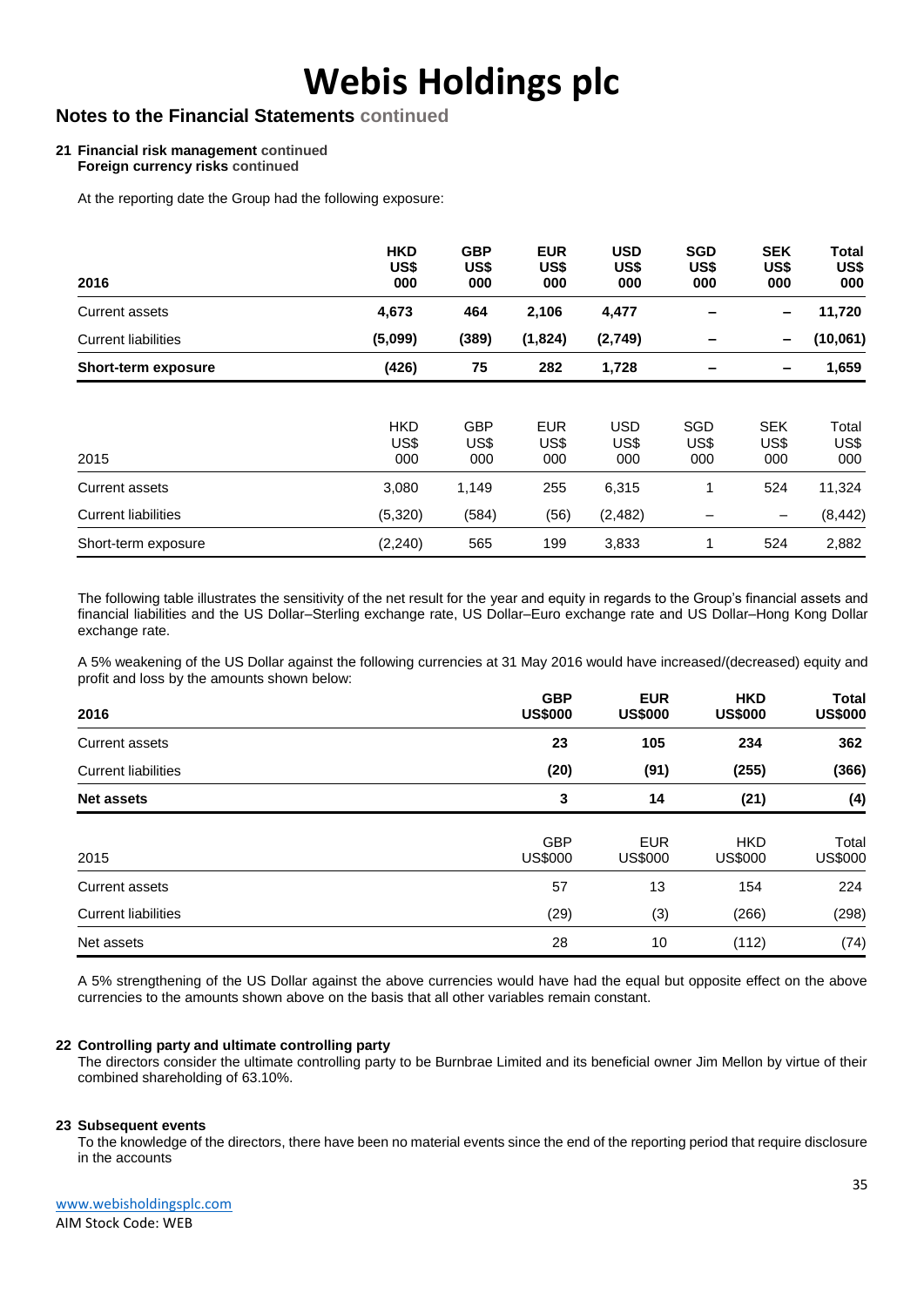## **Notice of Meeting**

NOTICE IS HEREBY GIVEN that the Annual General Meeting of Webis Holdings plc (the "Company") will be held at The Claremont Hotel, 18/19 Loch Promenade, Douglas, Isle of Man, on 29 December 2016 at 11 am for the purpose of transacting the following business:

#### **Ordinary Business**

- 1 To receive and adopt the report of the directors and the accounts for the year ended 31 May 2016.
- 2 To re-elect as a director Denham Eke who retires by rotation and, being eligible, offers himself for re-election in accordance with the Company's Articles of Association.
- 3 To reappoint KPMG Audit LLC as auditors and to authorise the directors to determine their remuneration.

#### **Special Business**

To consider and, if thought fit, to pass the following resolutions:

#### **As an Ordinary Resolution**

4 That the authority granted by special resolution to the directors of the Company to allot relevant securities up to an amount equal to but not exceeding the authorised but unissued share capital of the Company for the time being which was passed at the Annual General Meeting of the Company held on 9 December 2002 be renewed pursuant to the power provided by Article 6(C) of the Company's Articles of Association, that such renewal of authority be for the exercise of that power generally and unconditionally and in all respects in the same terms as originally granted, and that such authority shall expire at the conclusion of the next Annual General Meeting of the Company after the date of passing of this resolution unless renewed, varied or revoked by the Company in General Meeting.

#### **As a Special Resolution**

- 5 The directors of the Company be and they are hereby empowered pursuant to Article 8 of the Articles of Association of the Company (the "Articles") to allot equity securities (as defined in Article 7(H) of the Articles) pursuant to the authority conferred on the directors to allot relevant securities by Resolution 4 above as if Article 7(A) of the Articles did not apply to such allotment PROVIDED THAT this power shall be limited to:
	- (i) the allotment of equity securities in connection with a rights issue in favour of ordinary shareholders where the equity securities are issued proportionally (or as nearly as may be) to the respective number of ordinary shares held by such shareholders (but subject to such exclusions or other arrangements as the directors may deem necessary or expedient to deal with issues arising under the laws of any territory or the requirements of any regulatory body or any stock exchange in any territory or the fixing of exchange rates applicable to any such equity securities where such equity securities are to be issued to shareholders in more than one territory, or legal or practical problems in respect of overseas shareholders, fractional entitlements or otherwise howsoever);

(ii) the allotment of equity securities to holders of any options under any share option scheme of the

Company for the time being in force, on the exercise by them of any such options; and

(iii) the allotment (otherwise than pursuant to paragraphs (i) or (ii) above) of equity securities up to a maximum aggregate nominal value equal to 50% of the issued ordinary share capital of the Company for the time being.

The power hereby conferred shall expire at the conclusion of the next Annual General Meeting of the Company after the date of passing of this resolution unless such power shall be renewed in accordance with and subject to the provisions of the said Article 8, save that the Company may before such expiry make an offer or agreement which would or might require equity securities to be allotted after such expiry and the directors may allot equity securities pursuant to such offer or agreement as if the power conferred hereby had not expired.

#### **As Ordinary Resolutions**

- 6 That in accordance with Article 12 of the Company's Articles of Association and with Section 13 of the Companies Act 1992 the Company be generally and unconditionally authorised to make market purchases (as defined by Section 13(2) of the Companies Act 1992) of ordinary shares of 1 pence each in its capital, provided that:
	- (a) the maximum number of shares that may be acquired is 39,333,831;
	- (b) the minimum price that may be paid for the shares is 1 pence;
	- (c) the maximum price that may be paid is, for a share the Company contracts to purchase on any day, a sum equal to 105% of the average of the upper and lower quotations on the Daily Official List of the London Stock Exchange for the ordinary shares of the Company on the five business days immediately preceding that day; and
	- (d) the authority conferred by this resolution shall expire at the conclusion of the next Annual General Meeting of the Company after the date of the passing of this resolution unless renewed, varied or revoked by the Company in General Meeting, but not so as to prejudice the completion of a purchase contracted before that date.
- 7 That the Report of the Remuneration Committee be received and adopted.

By order of the Board

**Nigel Caine Secretary 28 November 2016 Registered Office: Viking House Nelson Street, Douglas Isle of Man, IM1 2AH**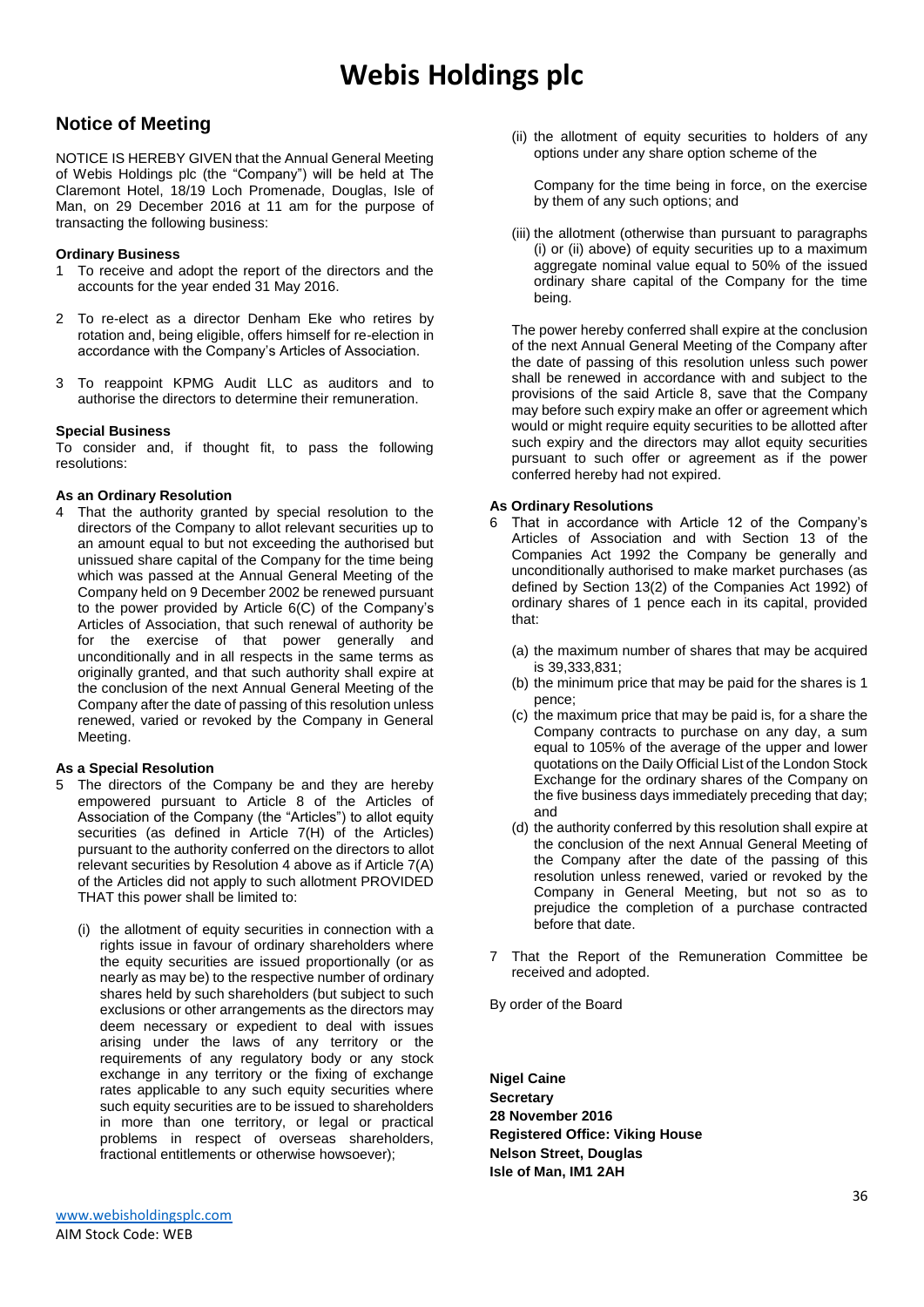#### **Notes**

- 1. Members are entitled to appoint a proxy to exercise all or any of their rights to attend and vote on their behalf at the meeting. A proxy need not be a shareholder of the Company. A shareholder may appoint more than one proxy in relation to the Annual General Meeting provided that each proxy is appointed to exercise the rights attached to a different share or shares held by that shareholder. To appoint more than one proxy you may photocopy the proxy form accompanying this notice. Please indicate the proxy holder's name and the number of shares in relation to which they are authorised to act as your proxy (which, in aggregate, should not exceed the number of shares held by you). Please also indicate if the proxy instruction is one of multiple instructions being given. All forms must be signed and should be returned together in the same envelope.
- 2. To be valid, the form of proxy and the power of attorney or other authority (if any) under which it is signed - or a notarially certified or office copy of such power or authority - must be lodged at the offices of the Company's registrars, Capita Asset Services, PXS, 34 Beckenham Road, Beckenham, Kent, BR3 4TU by hand, or sent by post, so as to be received not less than 48 hours before the time fixed for the holding of the meeting or any adjournment thereof (as the case may be).
- 3. The completion and return of a form of proxy will not preclude a member from attending in person at the meeting and voting should he wish to do so.
- 4. In the case of a corporation, the form of proxy must be executed under its common seal or the hand of an officer or attorney duly authorised.
- 5. A member may appoint a proxy of his or her own choice. If the name of the member's choice is not entered in the space provided on the form of proxy, the return of the form of proxy duly signed will authorise the chairman of the meeting to act as that member's proxy.
- 6. To abstain from voting on a resolution, select the relevant 'withheld' box. A vote withheld is not a vote in law and will not be counted in the calculation of votes for or against the resolution. If no voting indication is given, your proxy will vote or abstain from voting at his or her discretion. Your proxy will vote (or abstain from voting) as he or she thinks fit in relation to any other matter which is put before the meeting.
- 7. Pursuant to regulation 22 of the Uncertificated Securities Regulations 2005, the Company has specified that only those members entered on the register of members at close of business on 27 December 2016 shall be entitled to attend and vote at the meeting. Changes to the register after close of business on 27 December 2016 shall be disregarded in determining the rights of any person to attend and vote at the meeting.

8. Where a corporation is to be represented at the meeting by a personal representative, such corporation must deposit a certified copy of the resolution of its directors or other governing body authorising the appointment of the representative at the Company's registered office: Viking House, Nelson Street, Douglas, Isle of Man, IM1 2AH not later than 48 hours before the time appointed for the holding of the meeting.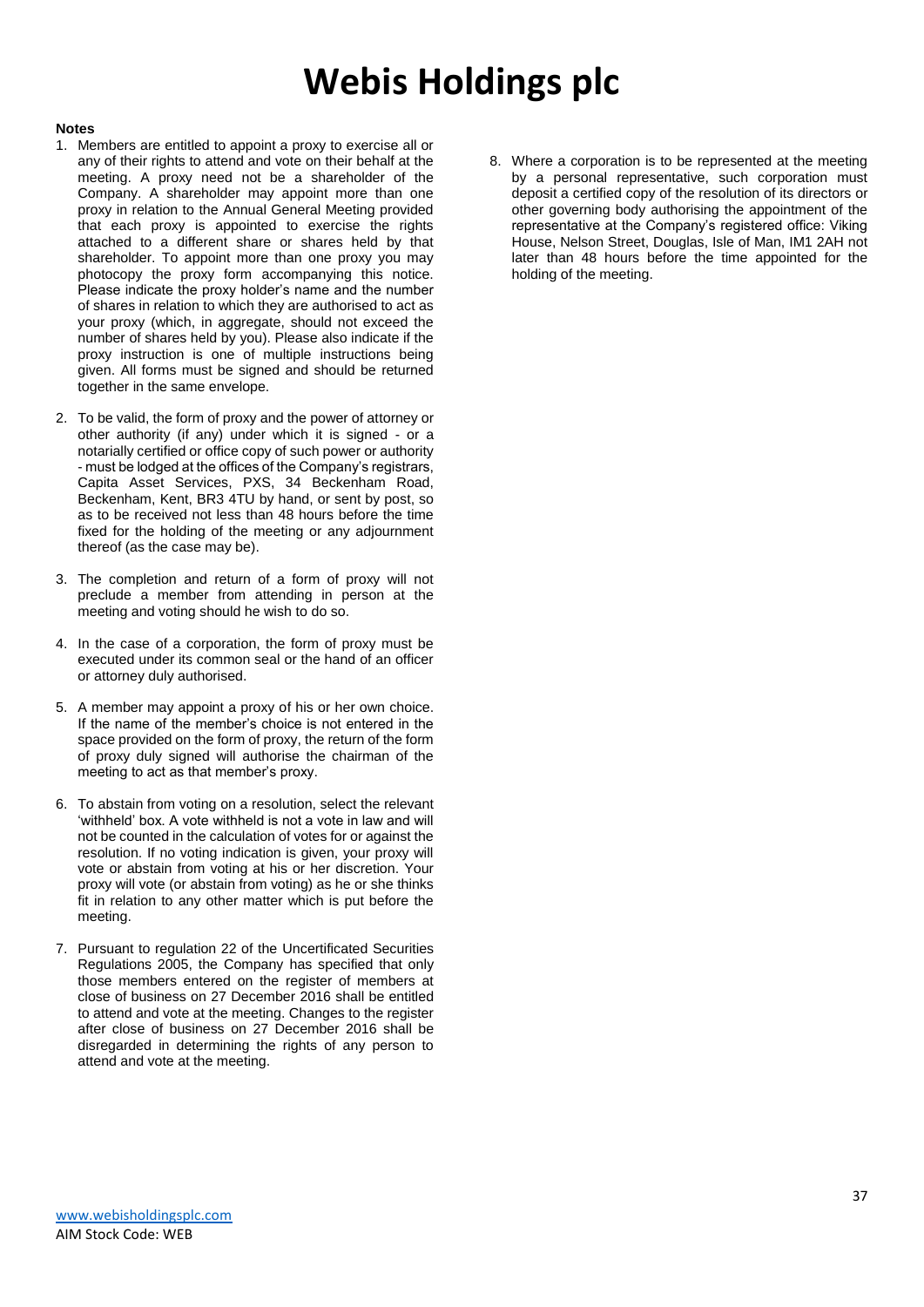## **Company Information**

#### **Directors**

Denham Eke *Non-Executive Chairman* Ed Comins *Managing Director* Nigel Caine *Non-Executive Director* Sir James Mellon *Non-Executive Director*

#### **Secretary**

Nigel Caine

#### **Registered Office**

Viking House Nelson Street Douglas, Isle of Man IM1 2AH

#### **Bankers**

NedBank Private Wealth Ltd St Mary's Court 20 Hill Street Douglas Isle of Man IM1 1EU

### **Auditors**

KPMG Audit LLC Chartered Accountants Heritage Court 41 Athol Street Douglas, Isle of Man IM99 1HN

#### **Nominated Adviser and Broker**

Beaumont Cornish Limited 2nd Floor, Bowman House 29 Wilson Street London EC2M 2SJ

#### **Legal Advisors**

Long & Humphrey The Old Courthouse Athol Street Douglas Isle of Man IM1 1LD

#### **UK Registrar**

Capita Asset Services The Registry, 34 Beckenham Road **Beckenham** Kent BR3 4TU

#### **Corporate Website** www.webisholdingsplc.com

**Twitter** @WebisHoldings